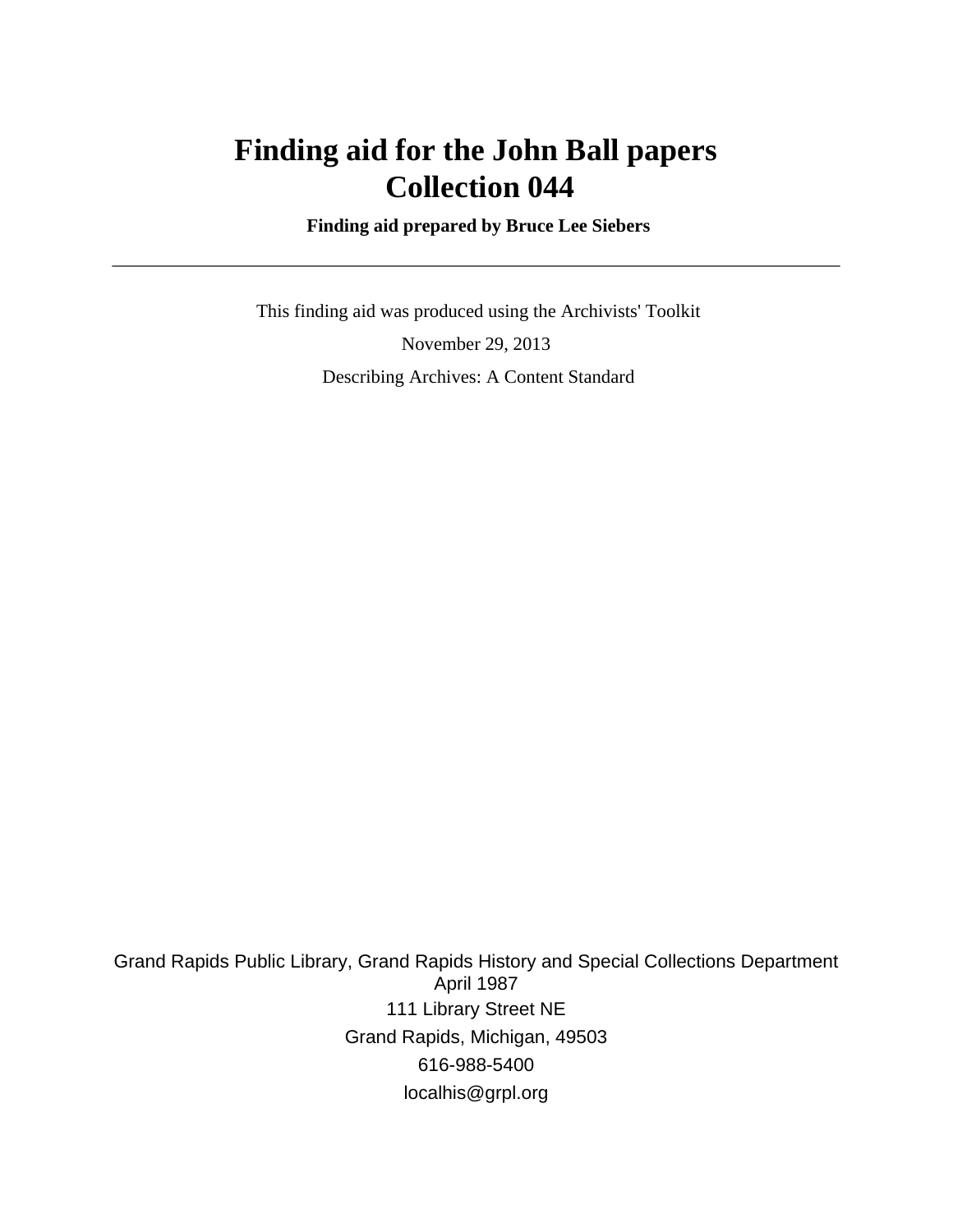# **Table of Contents**

. . . . . . . . . . .

 $\overline{a}$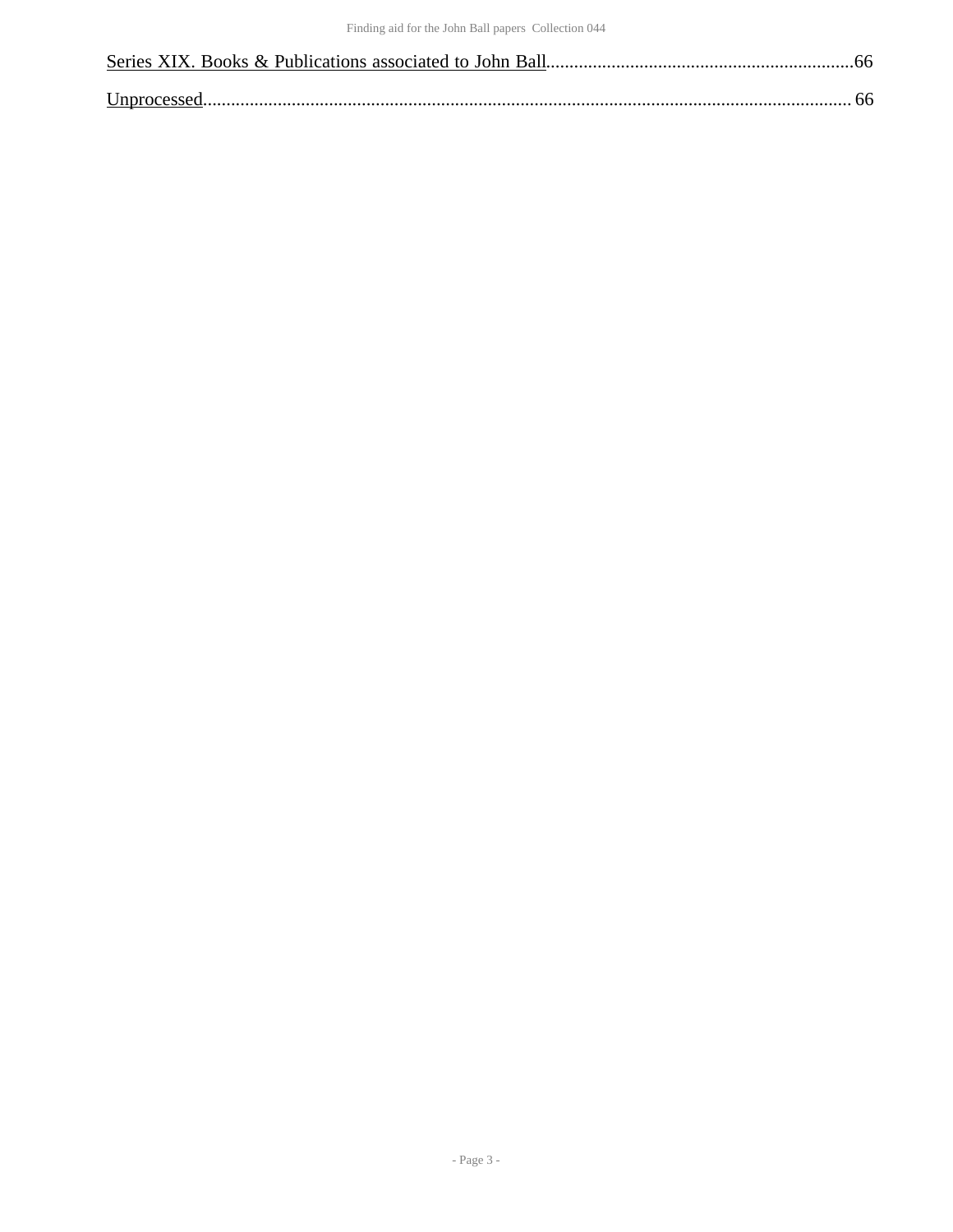# <span id="page-3-0"></span>**Summary Information**

| <b>Repository</b> | Grand Rapids Public Library, Grand Rapids History and Special<br><b>Collections Department</b>                                                                                                                                                                                                                                                                                                                                                                                                                                                                                                                                                                                                                                                                                                                                                                             |
|-------------------|----------------------------------------------------------------------------------------------------------------------------------------------------------------------------------------------------------------------------------------------------------------------------------------------------------------------------------------------------------------------------------------------------------------------------------------------------------------------------------------------------------------------------------------------------------------------------------------------------------------------------------------------------------------------------------------------------------------------------------------------------------------------------------------------------------------------------------------------------------------------------|
| <b>Title</b>      | John Ball papers                                                                                                                                                                                                                                                                                                                                                                                                                                                                                                                                                                                                                                                                                                                                                                                                                                                           |
| Date [inclusive]  | 1831-1878                                                                                                                                                                                                                                                                                                                                                                                                                                                                                                                                                                                                                                                                                                                                                                                                                                                                  |
| <b>Extent</b>     | 19.79 Linear feet 46 boxes plus flat file maps                                                                                                                                                                                                                                                                                                                                                                                                                                                                                                                                                                                                                                                                                                                                                                                                                             |
| Language          | English                                                                                                                                                                                                                                                                                                                                                                                                                                                                                                                                                                                                                                                                                                                                                                                                                                                                    |
| <b>Abstract</b>   | The John Ball papers include the working files of this early pioneer of<br>Western Michigan, who was a land speculator, political leader, lawyer and<br>teacher. Included are correspondence, telegrams, certificates, circulars,<br>diaries, legal papers, deeds, contracts, leases, account books, account<br>sheets, memorandums, meteorology records, speeches and various other<br>materials. Ball was a traveler, and his diaries and correspondences provide<br>detailed information about his trip through the Northwest Territory, and<br>his years in Michigan. Magazine and journal articles relate to Northwest<br>Territory exploration, and western emigration. In Oregon he was one of<br>the first farmers and teachers. Correspondences, deeds, contracts, account<br>books and sheets pertain to his days as an explorer, land speculator and<br>lawyer. |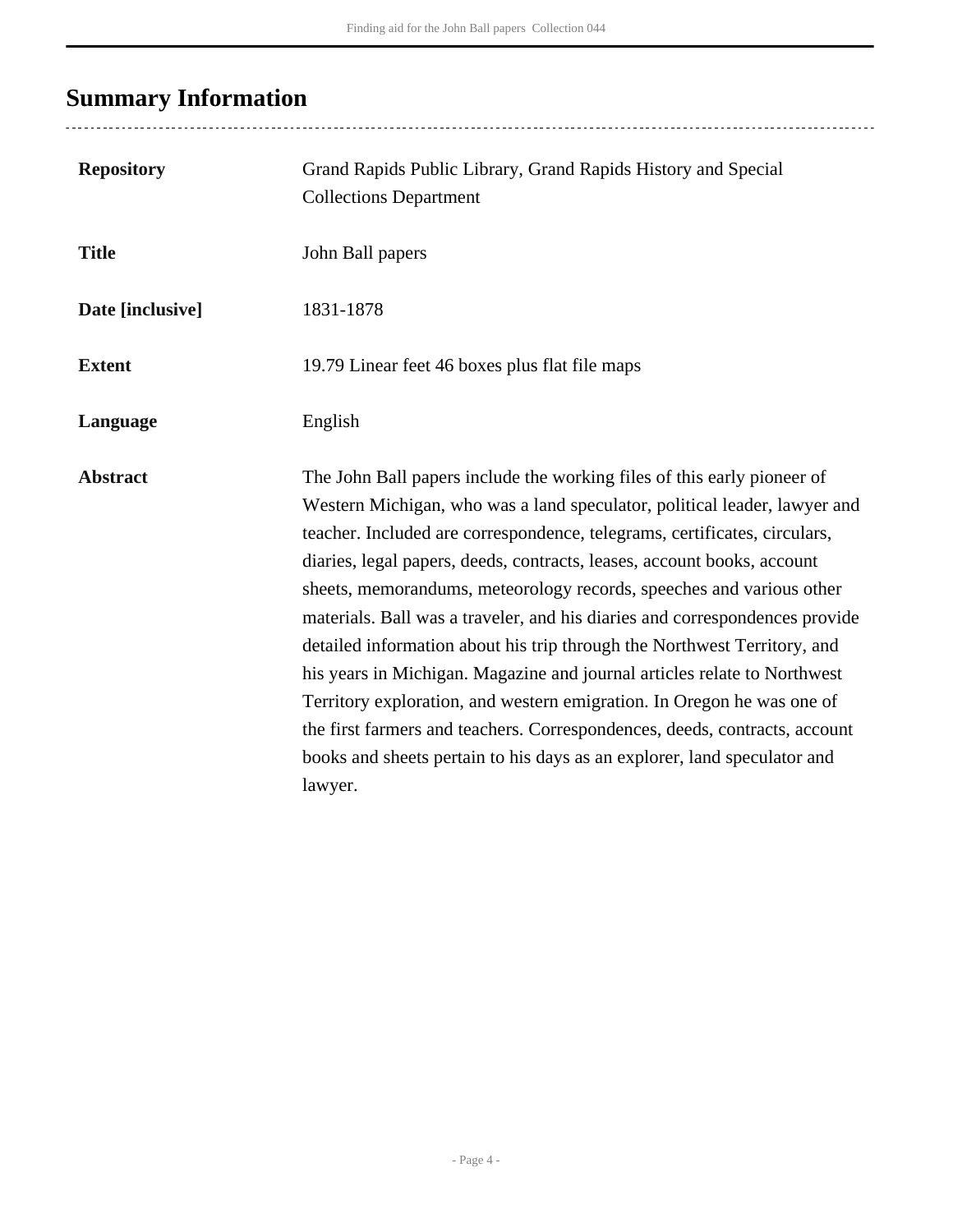# <span id="page-4-0"></span>**Biographical/Historical note**

John Ball was born November 12, 1794 at Hebron, New Hampshire, near Newfoundland Lake. He received a common school education, and in 1816 entered Dartmouth College, from which he graduated in 1820. After graduation, he went to Lansingburgh, New York, to study law and in 1824 was admitted to the New York bar. In 1827 he was elected to the office of justice of the peace of Utica, New York.

On January 1, 1832, Ball left Baltimore by way of the Ohio River and a trip west. Reaching Independence, Missouri, he joined a party of eighty men with a caravan of three hundred horses and mules. He went through the South Pass ten years before John C. Fremont, and after four months landed at Fort Vancouver, ninety miles from the mouth of the Columbia River, where he met Dr. McLaughlin. Ball taught school to Indian children and was the first white teacher in what afterwards became the state of Oregon. In the spring of 1833 he moved to Portland, Oregon and farmed sixteen acres of wheat.

He sold his wheat and used the proceeds to return to New York, by way of San Francisco, then to the Sandwich Islands (now the Hawaiian Islands) where he met some American friends, then around Cape Horn, reaching his hometown 2.5 years after he left.

In 1836 he came to Michigan via canal boat to Buffalo, lake vessel to Detroit, and on to Grand Rapids by horseback. He returned to New York the same year very much impressed with the possibilities of Grand Rapids. In 1837 he returned to Grand Rapids with \$10,000 to invest for friends.

In his business life he was associated with such well known pioneers as Louis Campau, A.D. Rathbone, Rix Robinson, Louis Lyon, S.C. Withey and many others. Always interested in the welfare of his neighbors, his home was the gathering place for many social functions, where school, economic and political matters were discussed. In January 1838 he was appointed to the House of Representatives of the Grand River District, including Ottawa, Kent, Ionia, and Clinton Counties. In politics he was a conservative Democrat and cast his first vote for General Jackson.

In 1841, the United States Congress having granted 500,000 acres of land to Michigan for internal improvements, Ball was chosen by Governor Barry to make the selection. The majority of these lands were selected and purchased near Grand Rapids, and since land warrants could be bought for about forty cents on the dollar, a speedy settlement of the Grand River Valley resulted.

Ball was interested in schools, geology, lyceums and local enterprises. He opened a law office and had as partners at various times, George Martin, formerly Chief Justice of Michigan, and Solomon L. Withey, late United States District Judge. From 1852 until his death, February 5, 1884, he was the senior member of the firm of Ball & McKee.

In 1852 Ball married Mary T. Webster, of Plymouth, New Hampshire, they had ten children.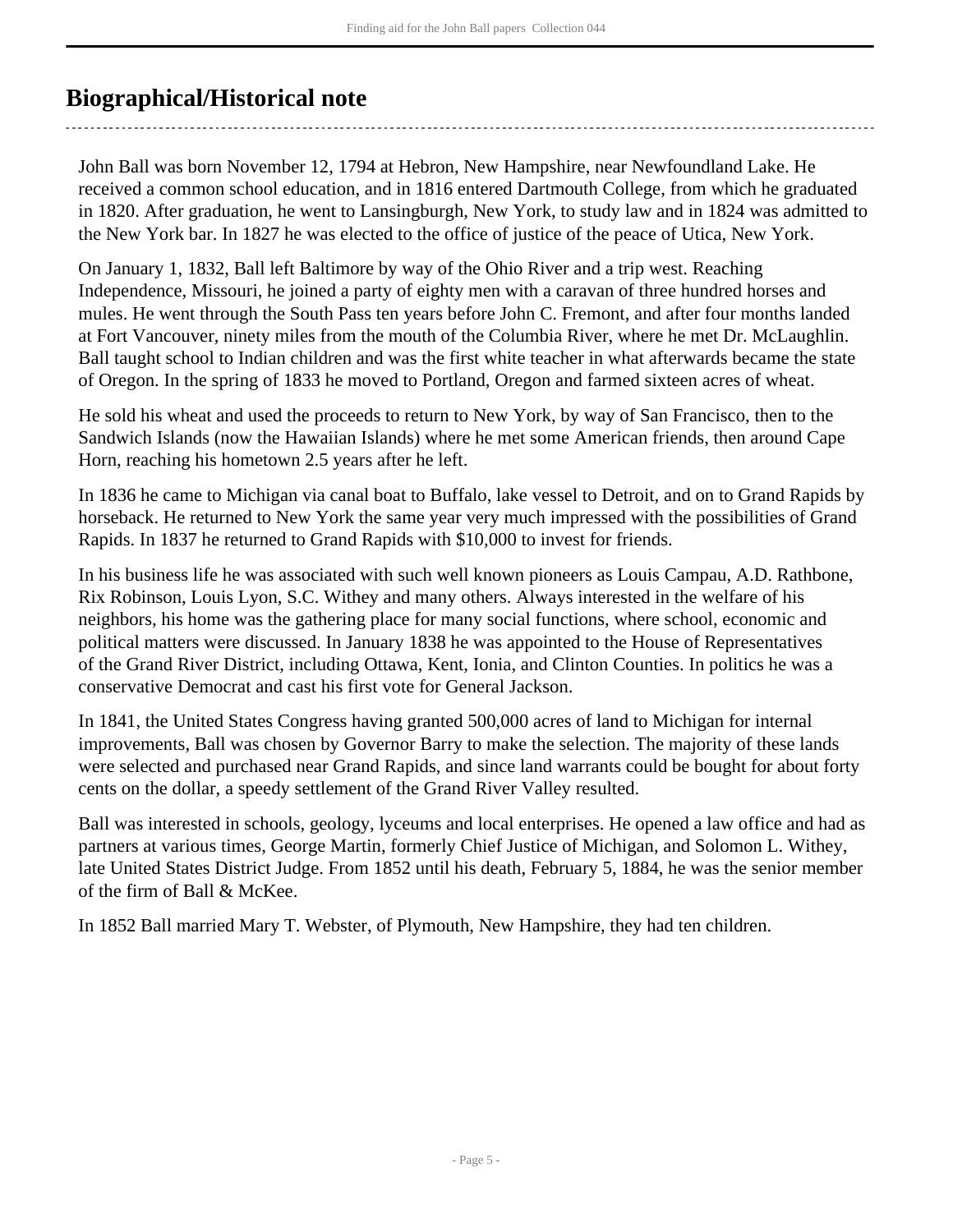# <span id="page-5-0"></span>**Scope and Contents note**

The collection consists of 18 series: Correspondences, Business Records, Certificates, Charts, Circulars, Diaries, Legal Records, Magazine and Journal Articles, Manuscripts, Maps, Memoranda, Meteorology Records, Notes, Papers, Speeches, Telegrams, Miscellanous and Portraits.

The correspondences, diaries, meteorology records, notes, and speeches pertain to his Oregon trip. Correspondences are valuable in providing description of the territory, battle with the Blackfeet Indians, and Fort Vancouver. There are also correspondences regarding his family, friends, education, Grand Rapids and Michigan, politics, the Mexican War, and Indians. Business Records detail land speculation and law practice.

# <span id="page-5-1"></span>**Administrative Information**

# **Publication Information**

Grand Rapids Public Library, Grand Rapids History and Special Collections Department April 1987

# **Immediate Source of Acquisition note**

Lucy Ball, accession numbers 1985.004, 1986.229, 1986.251 (unprocessed), 2002.093; 00.[2588].1, 2005.090 (unprocessed)

# <span id="page-5-2"></span>**Related Materials**

# **Related Archival Materials note**

Born to Wander : Autobiography of John Ball, 1794-1884 / compiled by his daughters, Kate Ball Powers, Flora Ball Hopkins, Lucy Ball. c.1994, 1925.

Autobiography of John Ball / compiled by His Daughters, Kate Ball Powers, Flora Ball Hopkins, Lucy Ball. Grand Rapids, Mi. : Dean-Hicks Co., 1925. 231 pp.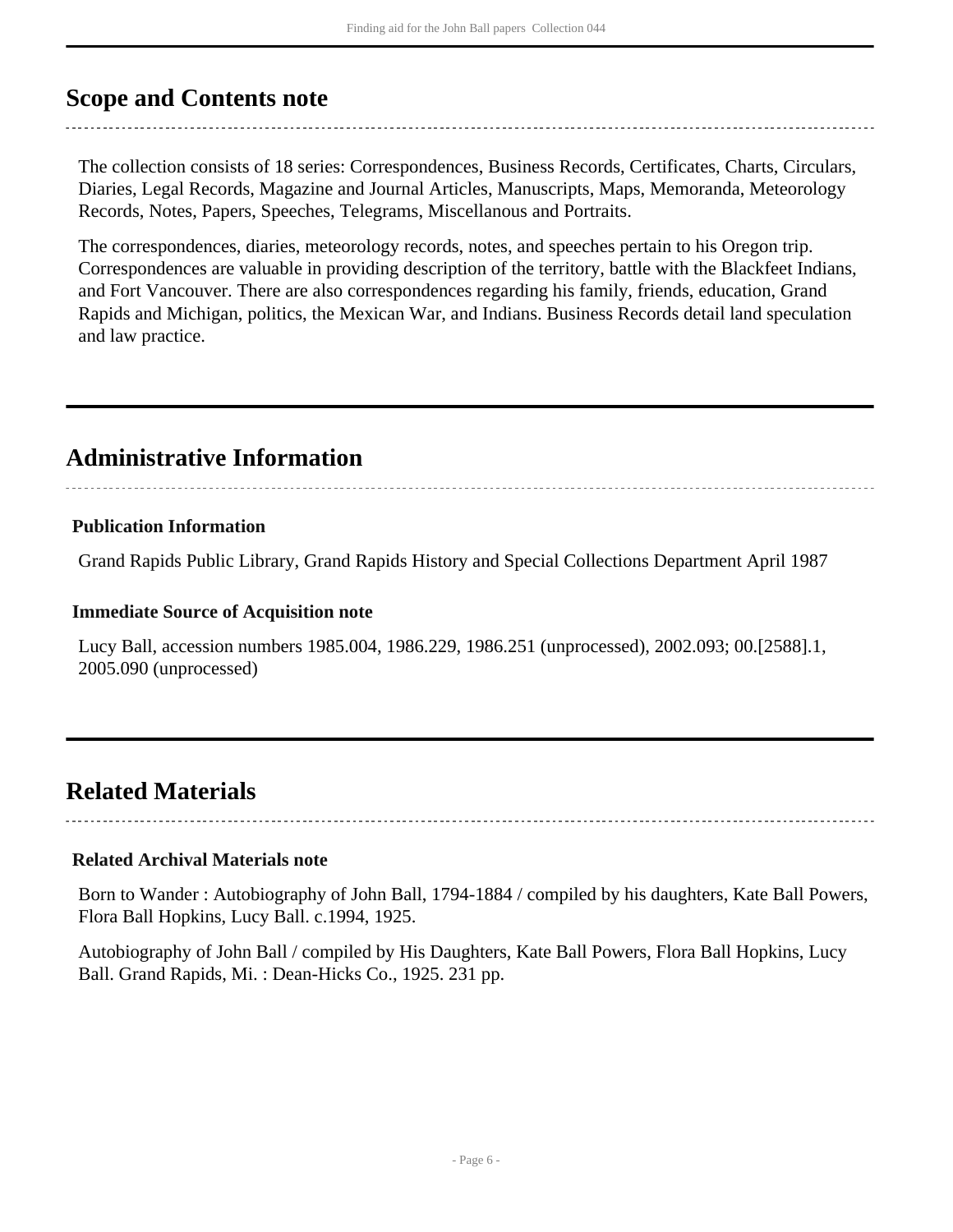John Ball : Member of the Wyeth Expedition to the Pacific Northwest, 1832, and Pioneer in the Old northwest : autobiography / compiled by his daughters, Kate Ball Powers, Flora Ball Hopkins, and Lucy Ball. Glendale, Calif. : Clark, 1925. 231 pp.

Other collections pertaining to John Ball are located at the Clarke Historical Library, Central Michigan University, and at the Oregon Historical Society, Portland, Oregon.

Journal of Science XXV, 351-353 and XXVIII, are articles by John Ball about western geology published by his Dartmouth professor, Amos Eaton, and there are books regarding the exploration of the Northwest Territory.

Coll. 054-22-30 contains some photographs of John Ball and other Ball family members.

# <span id="page-6-0"></span>**Controlled Access Headings**

# **Genre(s)**

• personal papers

# **Geographic Name(s)**

• Grand Rapids (Mich.) -- History -- 19th Century

# **Personal Name(s)**

• Ball, John, 1794-1884

# **Subject(s)**

- Land settlement -- Michigan -- Grand Rapids
- Overland journeys to the Pacific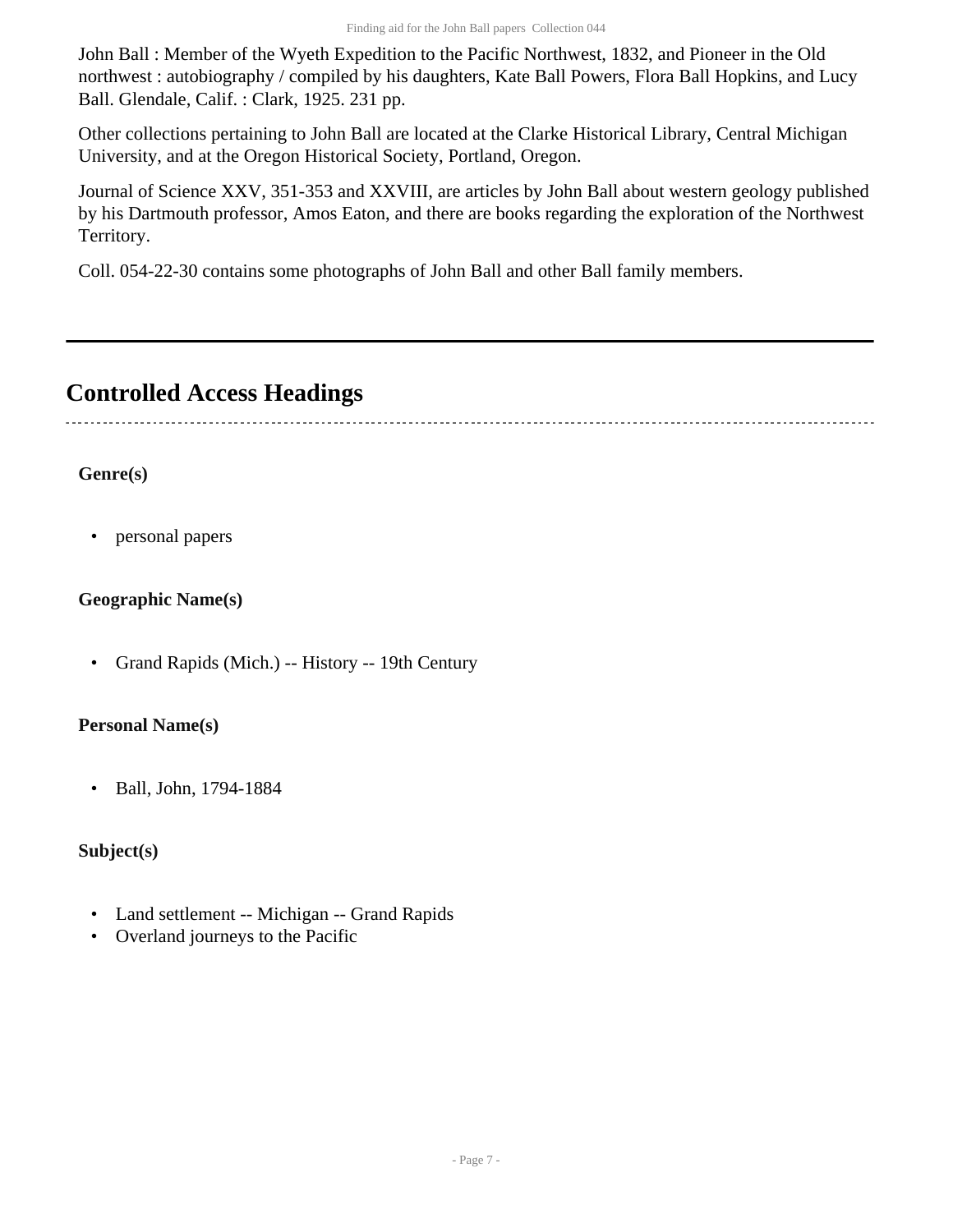# <span id="page-7-0"></span>**Collection Inventory**

#### <span id="page-7-1"></span>**Series I. Correspondence**

#### **Scope and Contents note**

Arranged alphabetically and chronologically.

An old card index to the letters has been found, and added to the collection, in many cases giving fuller descriptions than the entry in the finding aid. [11/2002]

Letters to and from family and relatives, friends, politicians, eastern capitalists, law partners and clients, government officials, and others. Subjects include: land purchasing, the Land Grant of 1842, Bounty Land Act, 1850, Oregon trip, Fort Vancouver, Blackfeet Indian Battle, 1833, Mexican War, 1847, Indian Policy (1877), etc. Some of the more interesting are:

John Ball to Nathaniel Ball Jr. (his brother), July 15, 1832: Provides an account of his trip west after leaving Missouri.

John Ball to N. Ball Jr., March 4, 1833: the Ft. Vancouver territory and travels since the Blackfeet Indian skirmish.

John Ball to his sister, January 1, 1834: describing the Wahoo, Sandwich Islands, and his farm and the neighbors in Willamette, Oregon

Charles D. Smith to John Ball, December 2, 1831, February 2, 1831: the trip to Oregon.

J.S. Whiting to John Ball, March 6, 1832: Ball's trip west with Captain Wyeth's Company.

John Ball to parents, July 13, 1832, February 23, 1833: tells of living conditions and dealings with Indians.

Dr. T.C. Brinmode from John Ball, July 15, 1832, January 1, 1833: describes his travels and skirmish with the Blackfeet Indians.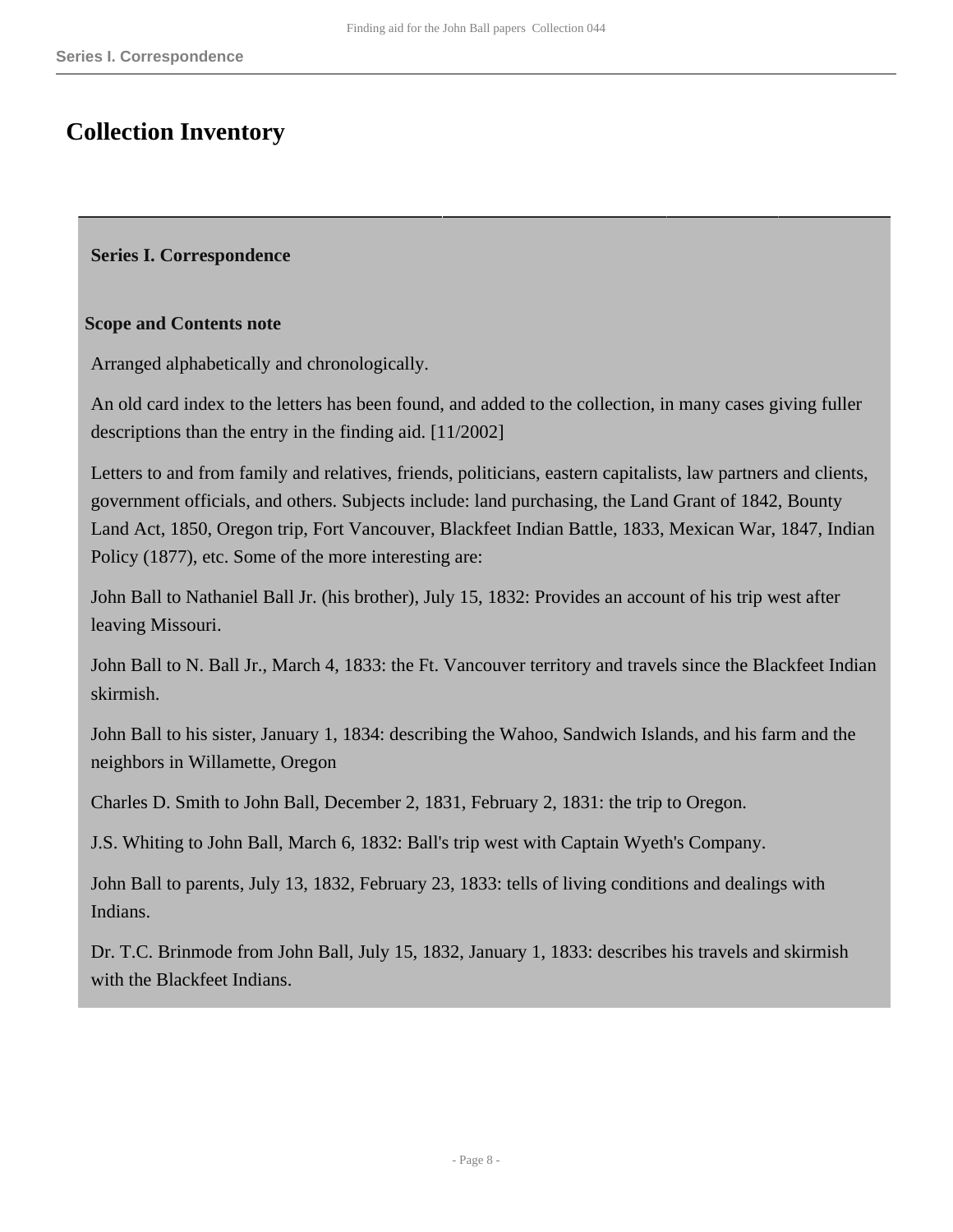Thomas Ferry from John Ball, October 8-12, 1877: describes Indians in the Northwest and Michigan, and comments to President Hayes on the Indian Policy.

E. Backus to John Ball, June 24, 1847: describes the Mexican War at Vera Cruz.

John S. Barry to and from Ball, February 7 -April 11, 1842, regarding Land Grant of 1842.

John R. Bennet to John Ball, November 5, 1853, December 18, 1853: genealogical history of the Ball Family.

Wm. M. Ferry to Ball, November 23, 1843: immigrants and the type of land they were looking for in Michigan.

G.W. Francis to Ball, July 8, 1840: regarding boarding schools.

Henry Barnard from Ball, December 1852: asks help in getting a principal for Union School in Grand Rapids, describes school building, district, and town.

Wm. A. Richmond to John Ball, March 11, 1838: state politics and internal improvement system.

John T. Neely to John Ball, 1850: printed copy of the bounty land act of 1850 granting land to United States soldiers of wars since 1812 to present.

Alexander Walsh from John Ball, 1839: provides an extensive description of Michigan.

C.J. Walker from John Ball, January 30, 1838: describes a flood in Grand Rapids due to an ice jam in the river.

#### **Card Index to Letters**

|       | Box |
|-------|-----|
| $A-C$ | 35  |
| $C-E$ | 36  |
| $E-L$ | 37  |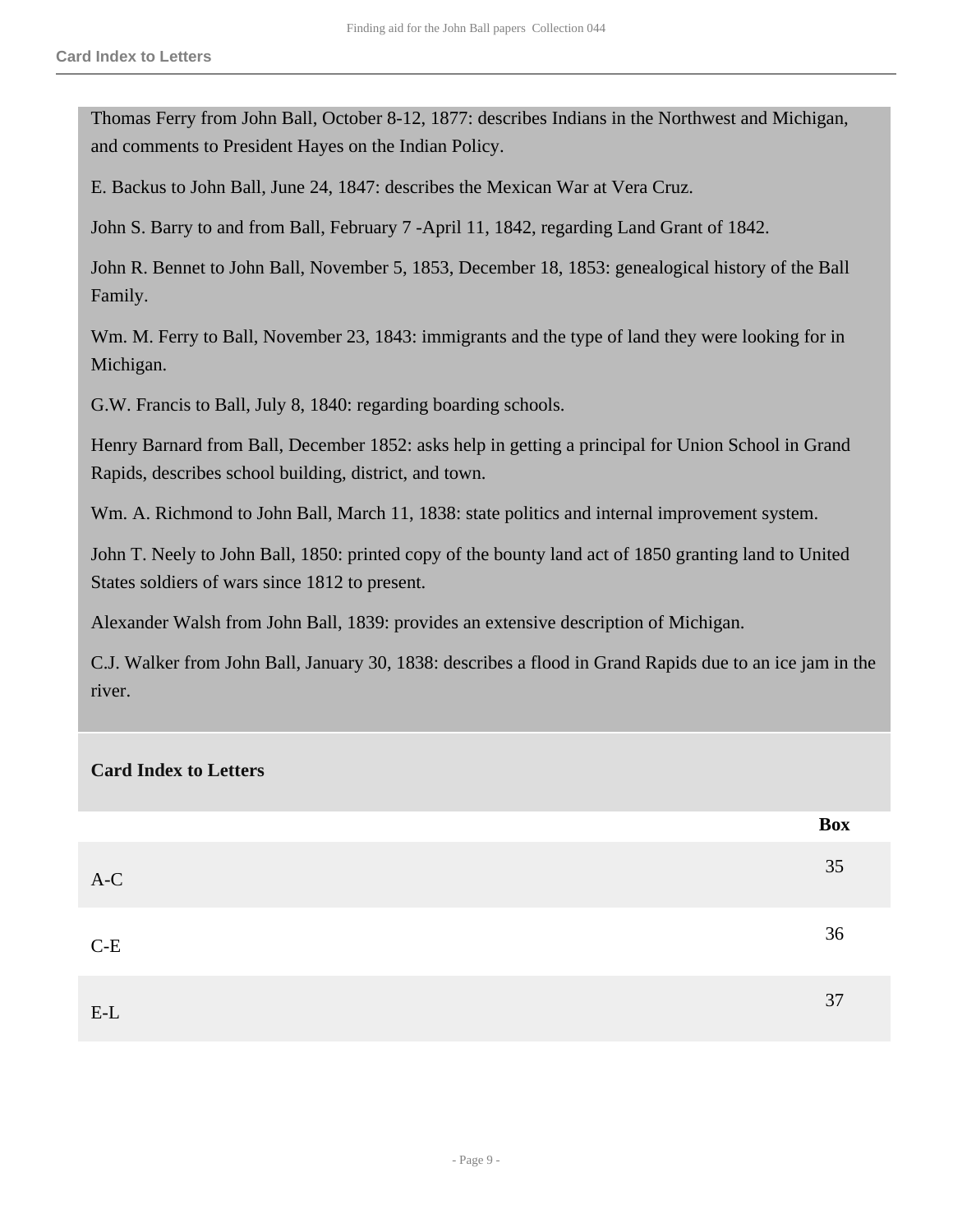| $L-R$ | 38 |
|-------|----|
| $R-W$ | 39 |
| W-end | 40 |

# **Letters**

|                                                                                                       | <b>Box</b>   | Folder         |
|-------------------------------------------------------------------------------------------------------|--------------|----------------|
| Abbott, Abel, Acklev, Adams, Aikens, Albee, Alcott, 1845-54.                                          | $\mathbf{1}$ | $\mathbf{1}$   |
| Abbott, Barnard, 1838-54.                                                                             | $\mathbf{1}$ | $\overline{2}$ |
| Adams, Alcraft, Allen, Joseph Brown, 1845-54.                                                         | $\mathbf{1}$ | 3              |
| A.H. Adams, J.P. Allard, S.S. Allcott, 1839-52.                                                       | $\mathbf{1}$ | $\overline{4}$ |
| J.J. Adams, J.C. Bailey, 1849-54.                                                                     | $\mathbf{1}$ | 5              |
| C.B. Albee, 1846-51.                                                                                  | $\mathbf{1}$ | 6              |
| C.B. Albee, G.M. Abel, J.C. Abel, Norman Ackley, J.N. Adams, C.W.<br>Akins, Samuel B. Akins, 1838-54. | $\mathbf{1}$ | 7              |
| Alger, H. Allen, J. Allen, Almyp Andersont Andrews, 1845-58.                                          | $\mathbf{1}$ | 8              |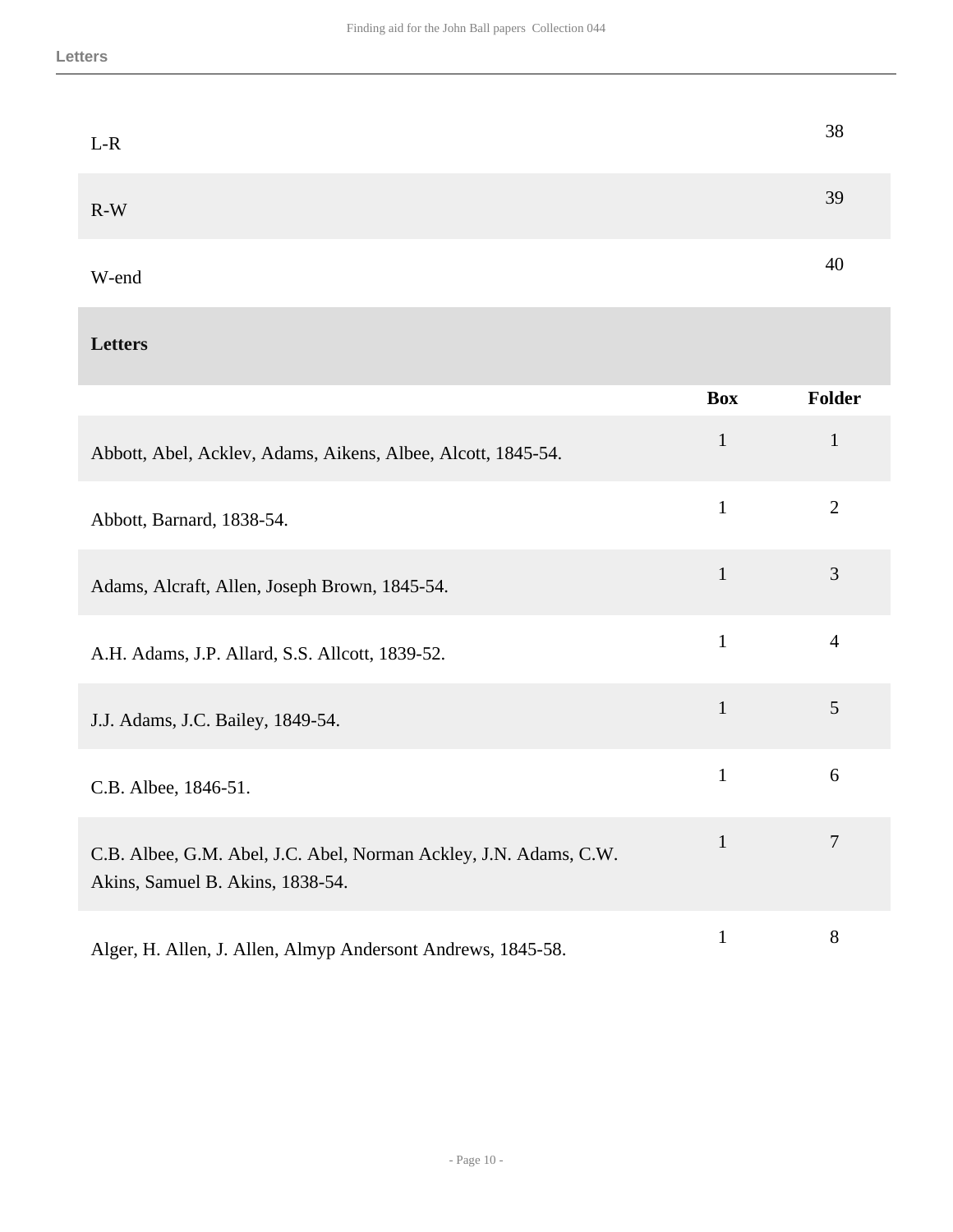| J. Almy, D. Alvord, Amidon & Hulbert, J. Andrews, R. Andrews,<br>1845-52.                 | $\mathbf{1}$ | $9-10$ |
|-------------------------------------------------------------------------------------------|--------------|--------|
| S.A. Andrews, W.W. Andrews, B.F. Angel, 1846-54.                                          | $\mathbf{1}$ | 11     |
| Angel, Angell, Annis, Arnold, Averill, Avrill, 1847-51.                                   | $\mathbf{1}$ | 12     |
| D. Angell, D.C. Arnold, S. Ashley, E. Atwater, S.H. Averill, 1843-52.                     | $\mathbf{1}$ | 13     |
| W.N. Angle, 1849-54.                                                                      | $\mathbf{1}$ | 14     |
| S. York Atlee, 1843.                                                                      | $\mathbf{1}$ | 15     |
| W.H. Averill, Avery and Eldridge, Axford, E.W. Barnes, G.B. Babcock,<br>1837-50.          | $\mathbf{1}$ | 16     |
| Babcock, Babott, Backart, Bachers, Backus, Bacon, 1838-54.                                | $\mathbf{1}$ | 17     |
| G.R. Babcock, E. Backus, A. Backus, 1841-52.                                              | $\mathbf{1}$ | 18     |
| G. Backart, Bailey, Baker, 1847.                                                          | $\mathbf{1}$ | 19     |
| D.L. Bacon, 1844-7.                                                                       | $\mathbf{1}$ | 20     |
| D.S. Bacon, E. Badger, M.H. and W.C. Baker, E. Baldwin, Fannie and J.C.<br>Ball, 1838-53. | $\mathbf{1}$ | 21     |
| C.R. Ball, D. Ball, John C. Ball, J.N. Ball, 1845-52.                                     | $\mathbf{1}$ | 22     |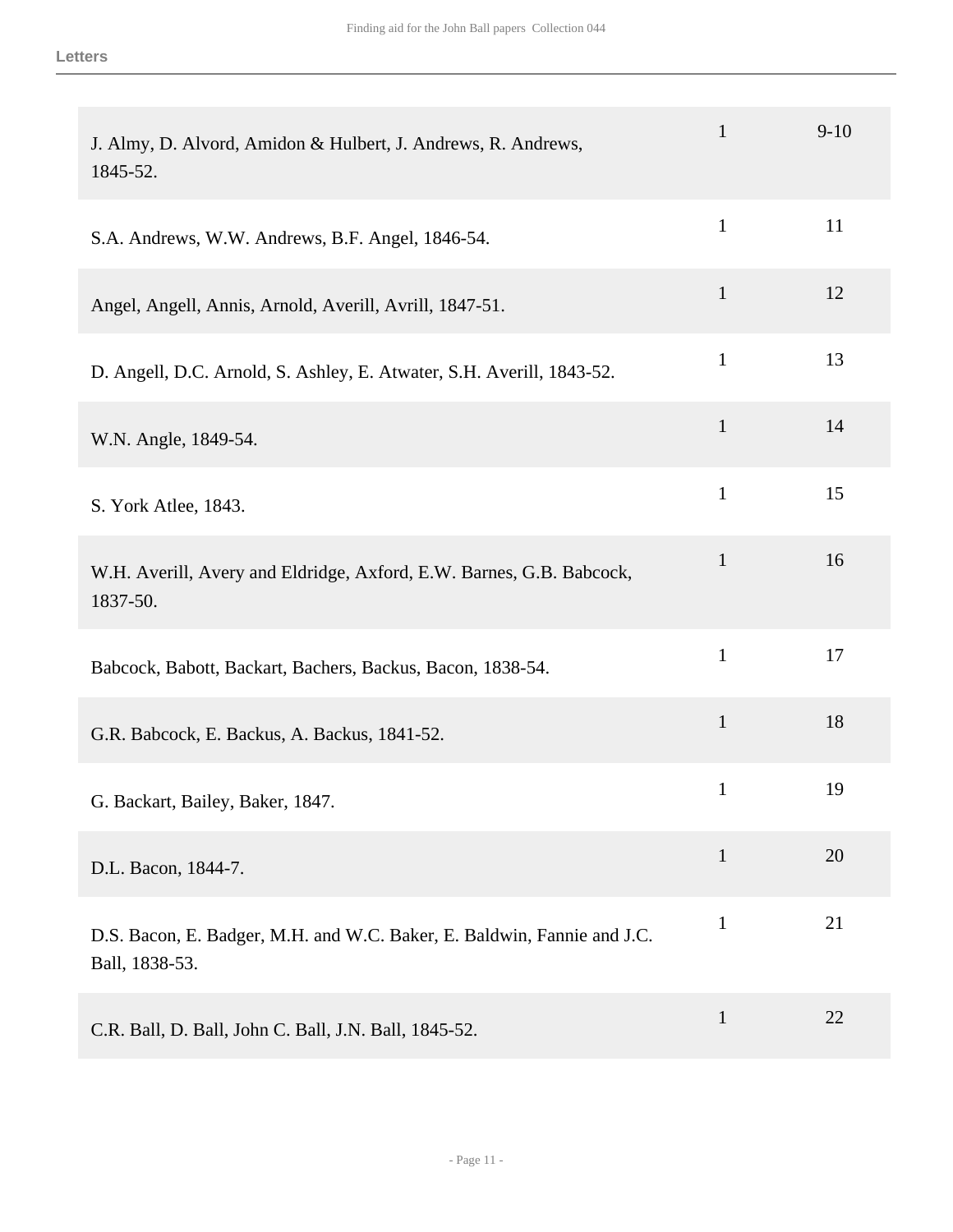| John Ball, May 1, 1832-January 1, 1834                                                                  | $\mathbf{1}$   | 23       |
|---------------------------------------------------------------------------------------------------------|----------------|----------|
| John C. Ball, M.M. Ball, Bank of Orleans, N. Barker, 1840-53.                                           | $\mathbf{1}$   | 24       |
| Lucy Ball, 1901-28.                                                                                     | $\overline{2}$ | 25       |
| John C. Bailey, 1848-52.                                                                                | $\overline{2}$ | $26 - 8$ |
| J. Banks, C. Barker, G.J. and M. Barker, W. and D. Bartlett, 1832-54.                                   | $\overline{2}$ | 29       |
| Bannister, Barker, Barlow, E.W. Barnes, J. Barnes, 1845-54.                                             | $\sqrt{2}$     | 30       |
| Barlow, S. and R. Barton, Bates, Baxter, 1838-54.                                                       | $\overline{2}$ | 31       |
| E.W. Barnes, 1843-49.                                                                                   | $\mathfrak{2}$ | 32       |
| J.Barnes, W. Barns, Barnum, G. Barstow, 1837-48.                                                        | $\overline{2}$ | 33       |
| John S. Barry, 1841-55.                                                                                 | $\mathfrak{2}$ | 34       |
| Barstow & Lockwood, C.F. Barstow, G. Barstow, D. Bartlett,<br>Wm.Bartlett, Aaron D. Batson, 1844-51.    | $\mathbf{2}$   | 35       |
| W. Bartlit, H.F. Bartow, 1843-52.                                                                       | $\overline{2}$ | 36       |
| A.D. Batson, W. Bettis, D. Biebe, S. Bingham, W. Birdsall Jr., J.<br>Blanchard, C.B. Bostwick, 1845-51. | $\overline{2}$ | 37       |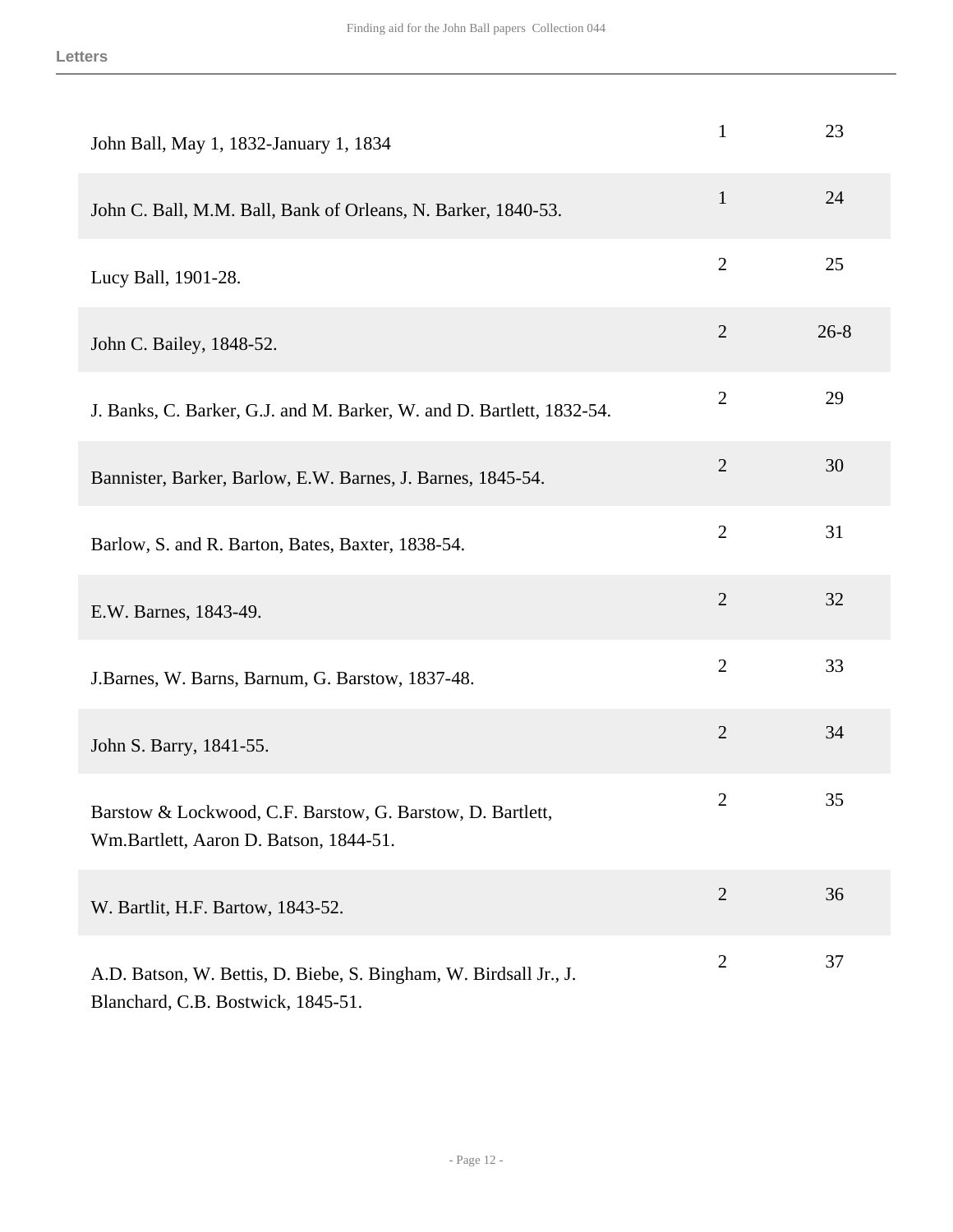| Batterly, Bennett-Jacob & Nancy, Bently, Bettis, 1846-53.                                                | $\overline{2}$ | 38       |
|----------------------------------------------------------------------------------------------------------|----------------|----------|
| W.J. Baxter, Wm. A. Bayley, D.W.C. Beach, H and J. Bean, Abner Beard,<br>Shilu Beese, 1846-57.           | $\overline{2}$ | 39       |
| Beach, Bean, Beckwith, Beebe & Bell, 1844-58.                                                            | $\overline{2}$ | 40       |
| Beehart, J.A. Brooks, C.H. Bryan, E. Buck, C. Buckley, Butler, Buzzell,<br>Caligan and Cochran, 1844-54. | $\mathbf{2}$   | 41       |
| Alexander F. Bell, 1853.                                                                                 | $\overline{2}$ | 42       |
| Diby V. Bell, 1843-53.                                                                                   | $\overline{2}$ | $43 - 4$ |
| Bemis, Benedict, Benham, Daniel and John Bennet, 1843-54.                                                | $\mathfrak{Z}$ | 45       |
| Bernis, Benham, Bennett & Bentley, 1846-63.                                                              | 3              | 46       |
| Betts, Bilton, Bingham, Birch & Bishop, 1850-54.                                                         | 3              | 47       |
| K.S. Bingham, and S.S. Bingham, 1851.                                                                    | 3              | 48       |
| K.S. Bingham, 1838-52.                                                                                   | $\overline{3}$ | 49       |
| Bingham, Blac@, Blair, Blakely, Blakeney, 1848-53.                                                       | 3              | 50       |
| Blackmar, Blair, A. Blake, J. Blake, Blakeley, Blanchard, 1845-54.                                       | 3              | 51       |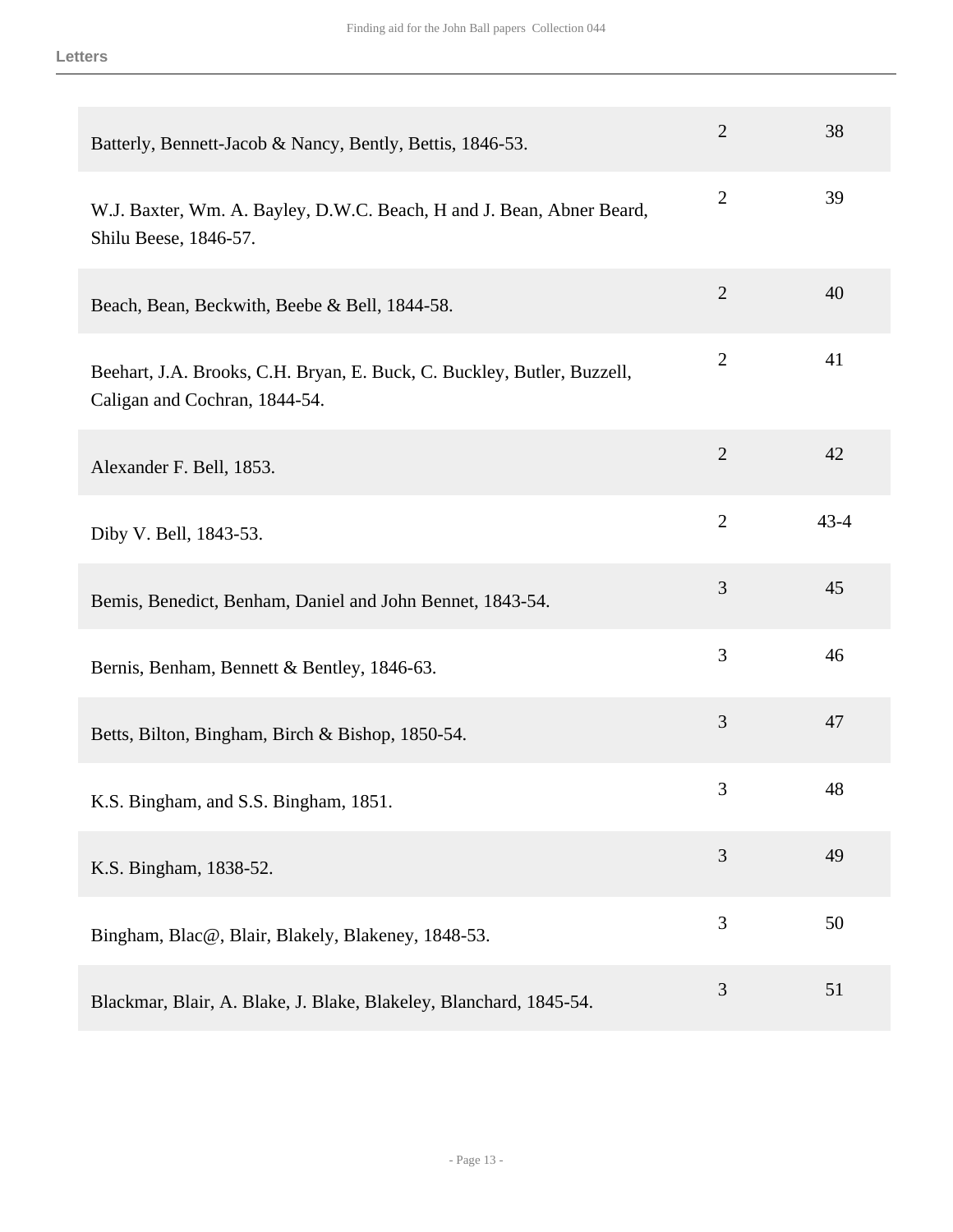| Blake-Alex, Joseph, Boyer-Joshua, 1838-54.                           | 3 | 52 |
|----------------------------------------------------------------------|---|----|
| J.C. Blanchard, L. Boltwood, H.H. Booth, S.L. Withey, 1848-53.       | 3 | 53 |
| Bleustis, Boltwood, Blok, 1841-50.                                   | 3 | 54 |
| Bliss-Ira, Nelson, E.B. Bostwick, 1848-53.                           | 3 | 55 |
| E.B. Bostwick, 1847-50.                                              | 3 | 56 |
| Oliver Bostwick, 1848-54.                                            | 3 | 57 |
| O.N. Bostwick, Wm. Bowen, P.H. Bowman, 1851-3.                       | 3 | 58 |
| C.E., O.W.-Bostwick, J. Boynton, V.L. Bradford, 1838-1853.           | 3 | 59 |
| O.N. Bostwick, V.L. Bradford, H.W. Brinbmn, T.F. Broadhead, 1844-51. | 3 | 60 |
| Botsford, Boughton, J.L. Bradford, W.L. Bradford, 1842-54.           | 3 | 61 |
| Jerry Boynton, 1838.                                                 | 3 | 62 |
| Virginia Bradford, 1843-4.                                           | 3 | 63 |
| Vincent L. Bradford, 1843.                                           | 3 | 64 |
| V.L. Bradford, J.L. Brady, M.S. Robert, 1848-54.                     | 3 | 65 |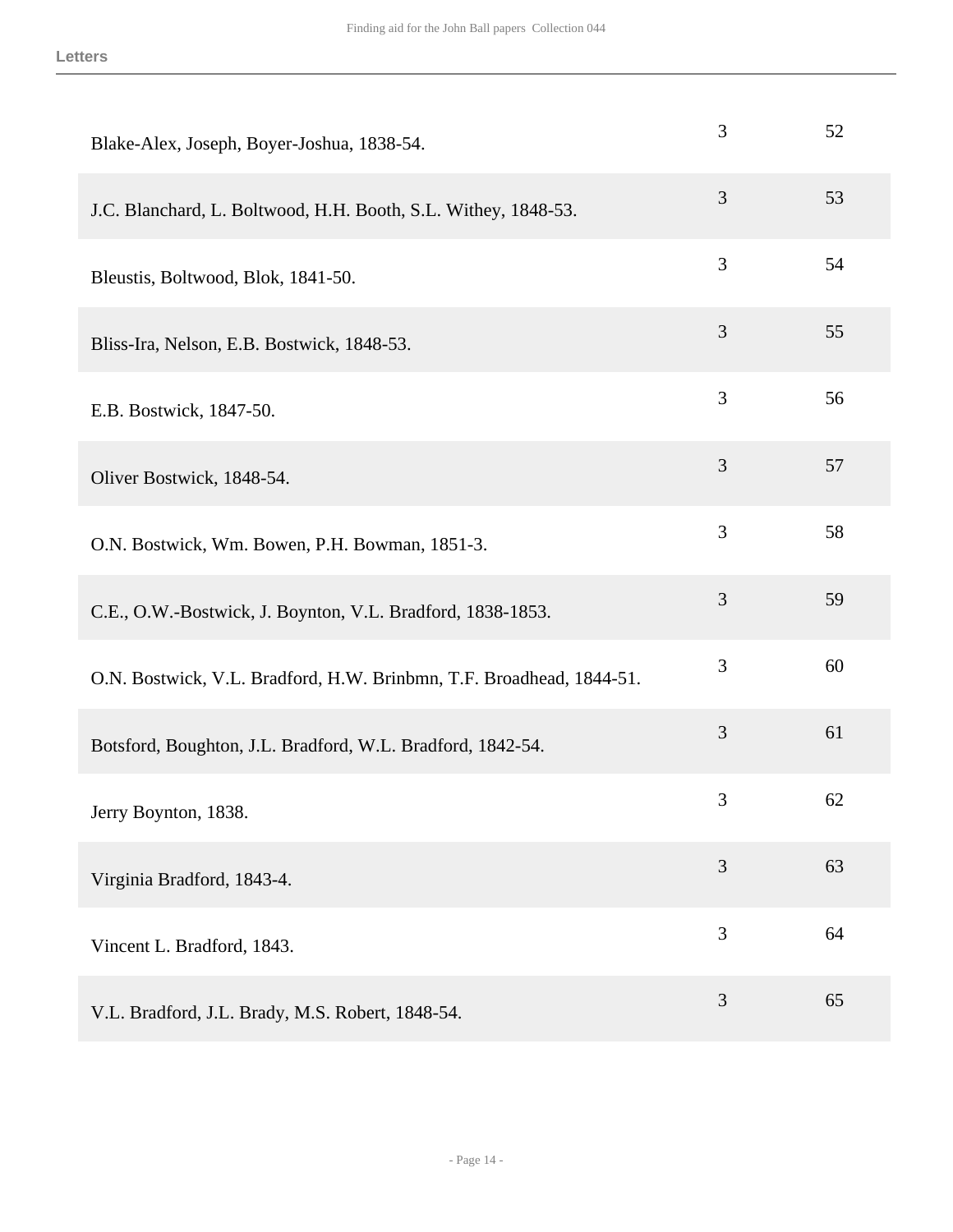| Brady, Brayton, Brease, Brighans, Brigss & Brimblecon, 1838-54.                 | 3 | 66 |
|---------------------------------------------------------------------------------|---|----|
| R. Brady, S.P. Brady, 1846-54.                                                  | 3 | 67 |
| Brady, H.W. Brintwall, Britton, Brooks, 1838-54.                                | 3 | 68 |
| T.C. Brinsmade, 1832-3.                                                         | 3 | 69 |
| T.C. Brinsmade, B.B. Brigham, 1836-53.                                          | 3 | 70 |
| T.C. Brinsmade, 1856.                                                           | 3 | 71 |
| H.W. Brintmall, 1844-50.                                                        | 3 | 72 |
| Bristol, Britton, J.A. Brooks, 1845-51.                                         | 3 | 73 |
| A. Brouk, James Brown, Joseph Brown, Jedediah Brown, Leonard Brown,<br>1838-54. | 3 | 74 |
| Brown-Carlton, James, Joseph, Leonard, Sanford, William, 1845-80.               | 3 | 75 |
| Sanford Brown, 1880.                                                            | 3 | 76 |
| C.H. Bryan, Chas Buck, Edw. Buck, Buel, 1845-54.                                | 3 | 77 |
| E. Buck, C. Buckley, Wm. Brown, C.H. Bryan, 1841-52.                            | 3 | 78 |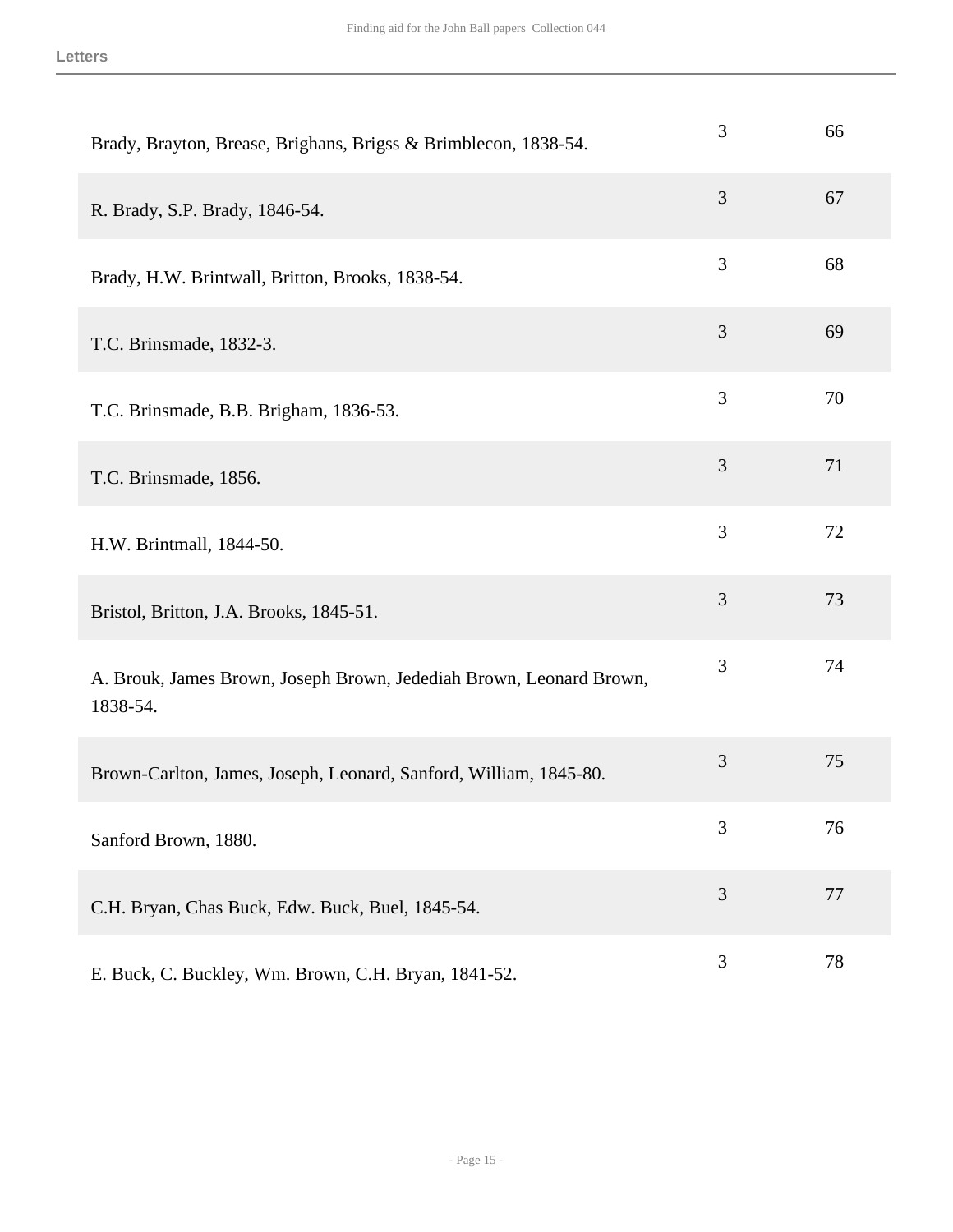| G.T. Buckley, A.W. Bull, Charles Bull, H.C. Bunce, John Burlison, Dr. B.<br>Burnham, Charles Briggs, 1837-52.              | 3              | 79       |
|----------------------------------------------------------------------------------------------------------------------------|----------------|----------|
| A.W. Buel, Edward Buck, 1848-54.                                                                                           | 3              | 80       |
| H.C. Bunce, Michael Burk, J.D. Burns, Horace D. Burton, H.C. Bush,<br>David Buzzell, 1843-52.                              | 3              | 81       |
| G. Burns, J.D. Burns, C.D. Burr, Wm. Burrage, Henry Burritt, Wm. J.<br>Butler, Wm. Butts, 1840-53.                         | 3              | 82       |
| C.P. Calkins, E.P. Camp, D.O. Campau, L. Campau, 1838-54.                                                                  | $\overline{4}$ | 83       |
| Edward Camp, 1847-54.                                                                                                      | $\overline{4}$ | $84-6$   |
| E. Camp, J. Campbell, LeGrand Cannon, 1845-54.                                                                             | $\overline{4}$ | 87       |
| Louis Campau, 1838.                                                                                                        | $\overline{4}$ | 88       |
| H.M. Cankin, Charles Carmi @ el, A.C. Carniff, E. Carrier, C.H. Carroll,<br>R. Carroll, G. Carter, Wm. E. Carter, 1845-54. | $\overline{4}$ | 89       |
| LeGrade Cannon, 1845-51.                                                                                                   | $\overline{4}$ | $90 - 2$ |
| C. Capland, P.M. Carbin, P. Carbon, Proctor P. Cooley, Mathias Coon,<br>Washington Coon, 1844-54.                          | $\overline{4}$ | 93       |
| C. Carpenter, R. Carroll, Wm. Carter, D. Carver, D. Caswell Jr., 1841-56.                                                  | $\overline{4}$ | 94       |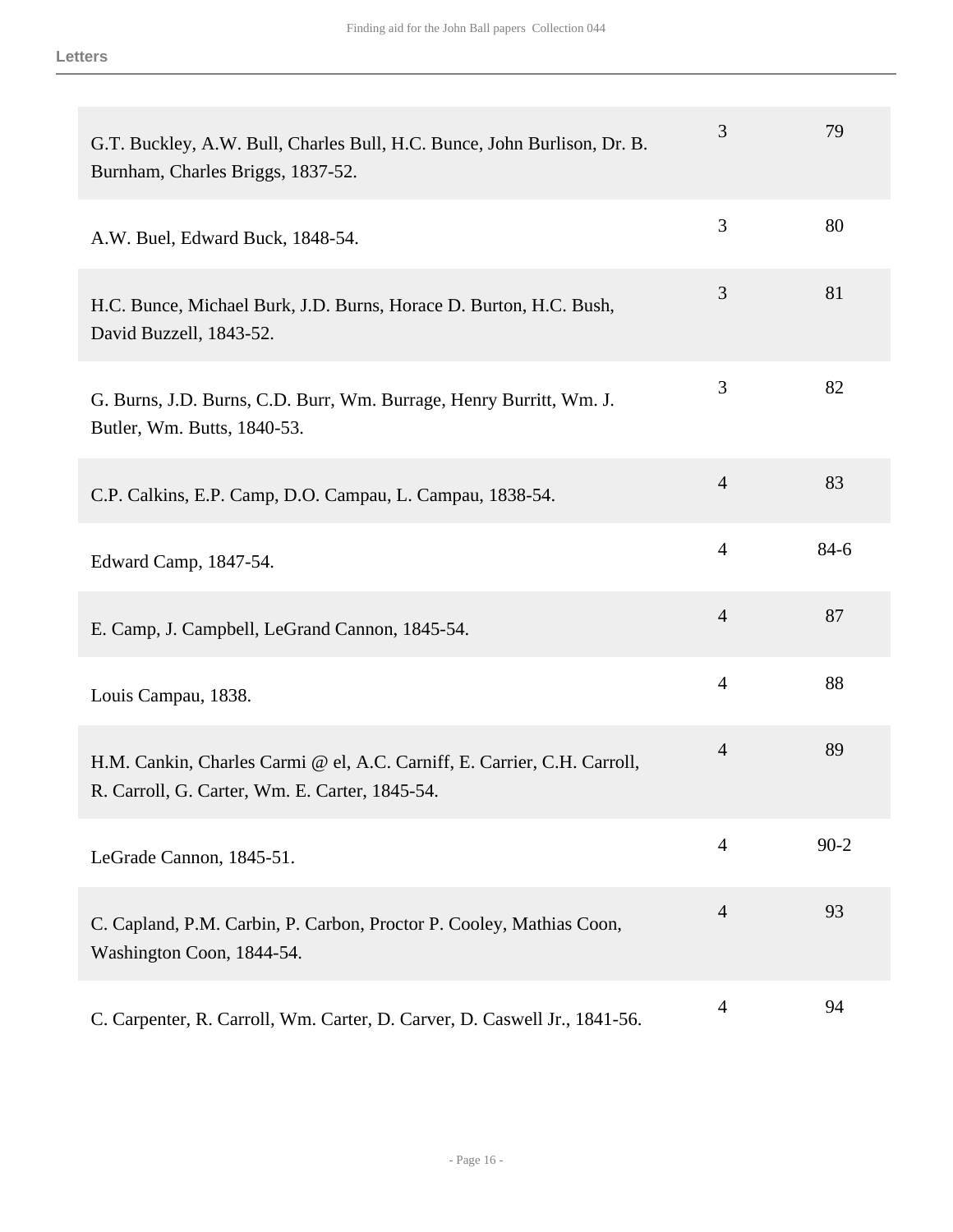| Benjamin F. Chadwick, N. Chamberlin, E.P. Champlin, L.R. Chapelg<br>Chapman-Anthony, Arvin, 1838-51.                    | $\overline{4}$ | 95  |
|-------------------------------------------------------------------------------------------------------------------------|----------------|-----|
| J.C. and J.H. Chapman, J.F. Chard, 1844-54.                                                                             | $\overline{4}$ | 96  |
| A. Chapman, Amos Chase, J.M. Chase, Cheney, E.W. Chesebro, J.B.<br>Chipman, J.P. Christiancy, Johnathan Chubb, 1844-54. | $\overline{4}$ | 97  |
| John B. Chapman, J.M Chase, A.M. Cheney, Ed. Chesebro, 1846-54.                                                         | $\overline{4}$ | 98  |
| James and Joseph Charles, Amos and J.M. Chase, 1843-53.                                                                 | $\overline{4}$ | 99  |
| J.B. Chipman, J.H. Chubb, 1851-9.                                                                                       | $\overline{4}$ | 100 |
| Church, Claftin, C. Clark, H.K. Clark, T. Clark, J. Clark, Z. Clark,<br>1835-57.                                        | $\overline{4}$ | 101 |
| Mrs. M.E. Church, Cyrus, Elijah, Erastus, F. and T.S Clark, 1844-53.                                                    | $\overline{4}$ | 102 |
| H.K. Clark, M. Clement, J. Cleveland1846-54.                                                                            | $\overline{4}$ | 103 |
| Thomas, W.L., L., Z. Clark, 1842-50.                                                                                    | 4              | 104 |
| I. Clary, D.D. Clay, M. Clement, R. Clidesdell, A.S. Clinton, C. Close, J.<br>Cloud, 1841-58.                           | $\overline{4}$ | 105 |
| J.H. Cleveland, J. Clysdell, M. Coburn, 1847-53.                                                                        | $\overline{4}$ | 106 |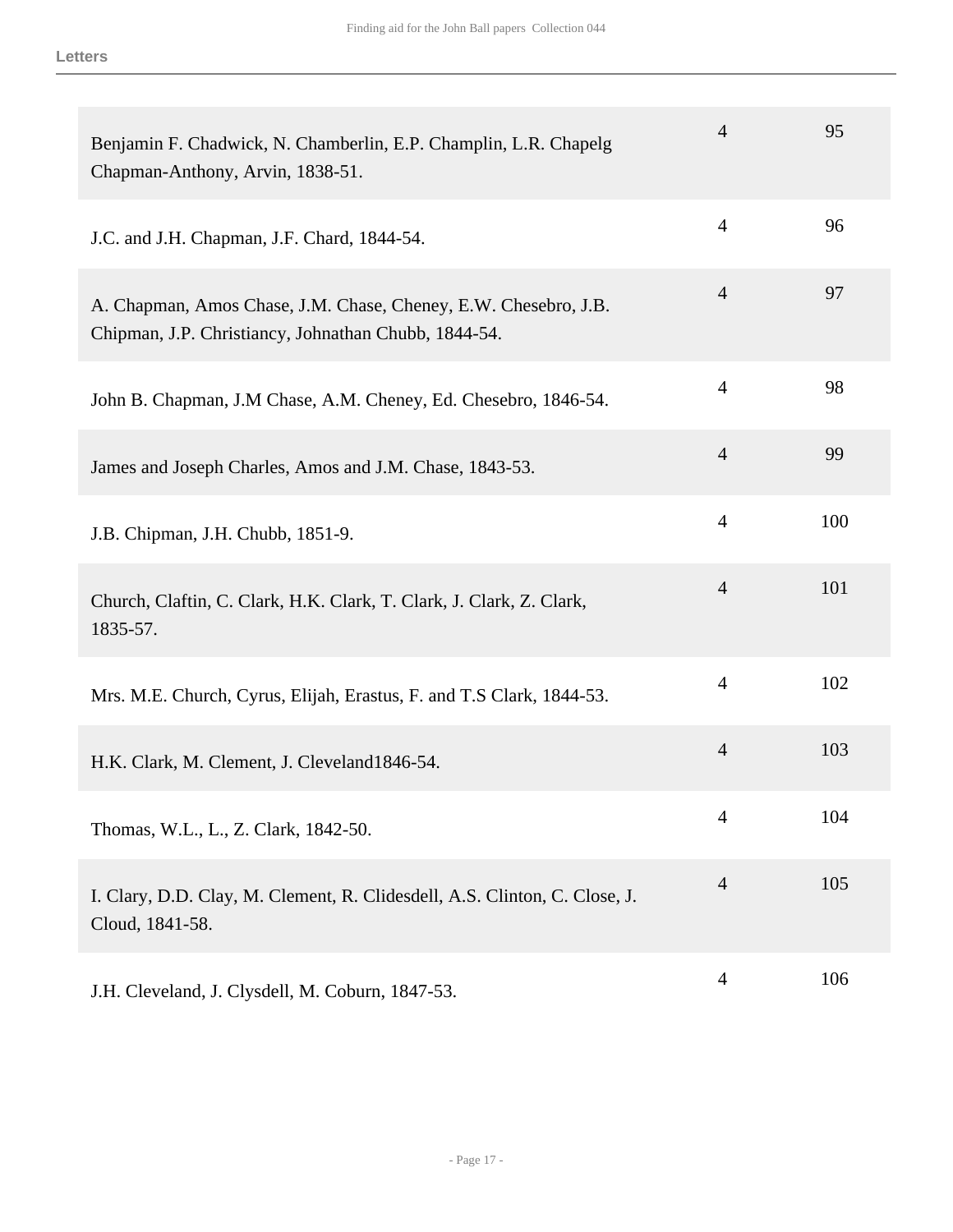| T. Cochran, J. Coffee, Daniel and Joshua Coit, E.B. Cole, W. Coleman, L.<br>Colley, 1840-54.                | $\overline{4}$ | 107    |
|-------------------------------------------------------------------------------------------------------------|----------------|--------|
| Coit, Cole, Coleman, Collins, Conklin, J. Cook, O. Cook, W. Cook, Coon,<br>1844-55.                         | $\overline{4}$ | 108    |
| C. Collins, M. Combes, W.H. Combine, W.C. Comfort, James H.<br>Commins, James Cumins, L.F. Conkey, 1843-52. | $\overline{4}$ | 109    |
| E. Cominy, O.C. Comstock, Conant and Bulles, Strubb Conant, L.F.<br>Conkey, 1843-52.                        | $\overline{4}$ | 110    |
| E. Converse, Cook-A.P., Wm. A., M.L., John, Cooley-Anthony, Proctor P.<br>1838-54.                          | $\overline{4}$ | 111    |
| G. Cooper, D. Corbin, P. Corbin, J. Corlis, R. Cornell, T. Cornell,<br>1846-69.                             | $\overline{4}$ | 112    |
| T. Cornell, A.H. Covert, R. Craig, Wm. Cram, G.H. Cramer, 1840-51.                                          | $\overline{4}$ | 113    |
| Corning, Coswell, Cotney, Courtney, Craig & Cramer, 1844-54.                                                | $\overline{4}$ | 114    |
| George H. Cramer, 1851-53.                                                                                  | $\overline{4}$ | 115-18 |
| W. Cramer, Abert Crane, F.J.B. Crane, E. Crary, J. Crawford, H. Creager,<br>1838-53.                        | $\overline{4}$ | 119    |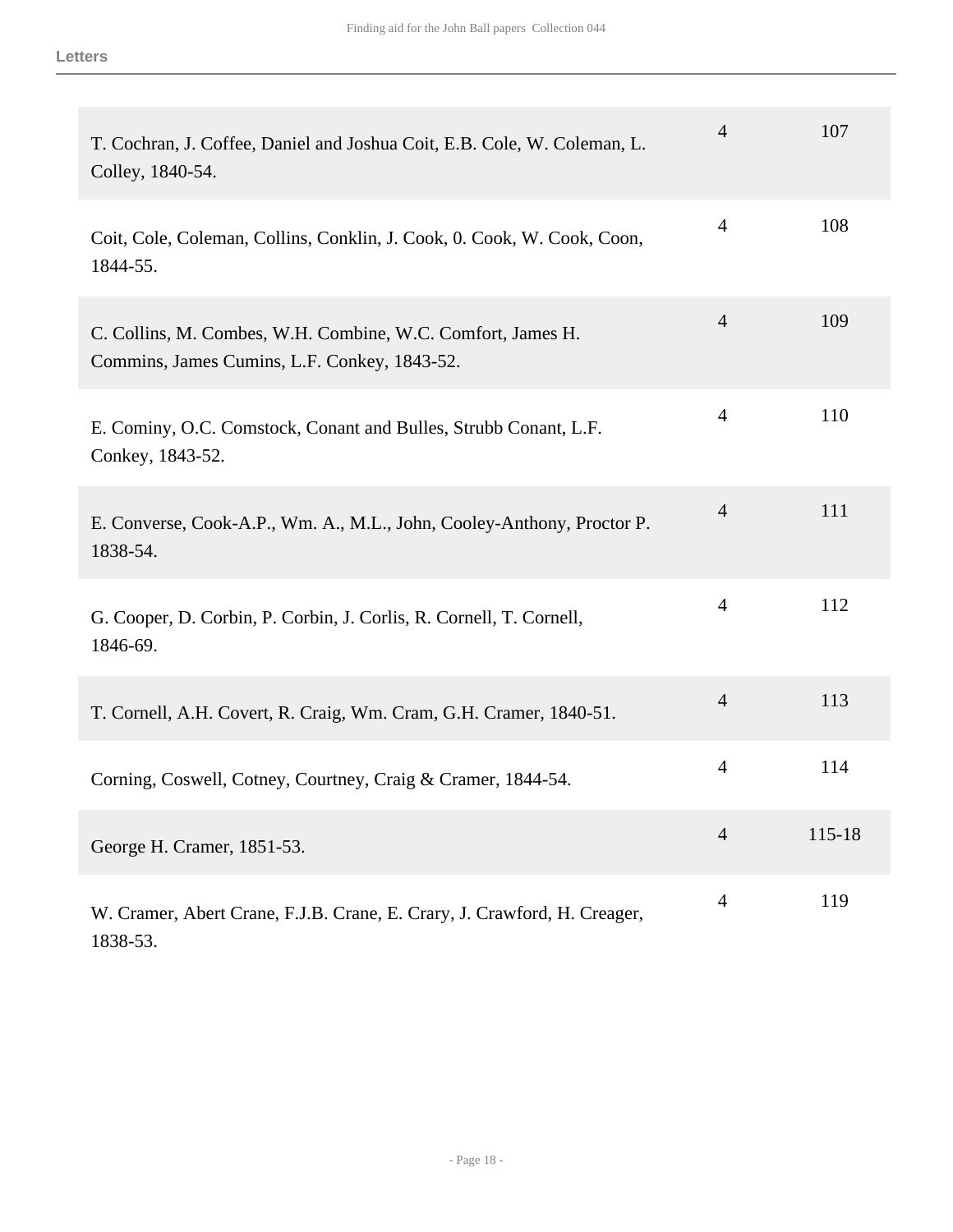| Crane, Creager, Crickman, Crosby, Culver, J. Curtis, M. Curtis, D.<br>Cushman, Cutcheon, 1845-55.                      | 5 | 120 |
|------------------------------------------------------------------------------------------------------------------------|---|-----|
| Isaac Crary, 1837-40.                                                                                                  | 5 | 121 |
| John Crickman, H. Creager, 1852-4.                                                                                     | 5 | 122 |
| J.R. Cronin, H. Crosby, J.F. Crouse, R.G. Culver, C.B. Curtis, Joseph W.<br>Curtis, 1841-54.                           | 5 | 123 |
| Thomas R. Cumings, 1845-54.                                                                                            | 5 | 124 |
| Joseph W. Curtis, 1847-51.                                                                                             | 5 | 125 |
| J.W. Curtis, R. Cutler, G.W. Cuyler, Wm. Dallas, 1845-54.                                                              | 5 | 126 |
| Daggett, Dallas, Dalton, F.W. Davidson, Davies, Davis, C. Danforth, O.B.<br>Danforth, Dansard, D.H. Davidson, 1845-54. | 5 | 127 |
| E. Dalton, C. Danforth, A. T. Daniels, D. Davenport, David H. Davidson,<br>1843-53.                                    | 5 | 128 |
| D.H. Davidson, Thomas Martin, 1848-52.                                                                                 | 5 | 129 |
| D.H. Davidson, Benjamin Davies, 1848-54.                                                                               | 5 | 130 |
| Benjamin, Samuel Davis, C., David, F.W., Day, Deacon, 1838-53.                                                         | 5 | 131 |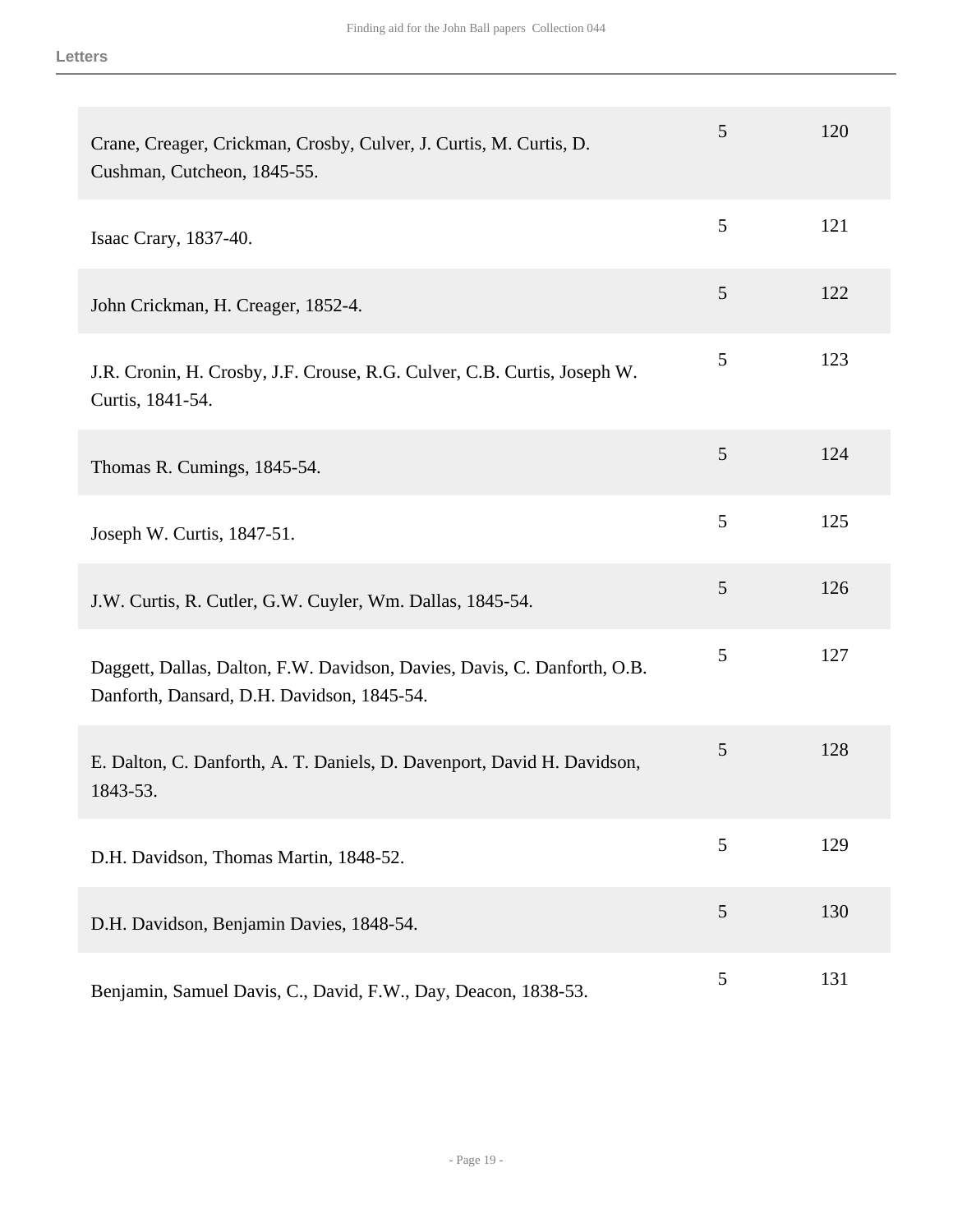| A.C. Dean, C. Dean, Deardorff, Delano, Demonstrav, Deubel, G. Dexter,<br>W. Dexter, 1844-54.           | 5 | 132       |
|--------------------------------------------------------------------------------------------------------|---|-----------|
| Decker, DeGolia, Denison, Dewey, DeWitt, Dexter, 1841-54.                                              | 5 | 133       |
| Samuel Dexter, 1839.                                                                                   | 5 | 133a      |
| George, James, John, Samuel, and Warren Dexter, 1841-3.                                                | 5 | 134       |
| R. Dickerson, A. Dikeman, L. Dillie, J.P. Dodge, H. Doesburg, C.C.<br>Douglas, 1838-54.                | 5 | 135       |
| Dickinson, Dickersong Dor-kery, C. Douglas, S. Douglass, Douglass &<br>Walker, Daw, 1842-55.           | 5 | 136       |
| Douglas & Walker, 1841-4.                                                                              | 5 | $137 - 8$ |
| S.T. Douglass, M.F. Dowe, 1944-51.                                                                     | 5 | 139       |
| Marcus F. Dowe, Hirarn Drake, 1851-3.                                                                  | 5 | 140       |
| Hiram Drake, G.S. Draper, W.S. Driggs, 1850.                                                           | 5 | 141       |
| A. Driggs, W. Driggsg Driesback, Duckworth, Dudgeon, Duncan, Dundas,<br>A. Dwight, H. Dwight, 1845-54. | 5 | 142       |
| Al Driggs, Isaac Duckworth, Lines Dunham, J.W. Duram, H. Durphy, T.<br>Eastmn, L. Edgerton, 1850.      | 5 | 143       |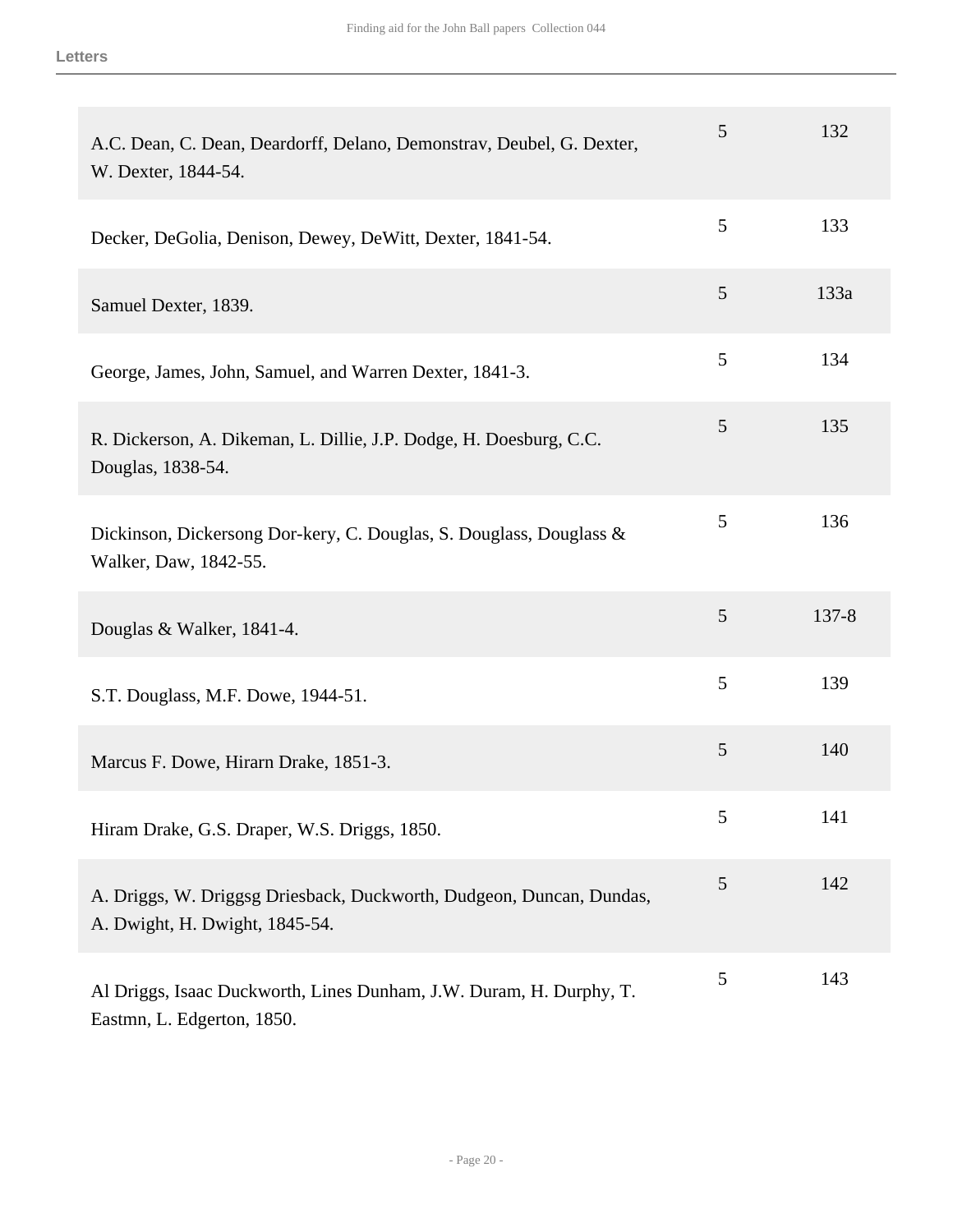| William S. Driggs, 1850-3.                                                                                            | 5 | 144-6     |
|-----------------------------------------------------------------------------------------------------------------------|---|-----------|
| J. Earl, G. Eastman, M. Eastman, T. Eastman, H. Eaton, R. Eaton, Eddy,<br>C. Edgerton, L. Edgerton, Edwards, 1844-54. | 5 | 147       |
| Timothy Eastman, 1838-53.                                                                                             | 5 | 148-9     |
| T. Eastman, Edgerton-Chester, L., 1849-54.                                                                            | 5 | 150       |
| Amos Eaton to Lt. N. Johnson Eaton, 1831.                                                                             | 5 | 150a      |
| L. Edgerton, James Ellis, Drury Fairbanks, Thoms. Ferry, H.N. Fowler, R.<br>Garter, 1845-51.                          | 5 | 151       |
| L. Edgerton, J.L. Edwards, Thos. A. H. Edwards, E.J. Elliott, 1837-54.                                                | 5 | 152       |
| Ely A. Elliott, R.R. Elliott, C.C. Ellsworth, 1842-53.                                                                | 5 | 153       |
| R.R. Elliott, Rich Elliott, 1843-54.                                                                                  | 5 | 154       |
| R.R. Elliott, 1848-54.                                                                                                | 6 | $155 - 6$ |
| R.R. Elliott, E.W. Ellsworth, John A. Ellsworth, Orion Ellsworth,<br>1843-54.                                         | 6 | 158       |
| Ellsworth, B. English, D.E. English, D.W. Evans, Ira P. Evans, 1847-54.                                               | 6 | 159       |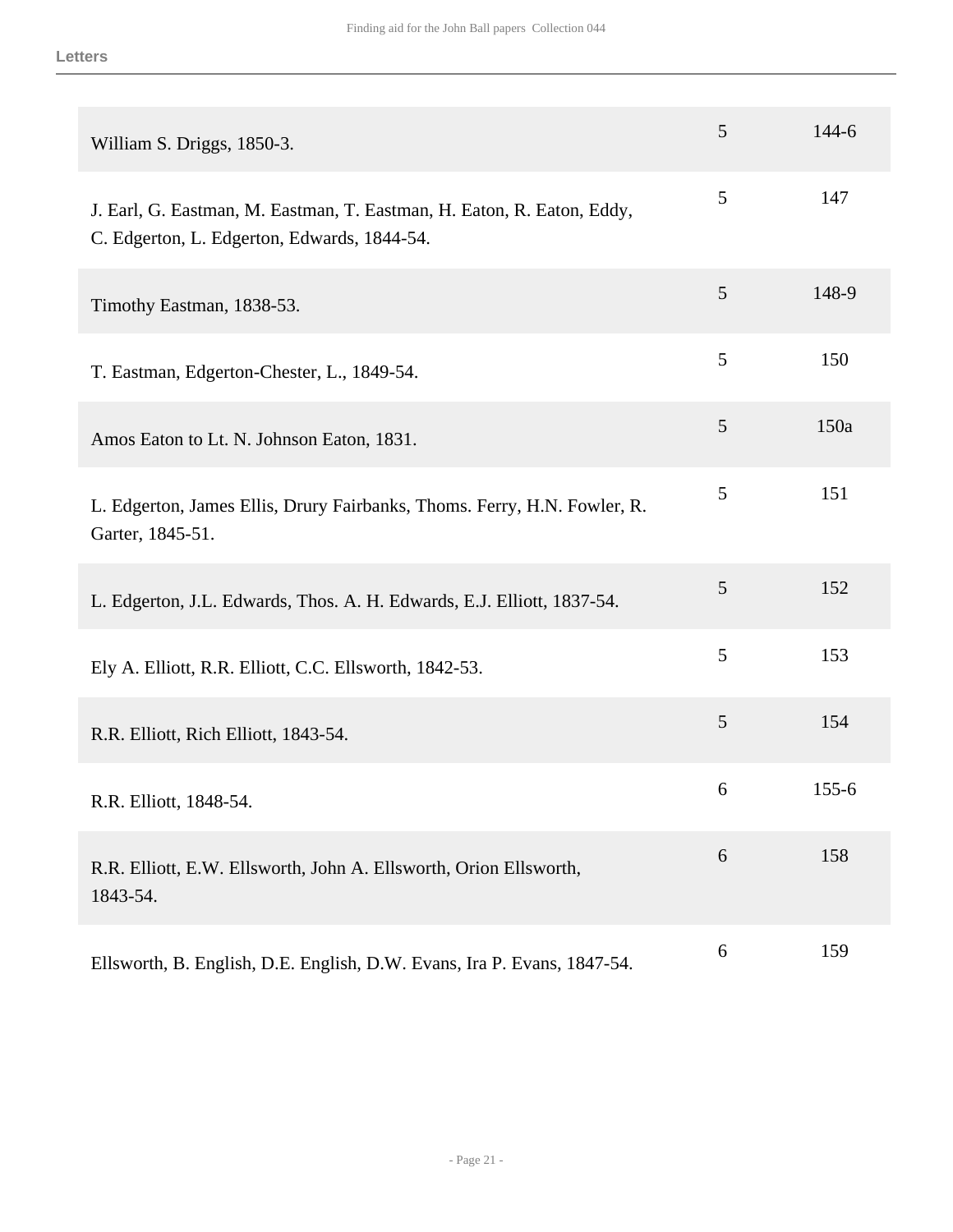| Elisha Ely, Edward Emerson, Thomas Emerson, Bell English, Daniel<br>Evans, 1844-53.             | 6 | 160 |
|-------------------------------------------------------------------------------------------------|---|-----|
| Harry H. English, D.W. Evans, Drury Fairbanks, 1842-54.                                         | 6 | 161 |
| F. Everett, Drury Fairbanks, 1848-54.                                                           | 6 | 162 |
| D. Fairbanks, 1847-54.                                                                          | 6 | 163 |
| Fairfield, Falkenberg, Fallos, Farnsworth, Farr, Felch, Hay, 1844.                              | 6 | 164 |
| Fallass, E. Farnsworth, W. Farnsworth, Fay, Thomas Ferry, William Ferry,<br>1848-77.            | 6 | 165 |
| Alpheus Felch, Felch & Stone, Wm. M. Ferry, 1838-52.                                            | 6 | 166 |
| Wm. M. Ferry, L.C. Foot, Samuel Foot, Ira Ford, J.M. Fox, S.S. Fox, G.W.<br>Francis, 1838-52.   | 6 | 167 |
| T.W. Ferry, W.M. Ferry, John S. Fillmore, Wm. W. Finch, J.T. Finney,<br>Mary E. Finny, 1847-57. | 6 | 168 |
| Field, Filley, Fillmore, Fink, J.T. Finney, M.E. Finney, 1847-56.                               | 6 | 169 |
| Mary E. Finney, N.H. Finney, Fisk, Fitzsimons, Flood, Flyn, Fritzgerald,<br>1838-54.            | 6 | 170 |
| Foot, Ford, Foster, H.N. Fowler, O.S. Fowler, O.S. Francis, 1845-56.                            | 6 | 171 |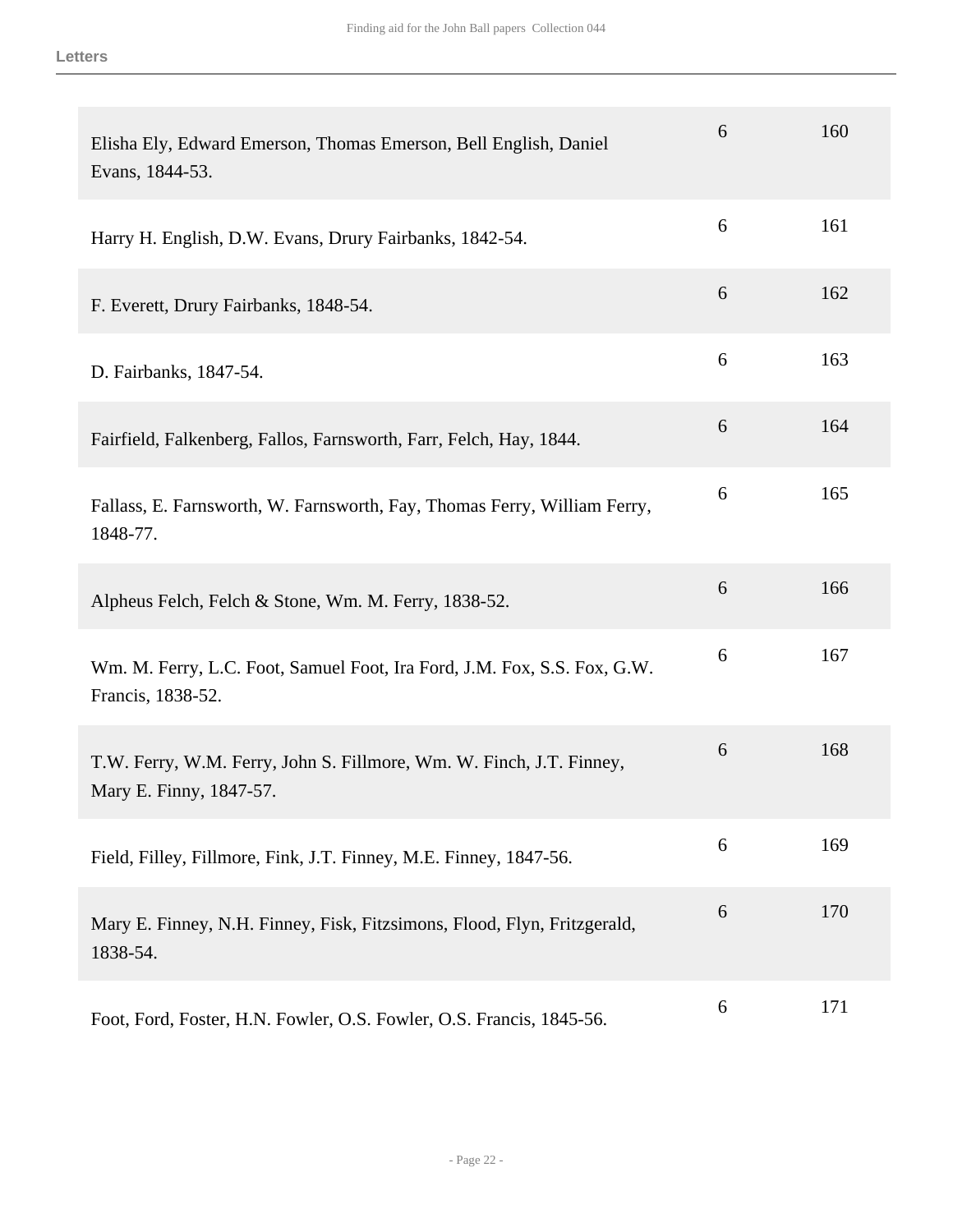| G.W. Francis, M. Freeman, Abel French, D.B. French, Frost and Griffin,<br>L.H. Frothingham, Lot Fulkerson, 1840-54.            | 6              | 172   |
|--------------------------------------------------------------------------------------------------------------------------------|----------------|-------|
| Freeman, French, Fritz, Frost, Fullerg Furlong, 1845-54.                                                                       | 6              | 173   |
| J.B. Frink, 1843-50.                                                                                                           | 6              | 174-7 |
| Daniel P. Fuller, E. Fuller, Philo C. Fuller, Furlong, Gallop, Gould,<br>1840-54.                                              | 7              | 178   |
| Gallop, A. Gardner, H. Gardner, Carter, Geege, Geiser, 1835-54.                                                                | $\overline{7}$ | 179   |
| Elisha Gallop, J. Gardiner, Augustus Gardner, 1838-54.                                                                         | 7              | 180   |
| T.S. Gardner, R. Garter, George C. Gibbs, 1845-54.                                                                             | $\overline{7}$ | 181   |
| C. Gibbs, G. Gibbs, S. Gibbs, Gibson, Gilbert, Gilchrist, Gillespie,<br>1844-54.                                               | 7              | 182   |
| George Gibbs, Gibbs and Bradely, David Giddings, F. B. Gilbert,<br>1841-54.                                                    | 7              | 183   |
| Norton Gilbert, D. Goodwin, Milo J. Goss, E. Gould, P.V. Gradmont, S.<br>Granger, 1838-54.                                     | 7              | 184   |
| Thomas D. Gilbert, Gilbert & Co., Gillespie and Pierce, James L. Glen,<br>Soloman Godfrey, W. H. Godfrey, D. Goodwin, 1840-54. | 7              | 185   |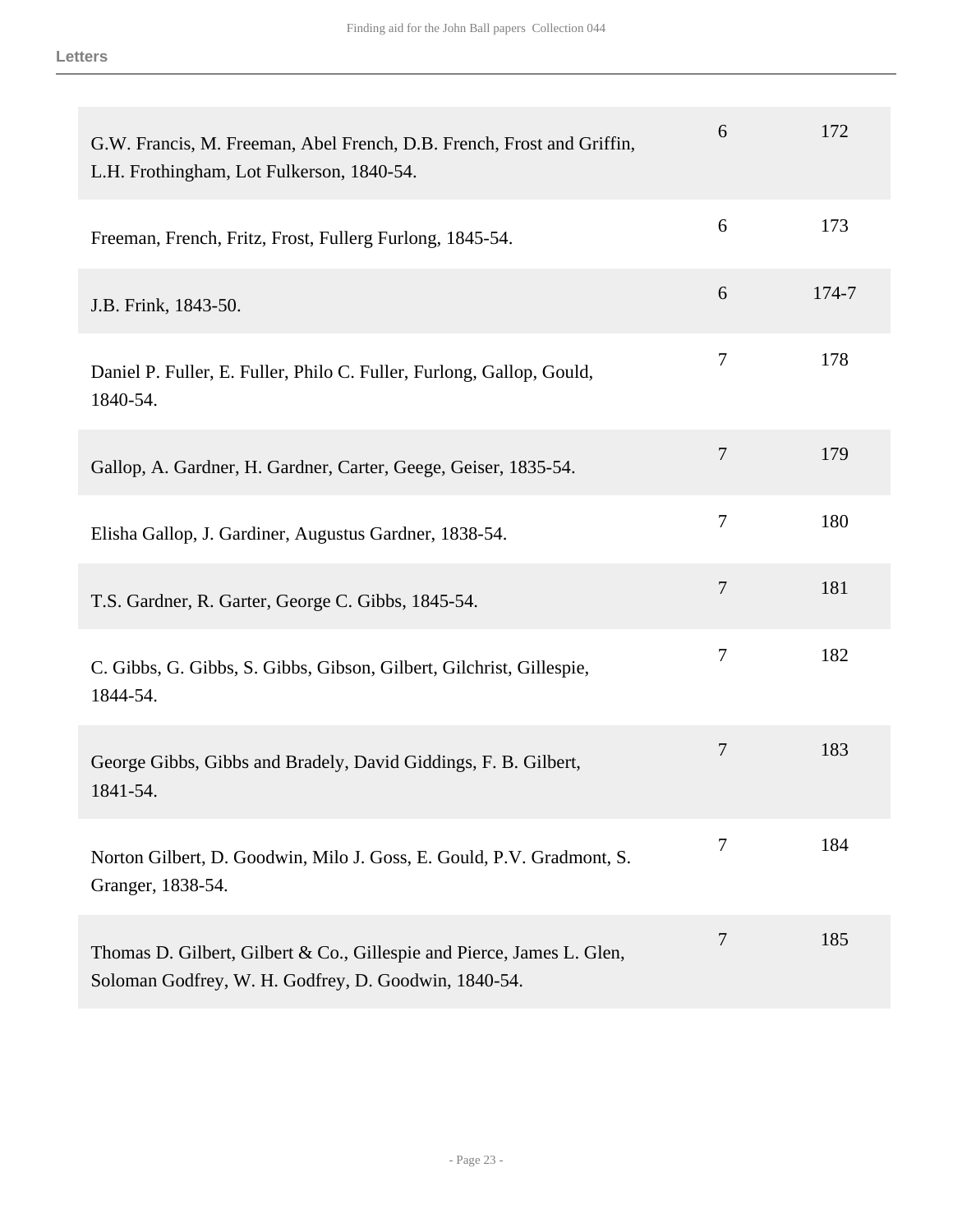| S. Godfrey, Wm. Godfrey, Goodman, Goodwin, Gordan, Gorham,<br>1847-54.                        | 7              | 186   |
|-----------------------------------------------------------------------------------------------|----------------|-------|
| Allen Goodridge, 1847-54.                                                                     | $\overline{7}$ | 187-9 |
| D. Goodwin, Goodwin & Collins, Goshaw, E. Gould, 1840-53.                                     | $\overline{7}$ | 190   |
| Gould, S.J. Gould, Wm. H. Gould, Grady, Granger, Grandmont, 1838-91.                          | 7              | 191   |
| Austin Granger, Warren Granger, Abner Graves, Horace Gray, 1839-53.                           | 7              | 192   |
| Gray, Green, Greene, Gregg, Grems, Griffey, Grimel, 1837-55.                                  | $\overline{7}$ | 193   |
| Horace Gray, Archelons Green, 1840-52.                                                        | 7              | 194   |
| Green & Cramer, S.S. Green, W.L. Greenley, Chauncey Gregg, Samuel<br>Gregory, 1844-54.        | $\tau$         | 195   |
| George & Greenwood, July 2 (no year).                                                         | 7              | 195a  |
| Henry Griffin, Grinnel & Minturn & Co., 1849-54.                                              | 7              | 196   |
| Grinnell, Minturn & Go., J.C. Griswold, C. Gulmire, Newton Gunn, John<br>Gunnison, 1841-54.   | 7              | 197   |
| Griscom, D. Gunn, N. Gunn, W. Gunn, J.W. Gum, J.W. Gunnison, S.<br>Gunnison, Gurney, 1841-56. | 7              | 198   |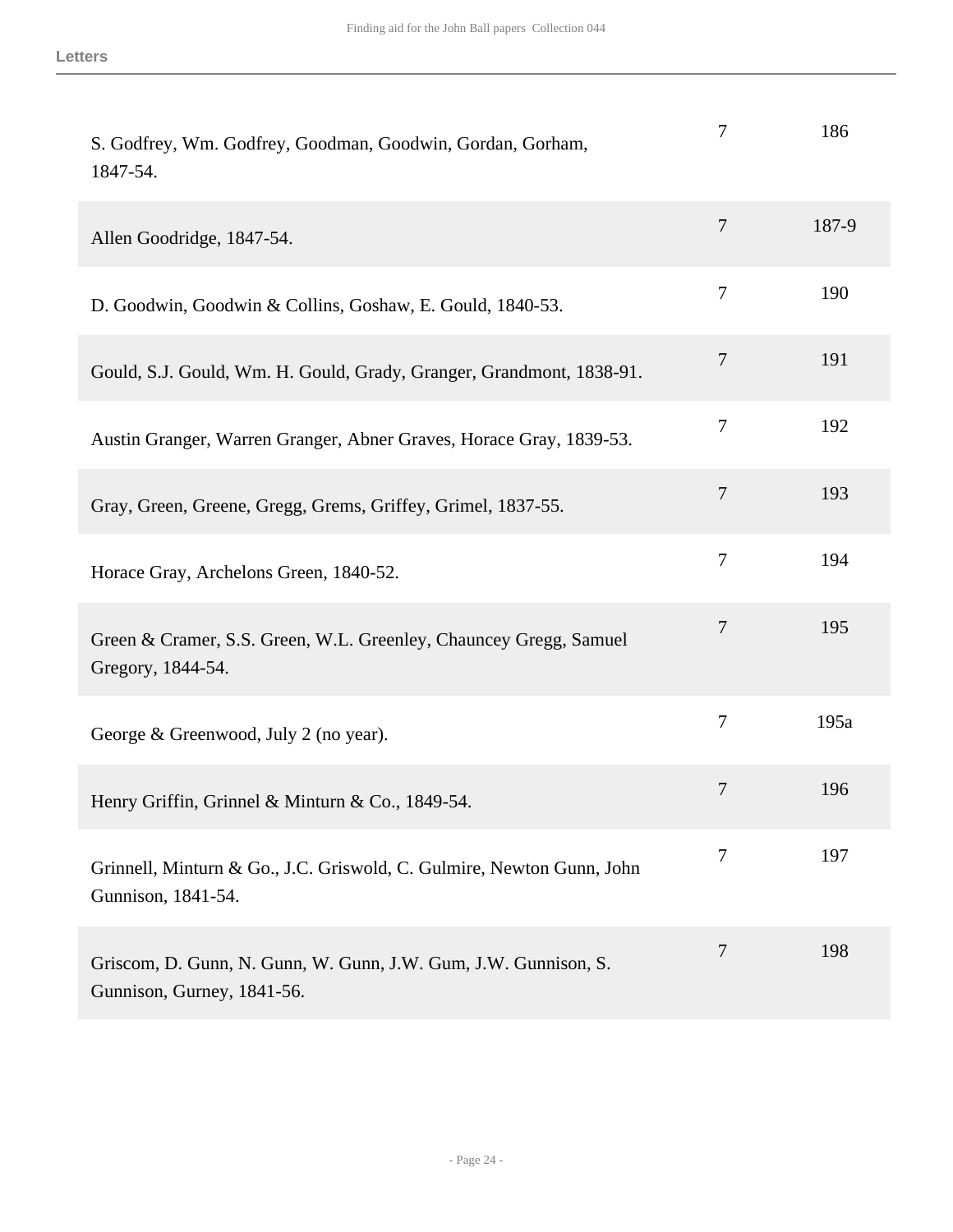| N. Gum, B.T. Hall, 1841-54.                                                                  | 7     | 199       |
|----------------------------------------------------------------------------------------------|-------|-----------|
| Haire, Hale, B. Hall, E.D. Hall, G. Hall, H. Hall, Hamlin Hammer,<br>1836-54.                | 8     | 200       |
| Frederick Hall, 1842-54.                                                                     | 8     | $201 - 6$ |
| Hall-E.D., Henry, Salmn, Dennis H. Hamman, C.G. and L.C. Hammond,<br>1843-54.                | 8     | 207       |
| D.E. Harbough, R. Harlin, I.W. Harris, Myron Harris, S.G. Harris,<br>1839-53.                | 8     | 208       |
| Harmon, Harris, J.B. Hart, J. Hart, R.P. Hart, Hartwell, Haskins, 1837-54.                   | 8     | 209       |
| S.G. Harris, Caleb Hart, J. Hart, R.P. Hart, 1838-47.                                        | 8     | 210       |
| E.P. Hastings, R.L. Hastings, A.P. Hatch, J. Hatch, M. Hatch, Hathaway,<br>Hedges, 1845-9.   | 8     | 211       |
| S. Hart, T. Hart, J. Hartwell, Haskins Lawsuit, S.S. Haskins, Lesley and<br>Warren, 1839-52. | $8\,$ | 212       |
| S.S. Haskins, J.H. Hatch, Junius Hatch, Wells B. Hatch, 1841-53.                             | 8     | 213       |
| F.J. Hathaway, Wm. Hathaway, J. Haumer, Hawley and Co., Wm.<br>Haydock, 1843.                | $8\,$ | 214       |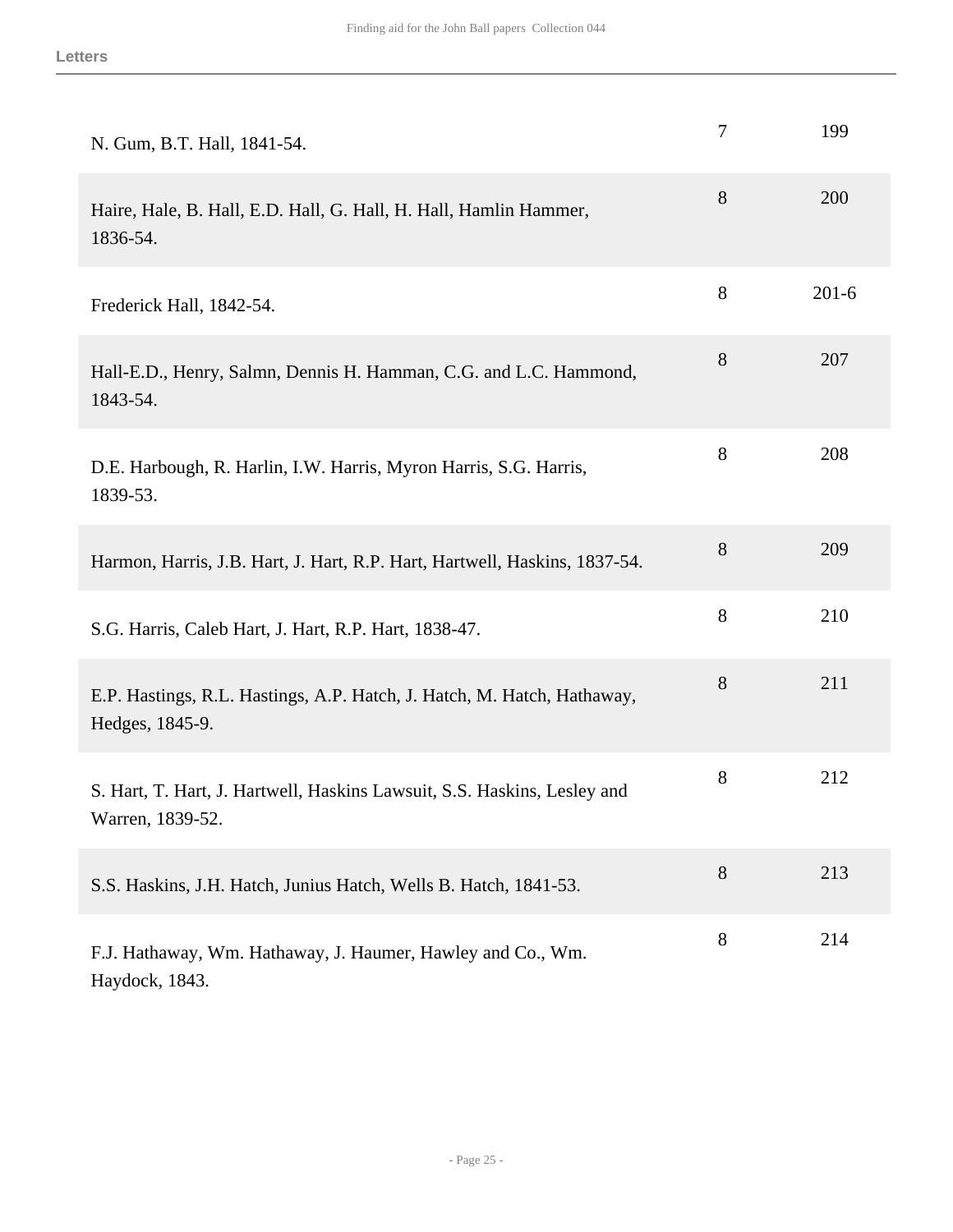| W.H. Hays, Wm. Hazelett, S. Hazelton Jr., J.S. Hendryx, R.P. Henry, C.<br>Herrick, S. Hewitt, 1838-53. | 8 | 215 |
|--------------------------------------------------------------------------------------------------------|---|-----|
| Hegarty, A. Herrick, L. Herrick, Hewitt, Hickok, Higginson, Hill,<br>1841-56.                          | 8 | 216 |
| H. Hickok, J.W. Hickok, S. Higginson, 1839-53.                                                         | 8 | 217 |
| Hill and Bemett Law Firm, H.H. Hill, C.T. Hills, H.R. Hills, R. Hilton,<br>R.G. Hinckley, 1838-54.     | 8 | 218 |
| H.W. Hinsdal, A. Hinsdill, D. Histed, C. Hitcock, 1842-52.                                             | 8 | 219 |
| Hinsdale, Hinsdileg Hineman, Hitchcock, 1844-54.                                                       | 9 | 220 |
| Charles Hitchcock, 1852-4.                                                                             | 9 | 221 |
| A.D. Hixon, James J. Hoag, Henry B. Hoffman, 1849-54.                                                  | 9 | 222 |
| Hoffman, J.N. Holden, J.R. Holden, J.T. Holmes, W.L. Holmes, Hook,<br>1845-53.                         | 9 | 223 |
| Henry B. Hoffman, D.W. Holbrook, James Holdens, Josiah R. Holden,<br>1850-4.                           | 9 | 224 |
| Josiah R. Holden, W.L. Holmes, 1846-54.                                                                | 9 | 225 |
| J.H. Hooker, W. Horling, A. Hotchkins, 1845-54.                                                        | 9 | 226 |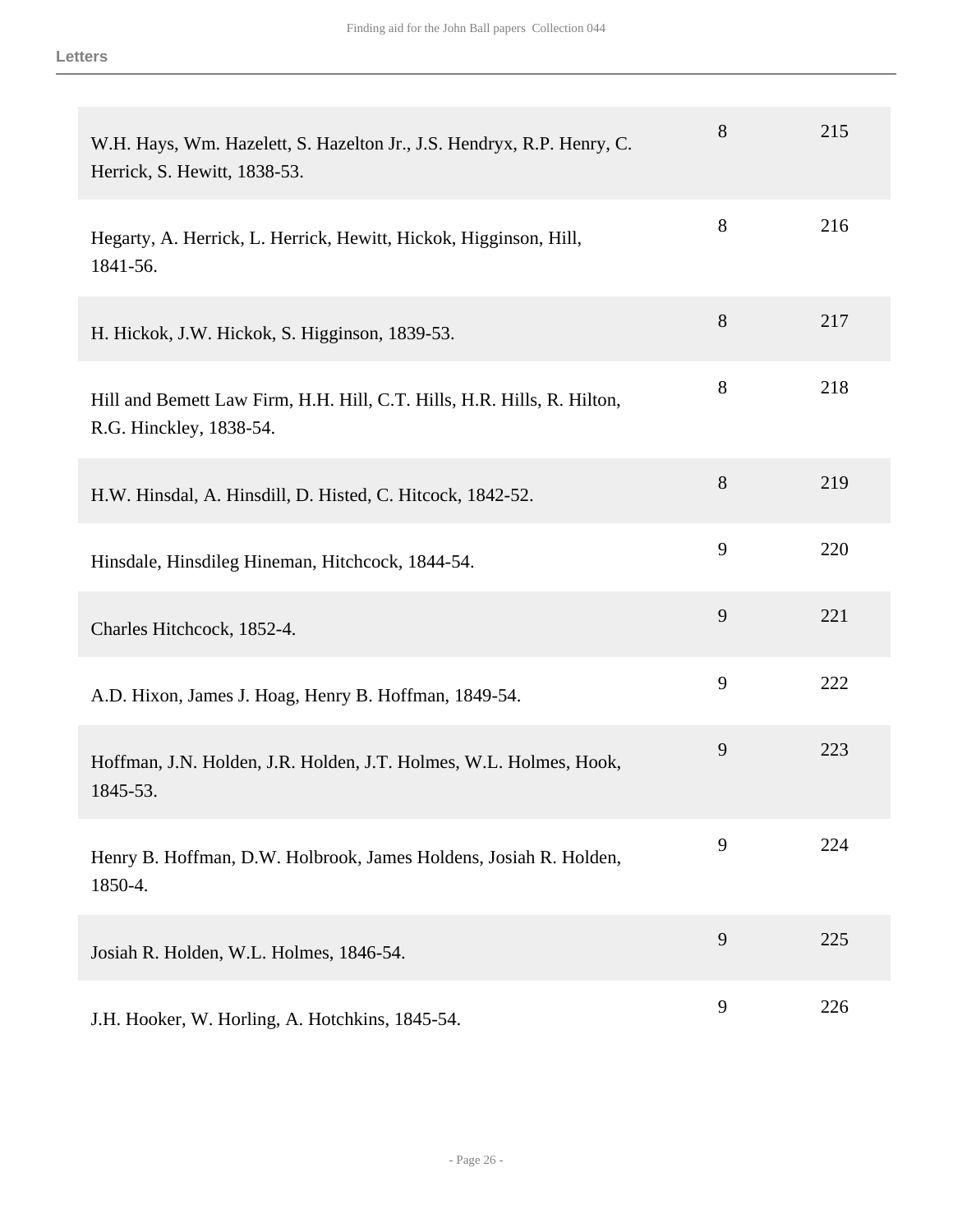| Horan, Hough, J. Howard, M. Howard, W. Howard, Howell, Hoy,<br>1842-52.                     | 9 | 227 |
|---------------------------------------------------------------------------------------------|---|-----|
| F.G. Hough, W.O. Houghlating, J.M. Howard, Nathan Howard Jr., Wm.<br>A. Howard, 1838-54.    | 9 | 228 |
| Douglas Houghton, 1838-43.                                                                  | 9 | 229 |
| Jesse Howe, Robert Hawlett, B. Hubbard, E. Hujunrie, M.V. Hulce, James<br>B. Hunt, 1839-54. | 9 | 230 |
| Bela Hubbard, 1840-6.                                                                       | 9 | 231 |
| B. Hubbard, John Hunter, 1847-8.                                                            | 9 | 232 |
| B. Hubbard, 1849-54.                                                                        | 9 | 233 |
| Hubbard, Hunt, 1849-57.                                                                     | 9 | 234 |
| Darwin E. Hurd, Salmn Hunt, Wm. Hunt, John Hunter, Huych and<br>Cheney, 1846-54.            | 9 | 235 |
| Imas, Ingalls, Ingham, 1843-5.                                                              | 9 | 236 |
| John Ingham, Samuel Ingham, David Irish, G.S. Isharn, 1837-54.                              | 9 | 237 |
| G.S. Isham, Hirani Jenison, David S. Jenks, Elias Jennings, Elias Jewell,<br>1839-49.       | 9 | 238 |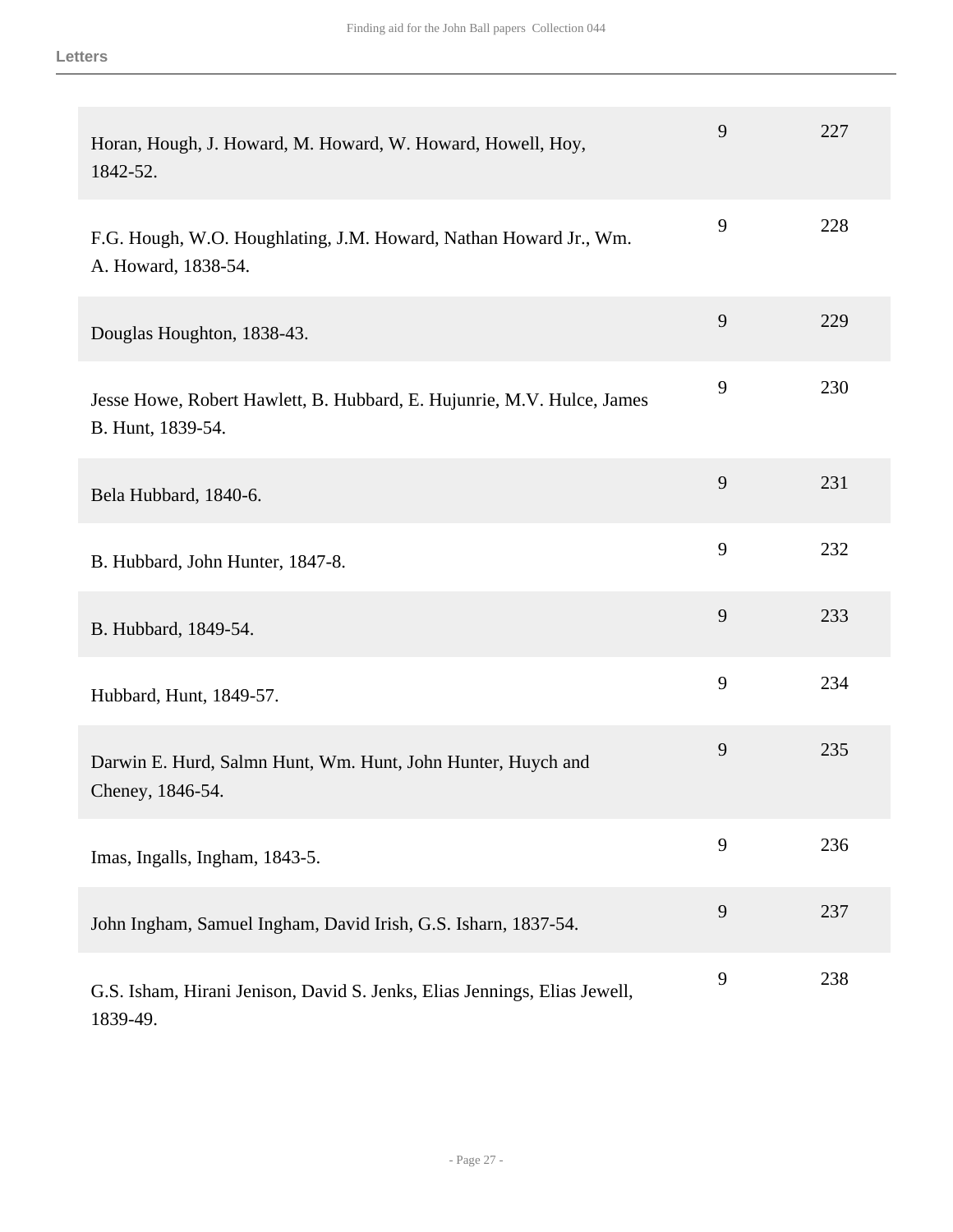| Jackson, O.A. Jenison, W.F. Jenison, E. Jewell, J.B. Jewell, 1845-58.                                                                 | 9  | 239 |
|---------------------------------------------------------------------------------------------------------------------------------------|----|-----|
| Elias Jewell, J. Jewell, A. Jipson, H. Joachim, Selos P. Johnson, E.S.<br>Johnson, 1839-54.                                           | 9  | 240 |
| Joachism, E.S., E.W., P.M. and S.M. Johnson, Johnston, A.P., J.P. And<br>W.W. Jones, Judson, Joy, 1838-54.                            | 9  | 241 |
| Johnson-E.W., S.M., Salin, Wm. S., 1837-54.                                                                                           | 9  | 242 |
| Jones and Williams, Jones-A.P.C., George F., Clark, Simeon Jordan, Jay<br>and Porter, H.T. Judson, E.B. Jumph, W.W. Kanouse, 1840-54. | 9  | 243 |
| Keeler, Kellogg, Kendall, Kerler, C.A. Kibbey, S.E. Kibbey, Kibler,<br>1845-54.                                                       | 9  | 244 |
| Franklin Keeney, J.P. Keeler, L.C. Kellogg, Joshua Kellu-n, R.J. Kelley, J.<br>Kennedy, P. Kibbee, Stephen Kibbey, 1844-53.           | 9  | 245 |
| H.J. Kelley, 1831.                                                                                                                    | 9  | 246 |
| G.A. Kidder, M.L. Kilbourn, Kimball, H.A. King, 1850.                                                                                 | 10 | 247 |
| King, Kingsberry, Kip, M. Knowles, T. Knowles, 1844-54.                                                                               | 10 | 248 |
| John King, L.T. King, Patrick King, Kingsley & Morgan, Isaac Young,<br>1847-53.                                                       | 10 | 249 |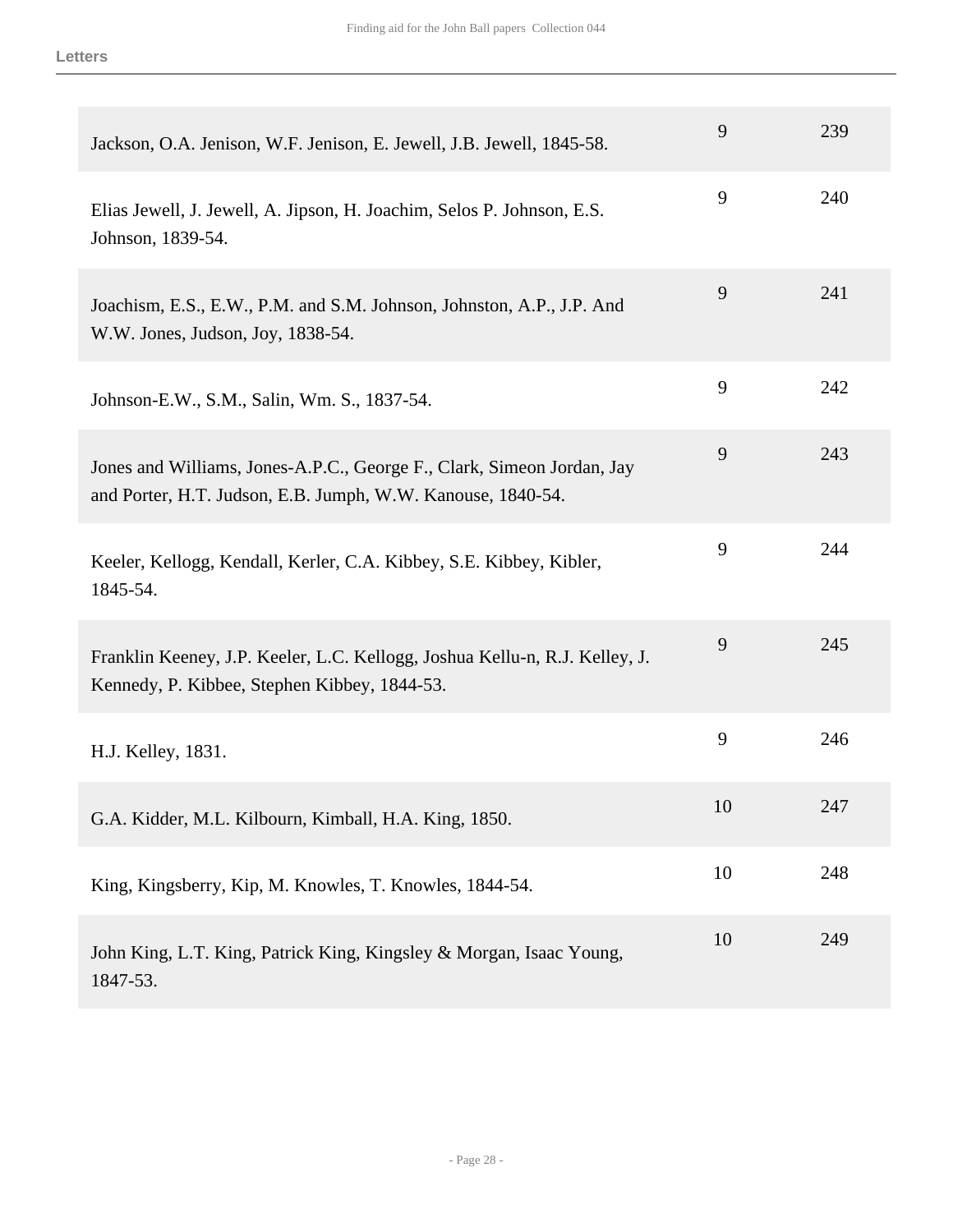| Lamphear and Pease, Lamson, Nathaniel Lamson, Joseph Langdale,<br>Charles L. Lansing, DeWitt and Lawrence, 1847-54. | 10 | 250  |
|---------------------------------------------------------------------------------------------------------------------|----|------|
| Ladd, Lamb, Lane, Langely, Lapham, C.A. Laraway, J.A. Lathrop,<br>1835-54.                                          | 10 | 251  |
| Lamphear and Pease, Lamson, N. Lamson, J. Langdale, C.L. Lansing,<br>DeWitt and Lawrence, 1847-54.                  | 10 | 252  |
| Wm. Lasley, Charles Lathrop, 1838-52.                                                                               | 10 | 253  |
| Charles A. Lathrop, E.H. Lawrence, 1852-54.                                                                         | 10 | 254  |
| Lathrop and Duffield, G. Lathrop, Cyrus Lovell, Holden C. Lowring,<br>1848-54.                                      | 10 | 255  |
| Lathrop, Loveland, Lovey, H.C. Lowring, S. Lowing, Luce, Lucius Lyons,<br>1845-53.                                  | 10 | 256  |
| George W. Lathrop, Lathrop and Duffield, Andrew Loomis, J.W.<br>Longyear, 1844-53.                                  | 10 | 257  |
| John M. Laughlin, 1834.                                                                                             | 10 | 257a |
| H.J. Lawrence, Lawtell, Ledge, lra Lee, James Lee, John Lee, 1841-54.                                               | 10 | 258  |
| Horatio Lawrence, 1843-53.                                                                                          | 10 | 259  |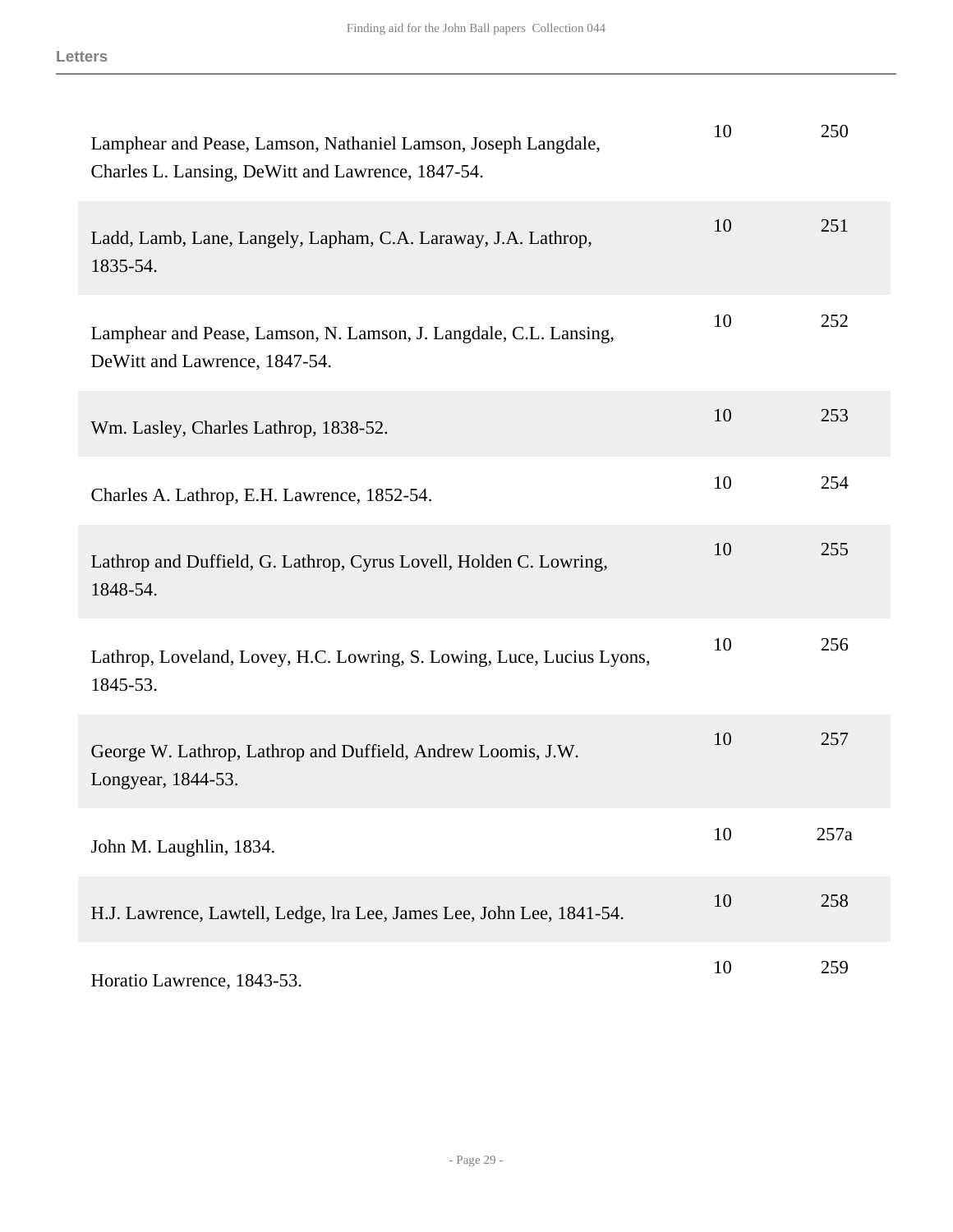| Patrick Lawyer, Henry Ledyard, Brewster Lee, Nathaniel Lee, Malachy<br>Leneham, Betsy Leonard, 1843-54.             | 10 | 260 |
|---------------------------------------------------------------------------------------------------------------------|----|-----|
| Leonard, M.S. Lewis, Lillie, Lindsay, Livingston, 1837-65.                                                          | 10 | 261 |
| F.B. Leonard, 1837-50.                                                                                              | 10 | 262 |
| Frederick, Henry, Hiram and L.B. Leonards, Samuel Lewis, 1838-54.                                                   | 10 | 263 |
| S. Lewis, Addis E. Lloyd, Sillas Lillie, Wm. Livingston, Robert Lindsay,<br>1838-54.                                | 10 | 264 |
| F. Littlejohn, I.H. Lyons, J. Mabbith, H.M. McBride, C. McCartney, James<br>McCawley, John H. Mr-Clelland, 1839-52. | 10 | 265 |
| Lloyd-Addis, John, Wm. B-, Alfred Lockwood, Samuel F. Long, 1840-54.                                                | 10 | 266 |
| Addis E. Lloyd, Wm. B. Lloyd, Lockwood, A.N. Loomis, J.B. Loomis,<br>Loree, 1845-66.                                | 10 | 267 |
| Louis Lovell, 1844-53.                                                                                              | 10 | 268 |
| Stephen Lowring, J.B. Lucas, Seth A. Lucas, Lull and Eastman, James A<br>Lyell, James Lyman, 1837-54.               | 10 | 269 |
| Las Lyman, James Lyman, E. Lyon, Farnham Lyon, 1837-52.                                                             | 10 | 270 |
| Mack, Macy & Drigge, Malone, Man, 1844-54.                                                                          | 10 | 271 |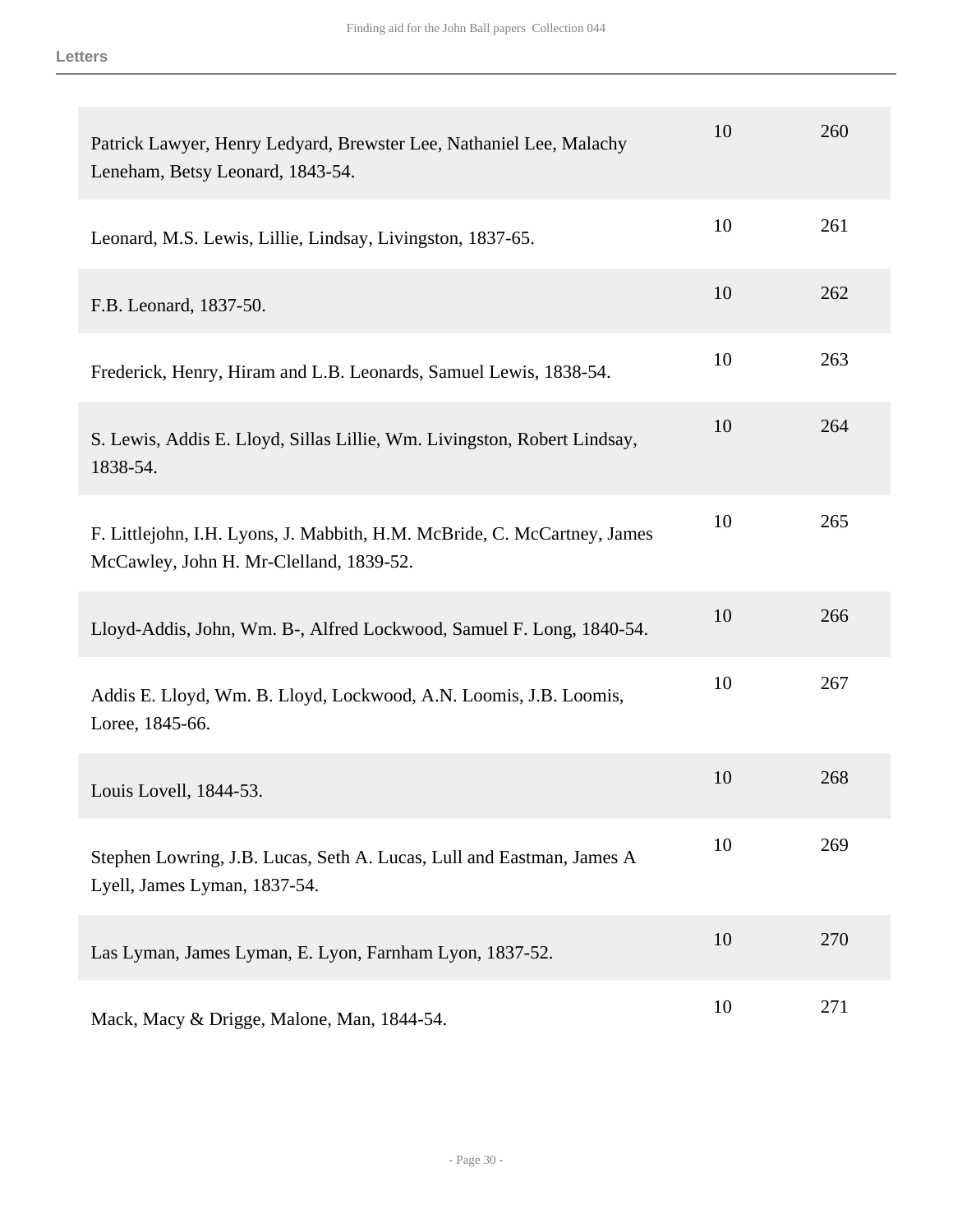| C.H. Mary, George F. Macy, Mary and Driggs, 1843-52.                                    | 10 | 272 |
|-----------------------------------------------------------------------------------------|----|-----|
| Macy and Driggs, 1836-49.                                                               | 10 | 273 |
| Macy and Driggs, Francis Mann, 1837-1849.                                               | 10 | 274 |
| Francis W. Mann, Wm. Mann, 1836-55.                                                     | 11 | 275 |
| Francis N. Mann, H.V. Mann, 1840-52.                                                    | 11 | 276 |
| E. Marble, N. Marble, March, Marsh, Marvel, 1845-9.                                     | 11 | 277 |
| Nathan Marble, 1849-51.                                                                 | 11 | 278 |
| N. Marble, D.W. Markham, A.R. Marks, J.J. Marleff, C. Mars & Co., J.<br>Marsh, 1848-54. | 11 | 279 |
| Marshall, S. Mason, J.H. Mayfield, Ira Mayhew, S.C. Merrill, 1837-52.                   | 11 | 280 |
| Asaph Mather, 1841                                                                      | 11 | 281 |
| Mathews, Maxim, McCallun, McCausland, McCurtie, 1838-62.                                | 11 | 282 |
| Ira Mayhew, 1848.                                                                       | 11 | 283 |
| McClellandy McDonnell, McIntosh, J. McKee, 1846-57.                                     | 11 | 284 |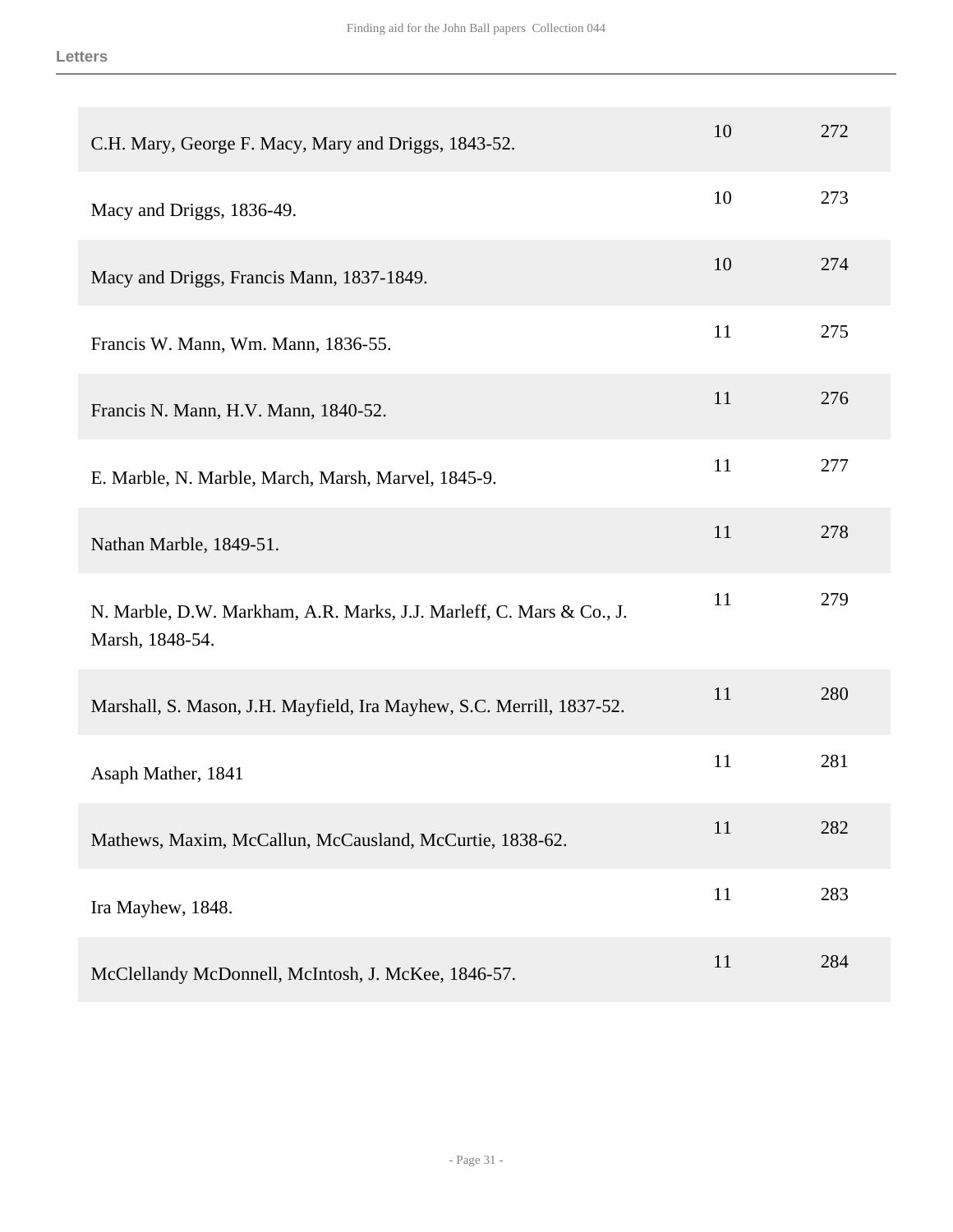| McCrea and Bell, A.J. McDemid, J. McIntosh, B. McDermott, J.D.<br>McDermid, John McDonald, 1837-53.                                        | 11 | 285 |
|--------------------------------------------------------------------------------------------------------------------------------------------|----|-----|
| John McIntosh, 1851-2.                                                                                                                     | 11 | 286 |
| John McIntosh, R. McIntosh, David Mack Jr., H.E. McKee, 1843-54.                                                                           | 11 | 287 |
| James H. McKee, 1852-72.                                                                                                                   | 11 | 288 |
| Andrew McKinstry, Robt. Leland, Andrew McMahan, Thos. McNiff,<br>Wm. McWilliams, J. McMahan, Jeremiah McMann, Wm. G. McMaster,<br>1846-52. | 11 | 289 |
| McNiff, McNitt, McVean, Mead, E.W. 20, 1847-55.                                                                                            | 11 | 290 |
| C.L. Merriman, Samuel Middlekauff, 1844-52.                                                                                                | 11 | 291 |
| Samuel Middlekauff, 1847-54.                                                                                                               | 11 | 292 |
| A.P. Millar, Robt. Millar, R. Miller1843-51.                                                                                               | 11 | 293 |
| Millar, Millard, D. Miller, H. Miller, W.F. Miller, George Mills, W.P.<br>Mills, Miner, 1833-52.                                           | 11 | 294 |
| Miller-W.F., Wm. T., Henry B., James Jr., Charles, D.R., George S., T.B.<br>Millard, George Miller and James Clark, 1838-53.               | 11 | 295 |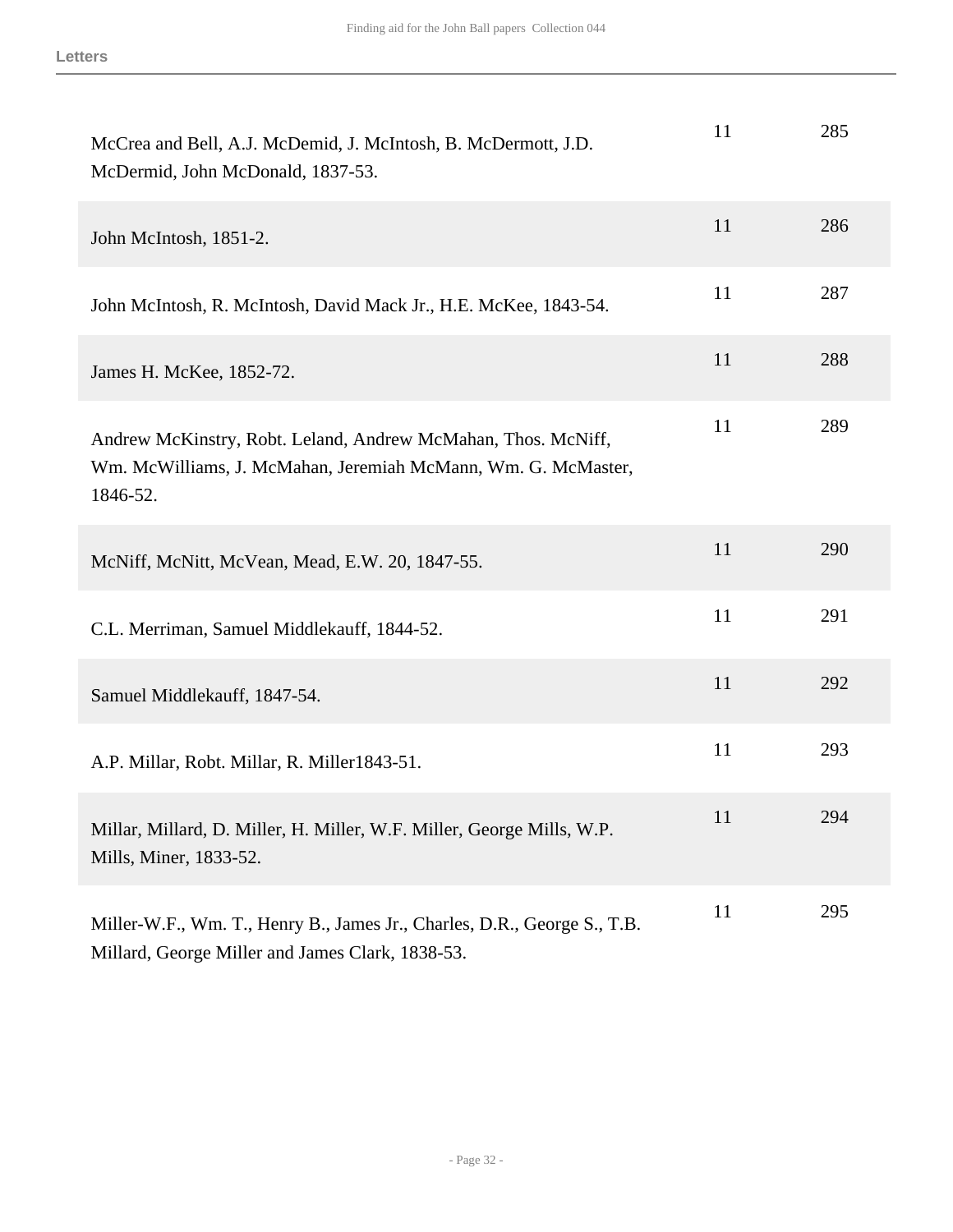| Wm. T. Miller, G.M. Mills, Simon Minchan, Ira B. Minen, Asa B. Miner,<br>Edward Miner, 1842-54. | 11 | 296     |
|-------------------------------------------------------------------------------------------------|----|---------|
| Edward Miner, R.B. Minturn, O.M. Mitchell, 1844-51.                                             | 11 | 297     |
| Minturn, Mix Mitchell, 1837-54.                                                                 | 11 | 298     |
| Robert B. Minturn, 1845-53.                                                                     | 11 | 299-300 |
| Caleb Mix, B. Moe, Elun Moe, W.F. Montgomery, 1843-54.                                          | 11 | 301     |
| Caleb Mix, 1851-53.                                                                             | 11 | 302     |
| J. Moffitt, Moody, Moore, A. Morgan, J. Morgan, T.J. Morgan, F. Morgan,<br>1846-54.             | 12 | 303     |
| M. Moore, Wm. P. Moore, P. Morey,, Arthur Morgan, H.W. Morman,<br>1841-54.                      | 12 | 304     |
| Marshall Morrill, J. Morrison, Daniel Morse, J.L. Morse, Wm. I. Wosely,<br>1837-54.             | 12 | 305     |
| J.L. Morse, Z. Morse, Morrison, Morton, Mundy, Munson, Murphy,<br>1845-54.                      | 12 | 306     |
| I. Moyer, Edward Mundy, S. Monroe, David Munson, Murphy and Baxter,<br>1839-53.                 | 12 | 307     |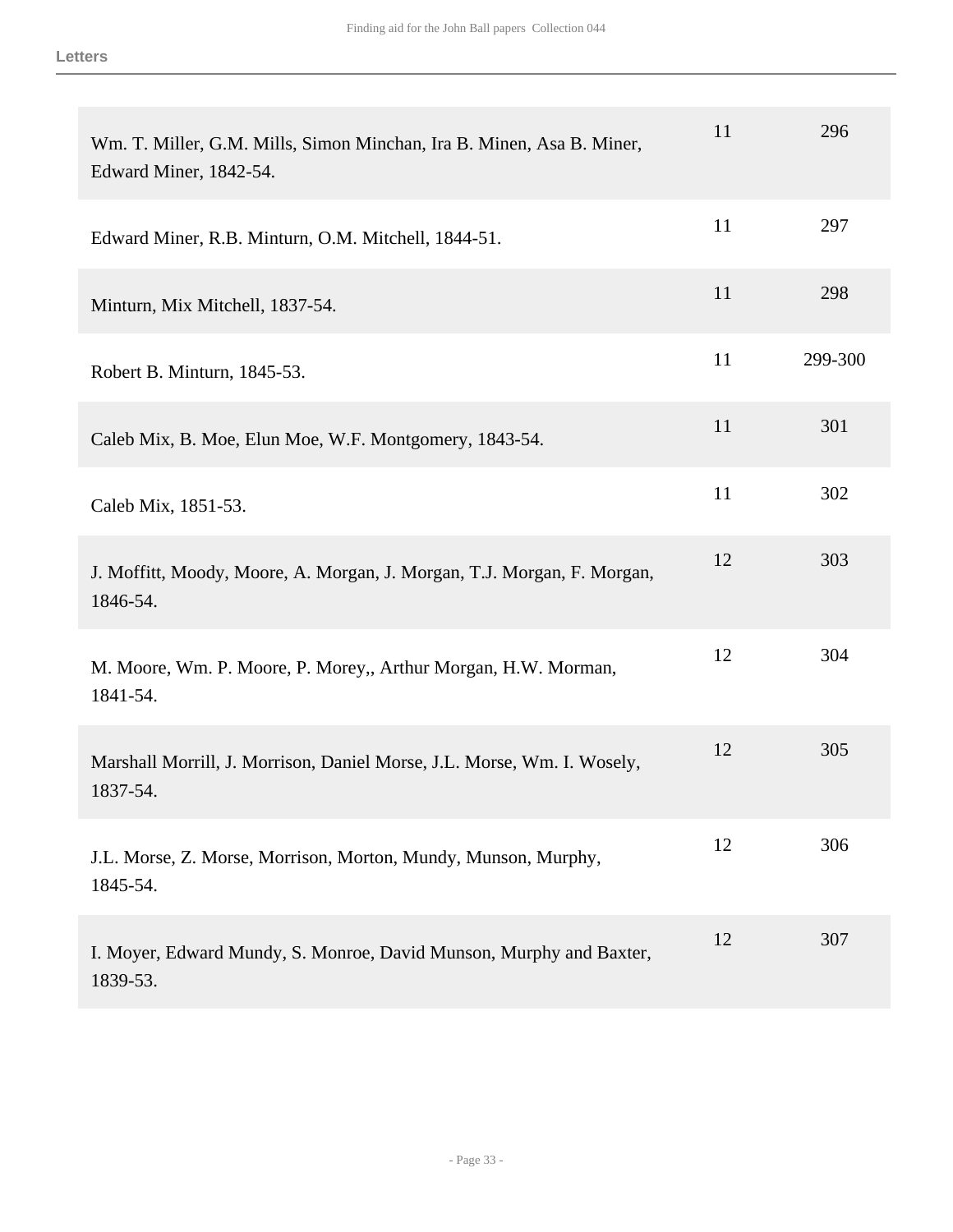| Murphy & Baxter, I. Myers, 1850-3.                                                                                                    | 12 | 308 |
|---------------------------------------------------------------------------------------------------------------------------------------|----|-----|
| Neal, Neely, Nells, 1842-54.                                                                                                          | 12 | 309 |
| David Neal, James Nesbitt, George W. Nessmith, Fred W. Newbould,<br>1850-4.                                                           | 12 | 310 |
| David A. Neal, 1852.                                                                                                                  | 12 | 311 |
| David A. Neal, John A. Neal, 1852-3.                                                                                                  | 12 | 312 |
| D. Newell, Charles Newton, A.H. Nicholson, Daniel Nicholson, Dwight<br>Nims, Charles Noble, Benjamin Harris, Charles O'Neil, 1843-58. | 12 | 313 |
| Nichols, A. H. Nicholson, W. Nicholson, Nickelson, Nickerson, 1846-50.                                                                | 12 | 314 |
| C. Noble, Noble & Sterling, Norris, N. North, R. North, Norton, Novell,<br>Noy, 1844-54.                                              | 12 | 315 |
| N. North, B. Norris, B.B. Northrop, Amos Norton, George C. Norton, S.K.<br>Noyes, 1840-76.                                            | 12 | 316 |
| O'Brien, O'Conner, O'Leary, O'Niel, Olds, Oliver, Osmer, Ostrorn,<br>1834-50.                                                         | 12 | 317 |
| B.F. Olney, Charles O'Neil, Stephen Page, C. Palmer, John Pannell,<br>1838-53.                                                        | 12 | 318 |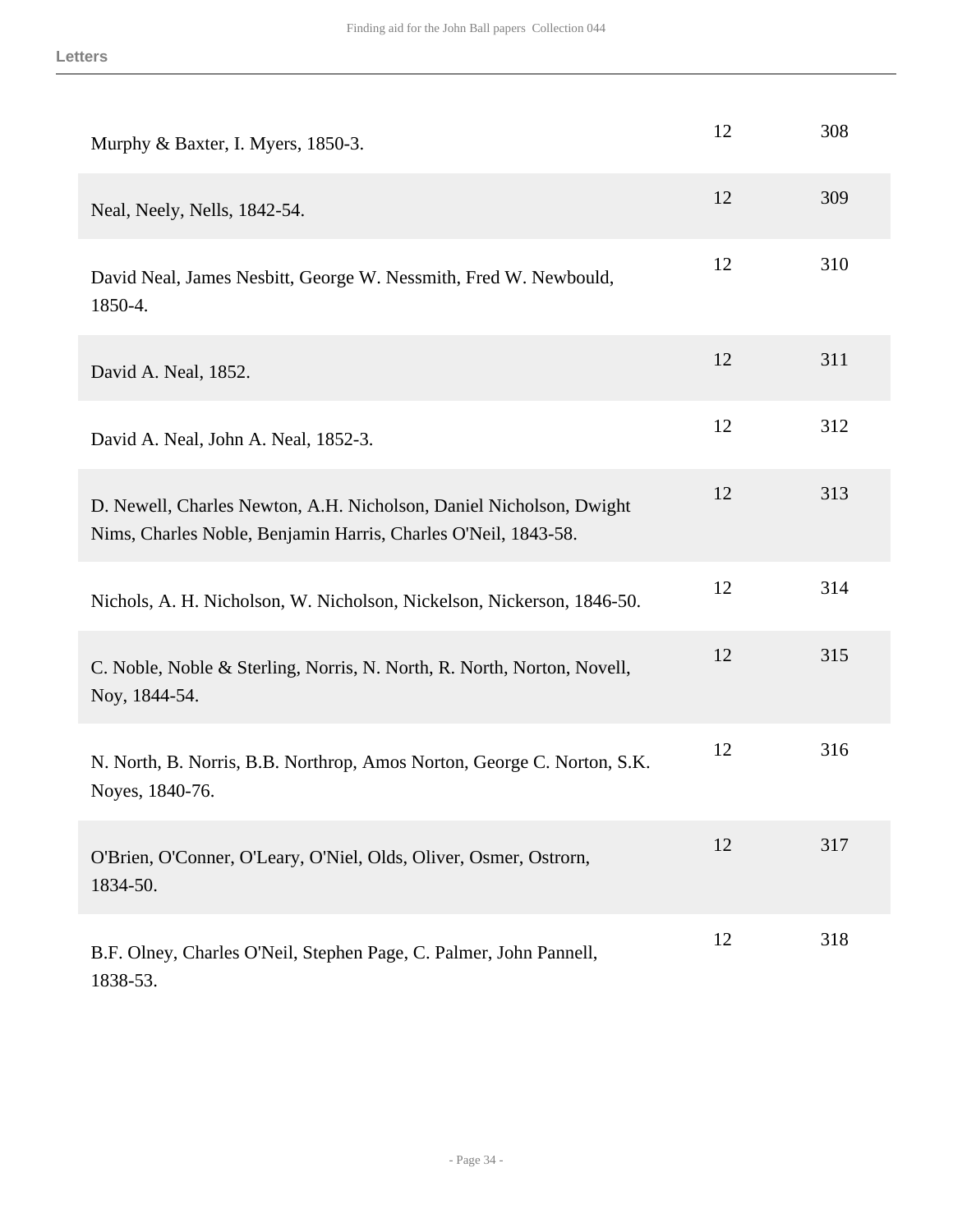| Charles O'Neil, 1839-49.                                                                                                                                | 12 | 319       |
|---------------------------------------------------------------------------------------------------------------------------------------------------------|----|-----------|
| A. Page, S. Page, A. Palmer, C. Palmer, L. Palmer, C. Parker, H. Parker, I.<br>Parker, J & P Parker, 1843-54.                                           | 12 | 320       |
| C.J. and Herrick Parker, 1852-57.                                                                                                                       | 12 | 321       |
| Isaac Parker, 1846-54.                                                                                                                                  | 12 | $322 - 3$ |
| Joel Parker, 1851-3.                                                                                                                                    | 12 | 324       |
| Joel Parker, I. Parker, Stephen Nute, Charles O'Neil, 1843-51.                                                                                          | 12 | 325       |
| Joel Parker, Patrick Parkes, George Parks, 1846-54.                                                                                                     | 12 | 326       |
| George Parks, A.C. Pannalee, 1838-54.                                                                                                                   | 12 | 327       |
| Parks, Pamelee, Parnell, J. Parr, O.P. Parr, 1846-54.                                                                                                   | 12 | 328       |
| Mrs. R.L. Parks, B.A. Parnell, Phil Parsons, James L. Patterson, Joseph<br>Patterson, Pease-William and Randolph, George W. Peck, 1845-50.              | 12 | 329       |
| P. Parsons, Manly Patchin, A.C. Parmalee, 1838-54.                                                                                                      | 12 | 330       |
| Manly Patchin, E.H. Patridge, James S. Patterson, Lucius Patterson,<br>George W. Pattison, Wm. W. Paull, S.M. Pearsall, Parker H. Pearsons,<br>1839-53. | 12 | 331       |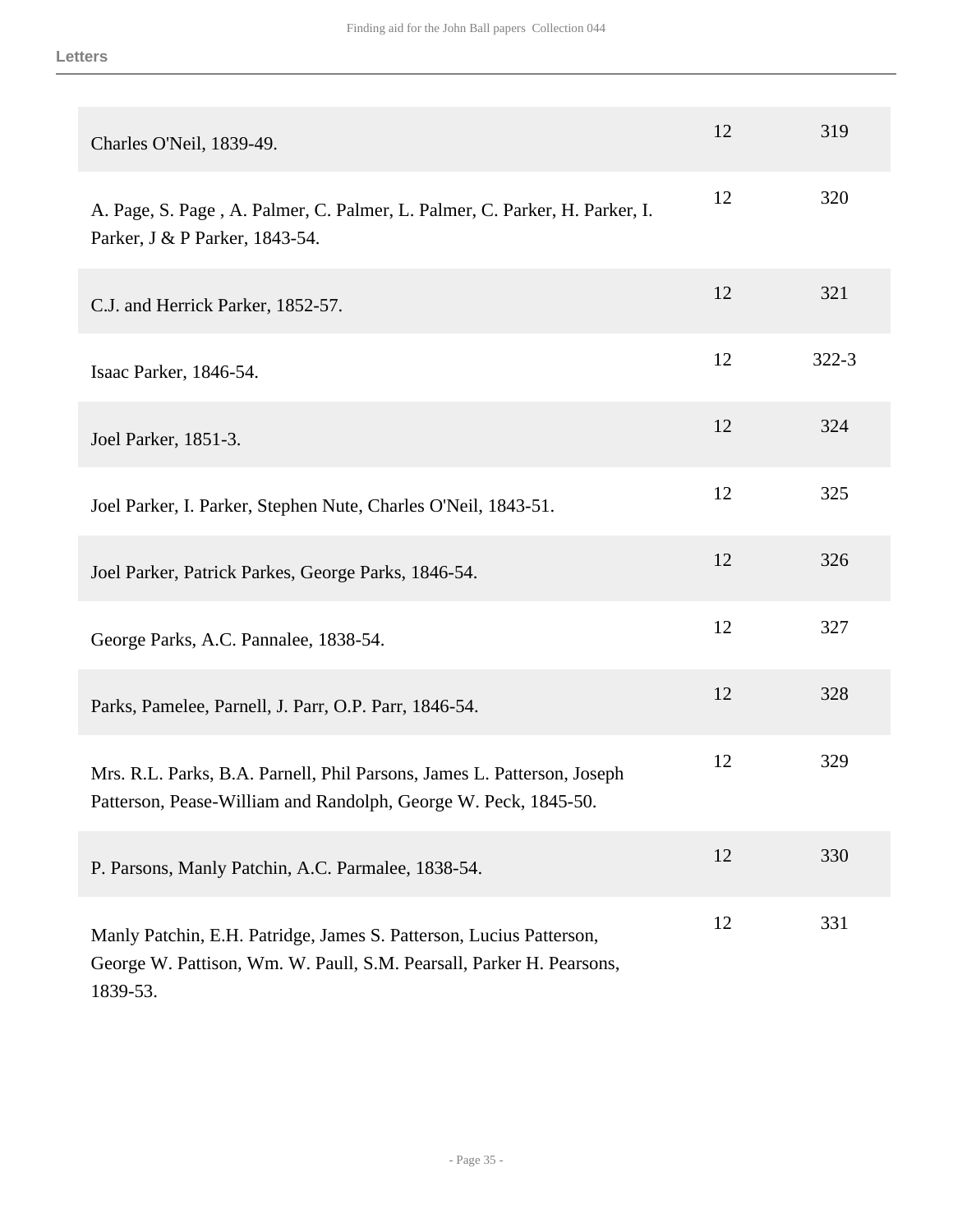| M. Patchen, W. H. Patchen, M.A. Patrick, G.M. Patterson, J.E. Patterson,<br>L. Patterson, 1845-51.                 | 12 | 332    |
|--------------------------------------------------------------------------------------------------------------------|----|--------|
| Paul, G. Peacock, Pearson, C. Pease, P. Pease, S. Peaselee, W. Peaselee,<br>1844-80.                               | 12 | 333    |
| Parker H. Pearsons, Pliny Pease & John W. Fox, Rhoda Peaselee, Sophira<br>W. Peaselee, 1840-53.                    | 12 | 334    |
| George W. Peck, H. Pennoyer, A.T. Perlee, Pe-She-os-e-guy, John D.<br>Pierce, J.L. Pierce, Serrel Pierce, 1845-51. | 12 | 335    |
| Sophira W. Peasele, 1852-4.                                                                                        | 12 | 336    |
| Peaselee-Rhoda, William, E.J. Peck, P.R.L. Pierce, Chas. Peltier, Ira<br>Pelton, Isaac Parker, 1839-54.            | 12 | 337    |
| George W. Peck, 1848.                                                                                              | 12 | 338    |
| Henry Pennoyer, 1839-51.                                                                                           | 13 | 339-40 |
| H. Pennoyer, Dennis Perkins, 1852-3.                                                                               | 13 | 341    |
| H. Pennoyer, Joseph Penny, 1838-54.                                                                                | 13 | 342    |
| Joseph Penny, 1852-4.                                                                                              | 13 | 343    |
| Penny, Penoyer, J. Pettibone, K.L. Pettibone, J.L. Pierce, 1847-63.                                                | 13 | 344    |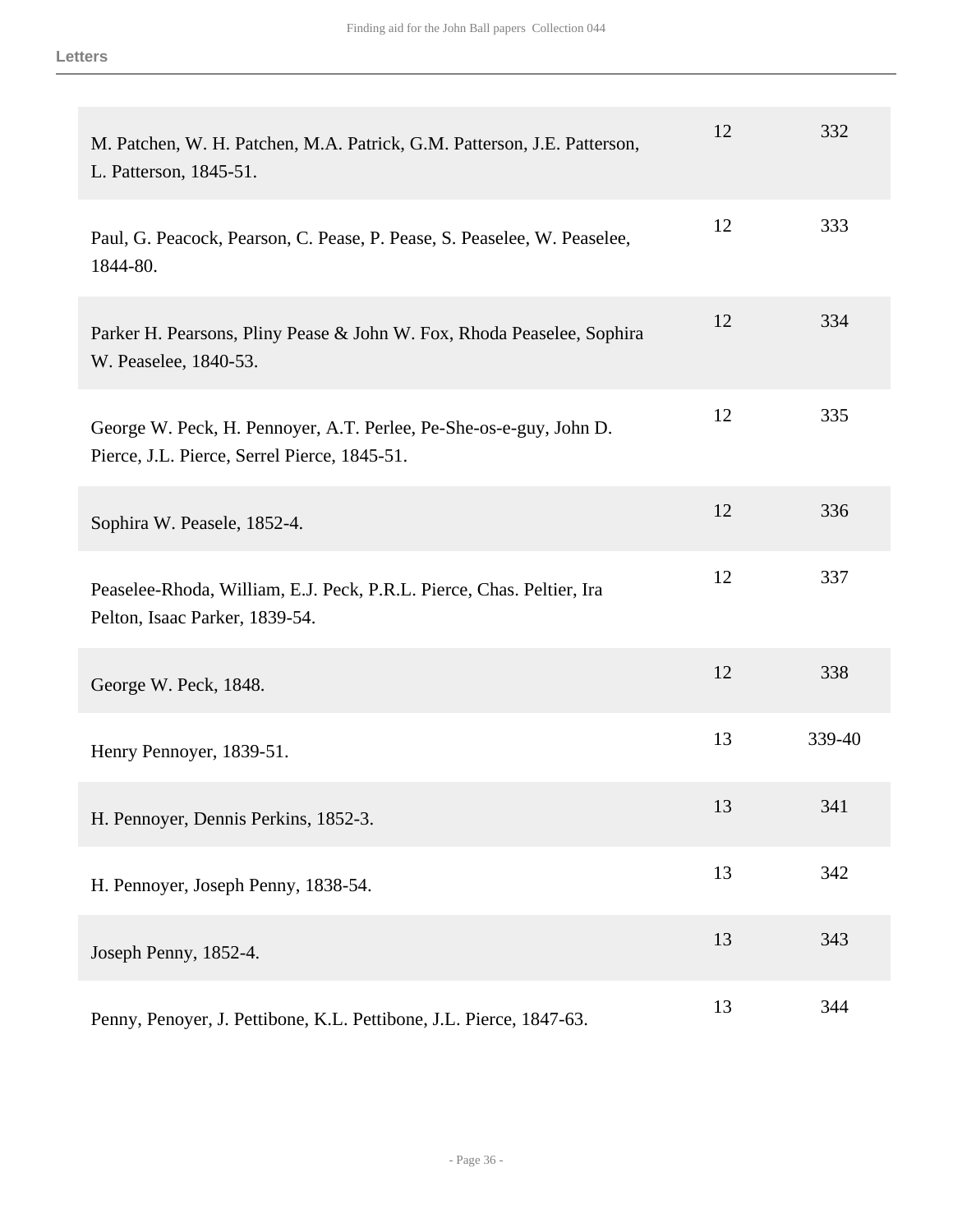| M.W. Perlee, Jacob W. Petty, Edward Pickett, Edwin A. Pierce, 1849-54.                                       | 13 | 345 |
|--------------------------------------------------------------------------------------------------------------|----|-----|
| Perlee, Phinny Picket, E.A. Pierce, J.D. Pierce, S. Pierce, 1846-54.                                         | 13 | 346 |
| Lerriet Pierce, S.L. Pierce, S.W. Pierce, 1840-54.                                                           | 13 | 347 |
| S.L. Pierce, David Buzzell, 1842-53.                                                                         | 13 | 348 |
| Walter Pierce, Pierce & Kellogg, A.W. Pike, John Poag, Casey Potter,<br>A.E. Powers, Albert Dickey, 1844-52. | 13 | 349 |
| Pierson, Poag, Poor, Dennis Porter, Ira Porter, 1844-57.                                                     | 13 | 350 |
| E. Pierson, N. Randall, E. Ransom, J.R. Ray, Readfield and Beel, J.T.<br>Riznor, 1847-56.                    | 13 | 351 |
| Ira Porter, 1842-5.                                                                                          | 13 | 352 |
| Post, A.E. Powers, C. pratt, E. Pratt, J.A. Pratt, 1841-54.                                                  | 13 | 353 |
| B.F. Powers, C. Pratt, 1852-3.                                                                               | 13 | 354 |
| Chauncy Pratt, 1852-3.                                                                                       | 13 | 355 |
| Pratt-Chauncey, Wm. A., James, 1839-54.                                                                      | 13 | 356 |
| James A. Pratt, Jeremiah Price, David Pringle, 1840-52.                                                      | 13 | 357 |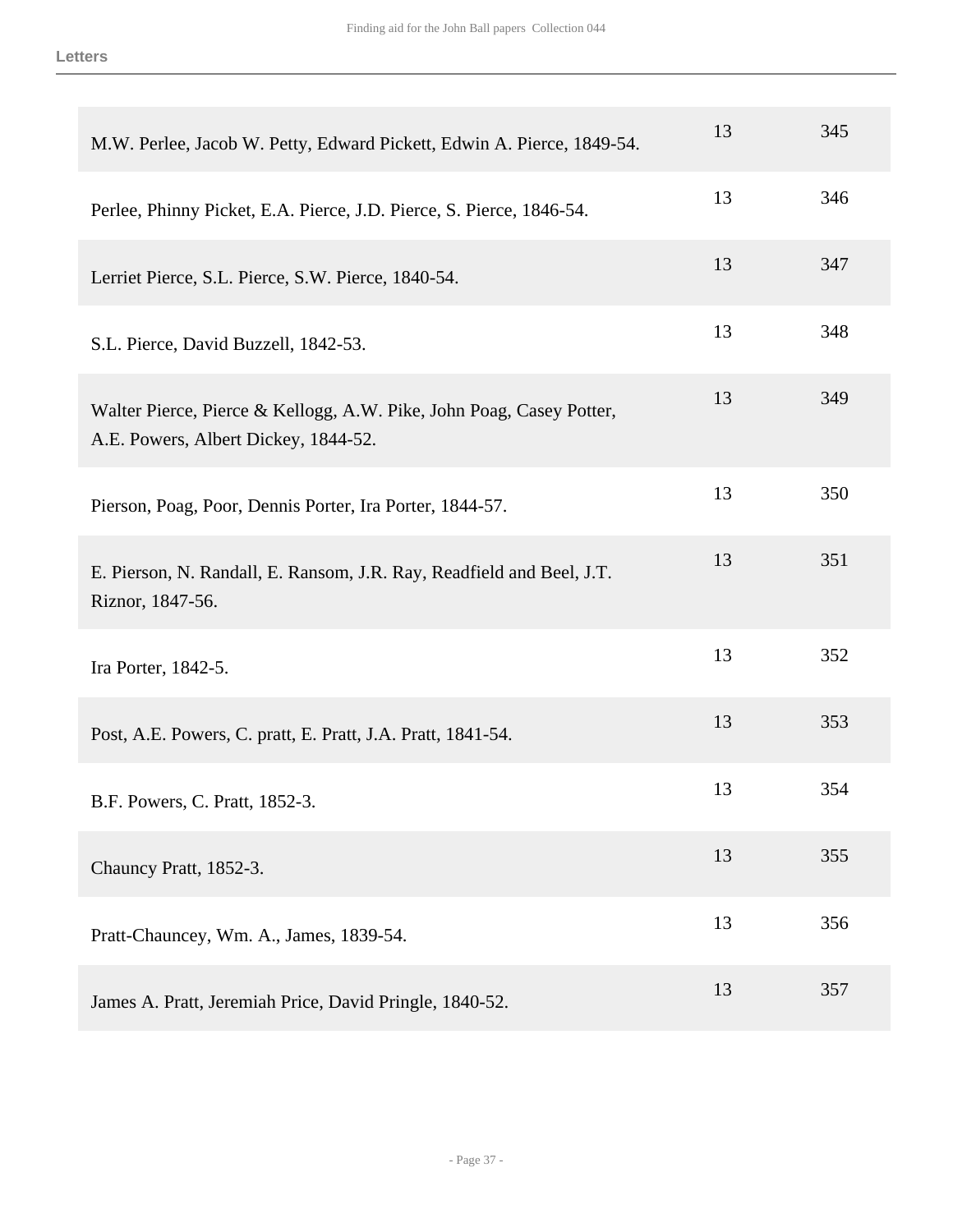| S.H. Preston, Danill Pringle, A.H. Proctor, John Putnam, Calvin R. Ralph,<br>Nathan Randall, 1842-53.         | 13 | 358       |
|---------------------------------------------------------------------------------------------------------------|----|-----------|
| William Proctor, Wm. Quevillan, L.W. Purdy, 1839-54.                                                          | 13 | 359       |
| C.S. Randall, N. Randall, Rankin, Ranney, A.D. Rathbone, Amos<br>Rathbone, William Rawlings, 1842-55.         | 13 | 360       |
| Nathan Randall, Epophus Ransom. John R. Ray, J. Reed, 1838-54.                                                | 13 | 361       |
| James Redall, Gilbert V. Riggs, A.W. Rincker, Grange Risdon, J.P. Risnor,<br>J.P. Resnor, 1846-54.            | 13 | 362       |
| Reed-Rogers, 1844-66.                                                                                         | 13 | $363 - 5$ |
| John P. Resner, 1847-53.                                                                                      | 13 | 366       |
| E. Rice, J. Rice, R.N. Rice, R. Richards, T. Richards, Richardson,<br>Richmond, Riggs, 1845-50.               | 13 | 367       |
| C.F. Richards, Nathan W. Richardson, Wm. A. Richmond, 1838-52.                                                | 13 | 368       |
| L. Roberts, R. Roberts, Robertson, Q. Robinson, N. Robinson, Rix<br>Robinson, A.W. Rogers, M.Rogers, 1845-54. | 13 | 369       |
| Theo Romeyn, Rood, Roof, Root, Rowland, Rowley, Riddiman, Russell,<br>Ryerson, 1841-65.                       | 13 | 370       |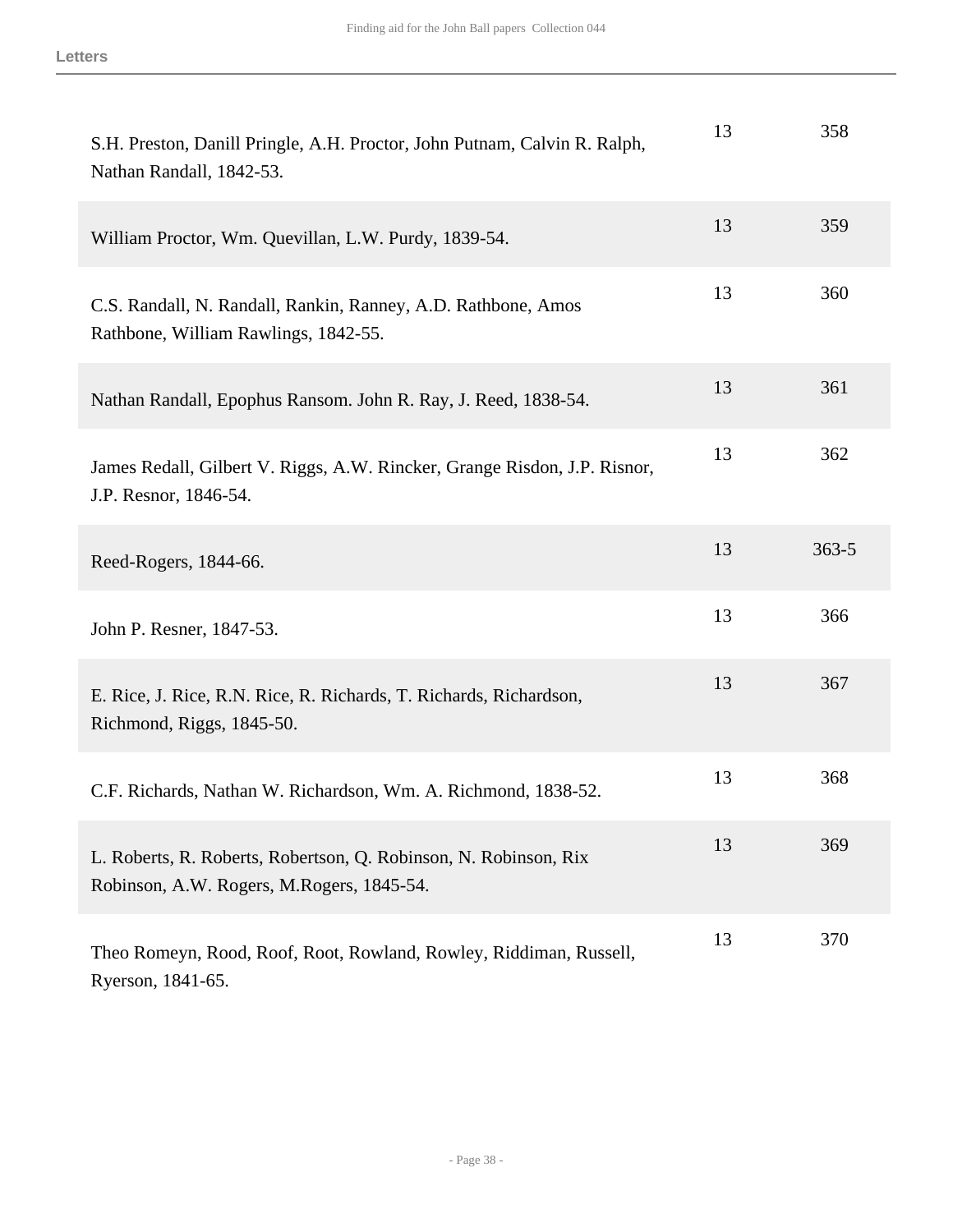| Adam L. Roof and Luther Roof, 1839-49.                                                                                                               | 13 | 371 |
|------------------------------------------------------------------------------------------------------------------------------------------------------|----|-----|
| Andrews Rowley, John Ruddiman, 1848-54.                                                                                                              | 13 | 372 |
| W. Ruddiman, Wm. C. Rushmore, A.B. Ryerson and C. Flynn, 1839-53.                                                                                    | 13 | 373 |
| Sackett, Brothers & Co., Sage, Snydam & Co., John Sage, E. Saufood,<br>Henry Pennoyer, 1841-54.                                                      | 14 | 374 |
| Sackett, Sager, E. Sanford, S.L. Sanford, A. Sargeant, F. Sawyer, J.W.<br>Sawyer, 1842-59.                                                           | 14 | 375 |
| Orrin Safford, 1838.                                                                                                                                 | 14 | 376 |
| E. Sanford, S.R. Sanford, H.K. Sanger, 1839-54.                                                                                                      | 14 | 377 |
| Edward Sargeant, E.D. Sawtell, Benjamin E. Sawyer, Luther Scott,<br>Benjamin E. Sawyer, G. Scranton, Jackson & Shepard, Thomas Sherwood,<br>1844-52. | 14 | 378 |
| Edward E. Sargent, Ezra Satterlee, E.D. Sawtell, Mrs. Sawtell, John W.<br>Sawyer, James Scot, Ira Scott, R. Scott, and Wm. S. Showton, 1840-53.      | 14 | 379 |
| James Scot, Luther Scot, 1839-54.                                                                                                                    | 14 | 380 |
| Luther Scott, 1851-2.                                                                                                                                | 14 | 381 |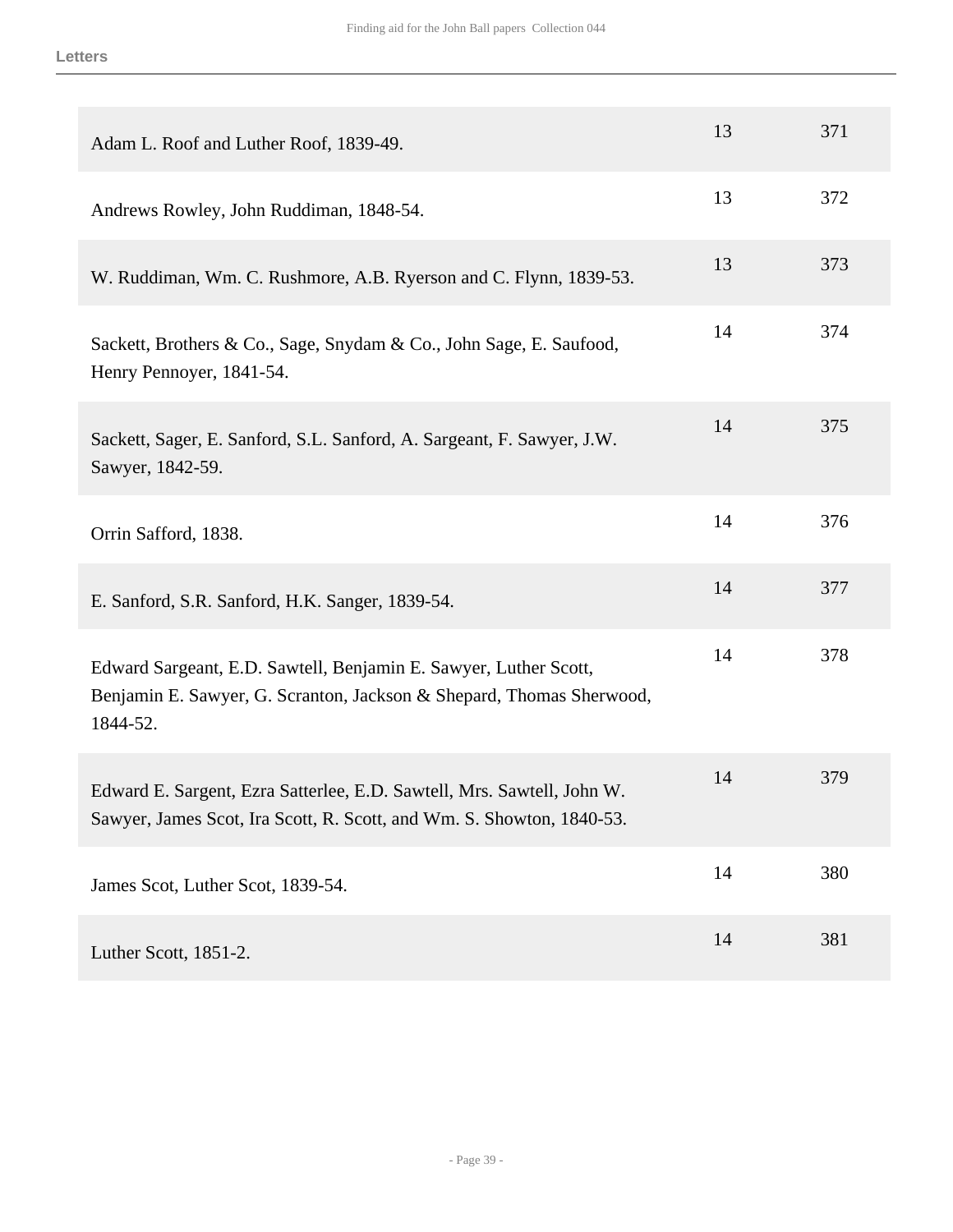| I. Scott, L. Scott, Scovie, Sr-anton, Scribner, Secord, Seely, Seelye,<br>1846-54.                              | 14 | 382  |
|-----------------------------------------------------------------------------------------------------------------|----|------|
| Sylvanis T. Scovil, G.W. Scranton, James F. Scribner, Johnathan Scribner,<br>N.C. Scovil, H.H. Seeley, 1837-54. | 14 | 383  |
| A. Sessions, J.E. Morrison, W.B. Limolne, Philo Bates, 1838.                                                    | 14 | 383a |
| Seaurs, Sexton, Seymour, Shears, Shenick, Sherman, Sherwood, Shield,<br>1846-54.                                | 14 | 384  |
| Robert H. Shankland, Jacob Shaw, Thomas Seeyle, James Shea, Wm.<br>Shea, W.B. Sherman, 1840-54.                 | 14 | 385  |
| Benjamin Sherman, 1839-49.                                                                                      | 14 | 386  |
| Prof. Silliman, 1834.                                                                                           | 14 | 386a |
| Abiel Silver, 1846-50.                                                                                          | 14 | 387  |
| E. Simmons, J.H. Simmons, Skinner, Sleight, B., C., D., Mrs. C.D., David,<br>Eben, J.M., L.M.S. Smith, 1836-82. | 14 | 388  |
| Edward Simmons, Reuben Skinner, D.G. Slawson, Wm. Slawson, T.W.<br>Shearman, 1844-54.                           | 14 | 389  |
| Charles Smith, David Smith, Ed Smith, Simeon Smith, Smith and Fowler,<br>Abiel Silver, 1847.                    | 14 | 390  |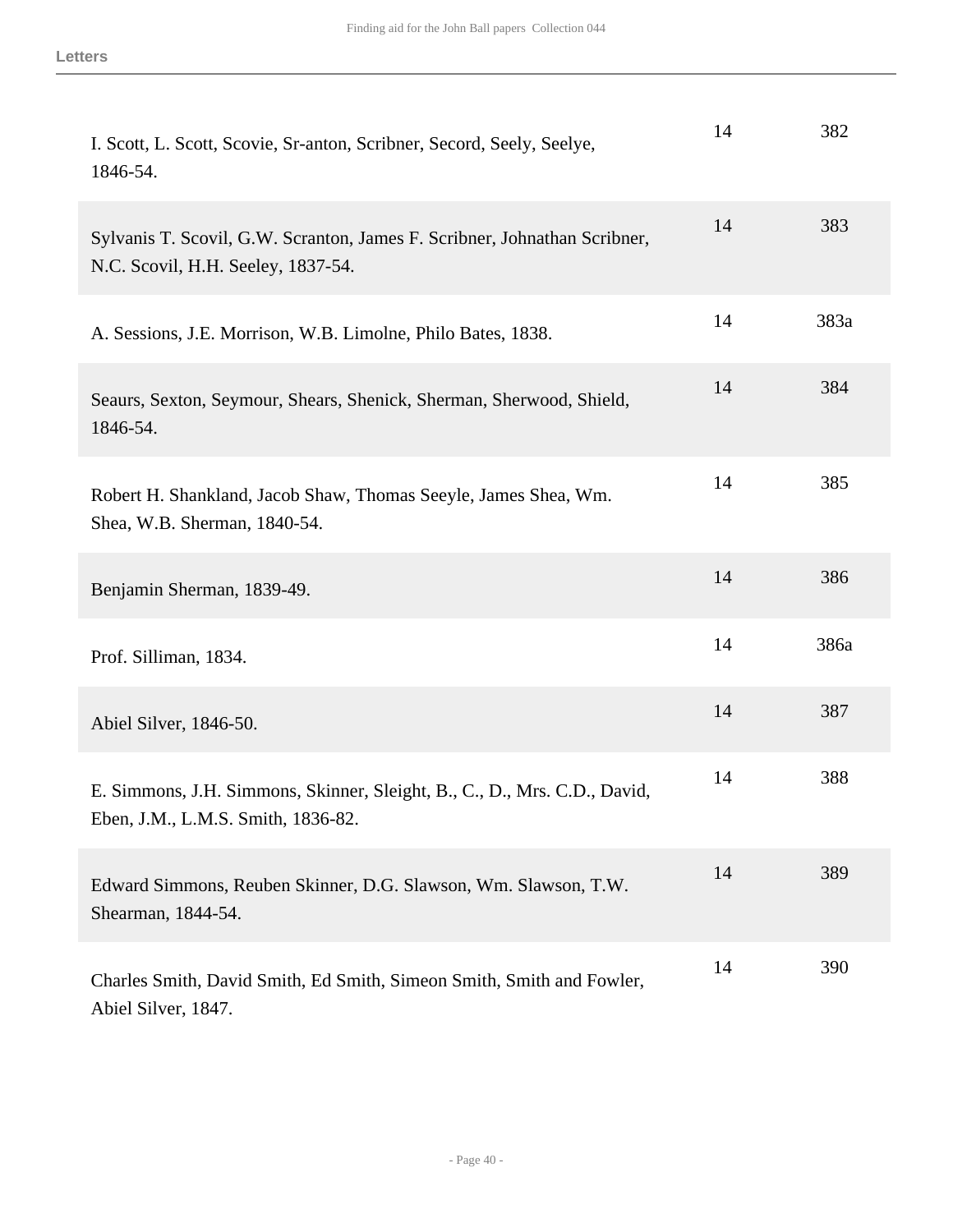| Charles D. Smith, 1831-7.                                                                                              | 14 | $391 - 2$ |
|------------------------------------------------------------------------------------------------------------------------|----|-----------|
| Charles D. Smith, C.W. Smith, 1839-53.                                                                                 | 14 | 393       |
| Charles W. Smith, Canton Smith, Joseph Sleight, 1851-4.                                                                | 14 | 394       |
| C.D. Smith, D. Smith, E. Smith, G.W. Smith, J.M. Smith, Peny Smith,<br>S.D. Smith, 1837-54.                            | 14 | 395       |
| M.W., O., Perry, Philip, and R. Smith, Southwick & CO., Spencer,<br>Standish, 1845-55.                                 | 14 | 396       |
| Smith-Philip J., N.B., Henry C., L.M., I.C., 1842-53.                                                                  | 14 | 397       |
| Ransan S. Smith, S.P. Smith, T.D. Smith, C. Snydam F. Snydam, M.B.<br>Spaulding, R.W. Spencer, John Spinning, 1846-54. | 14 | 398       |
| Sidney Smith, Southwick & Co., 1838-53.                                                                                | 14 | 399       |
| J.H. Standish, Samford Stafford, S.W. Stanley, Harrol Sprotts & Co., S.W.<br>Stanley, 1850-54.                         | 14 | 400       |
| Edward Stapleton, Edwin Stearns, Calvin Stearns, Gavis Stebbins, Sam W.<br>Steele, 1839-54.                            | 14 | 401       |
| Stapleton, Stauffer, E. Sterns, J. Stearns, G. Stebbins, W.L. Stebbins,<br>Steele, Stevens, Stevenson, 1846-54.        | 14 | 402       |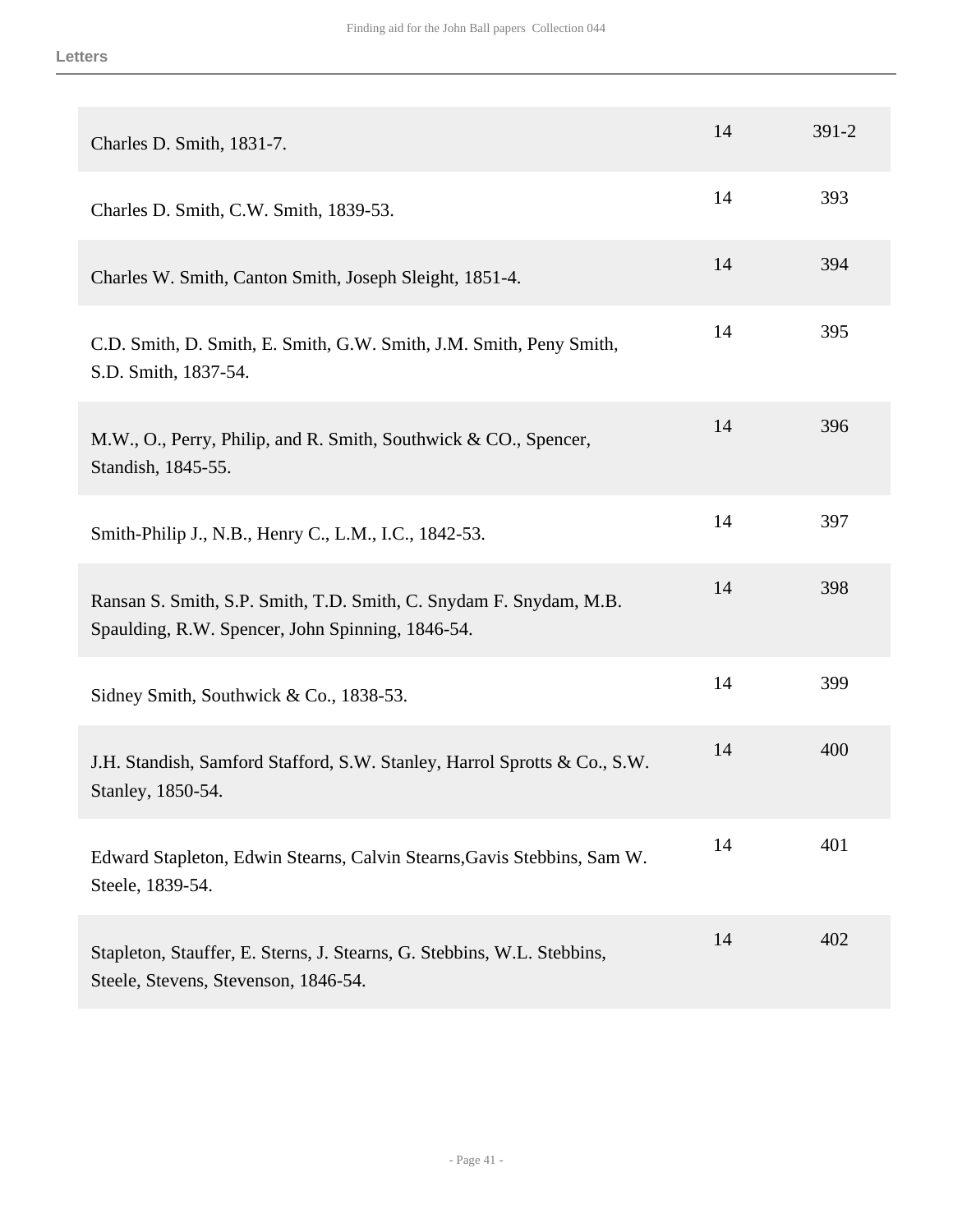| Charles E. Stewart, Silas K. Stow, Jacob Strouse, Nezer Sutherland,<br>1843-53.                               | 14 | 403 |
|---------------------------------------------------------------------------------------------------------------|----|-----|
| John L. Stephens, John L. Stevens, Samuel Stevens, Col. John Stewart,<br>S.W. Stimson, 1840-54.               | 14 | 404 |
| Richard Sterling, Stevenson-A.B., Charles C., John D. Stewart, Casper<br>Stingel, H. Stone, 1844-51.          | 14 | 405 |
| Charles C. Stevenson, M.D. Stewart, Stockholm, Stoddard, Stoneburn,<br>Stoyt, Swain, Swegler, Swift, 1844-51. | 15 | 406 |
| Stewart & Reynolds, 1859-60.                                                                                  | 15 | 407 |
| Stone, Stoneburn, I. Stover, J. Stover, S.K. Stow, W. Stow, 1838-54.                                          | 15 | 408 |
| Benjamin Stoneburner, George W. Strong, 1843-52.                                                              | 15 | 409 |
| Isaac Storer, Silas K. Stow, 1838-52.                                                                         | 15 | 410 |
| Strong, Sutfin, N. Sutherland, R. Sutherland, Sullivan, Sutton, Suydam,<br>Swarthout, Syman, 1841-54.         | 15 | 411 |
| Tate, C.H. Taylor, C.W. Taylor, E. Taylor, H.W. Taylor, J. Taylor,<br>1843-54.                                | 15 | 412 |
| Ariel Taylor, C.H. Taylor, Henry Taylor, 1838-54.                                                             | 15 | 413 |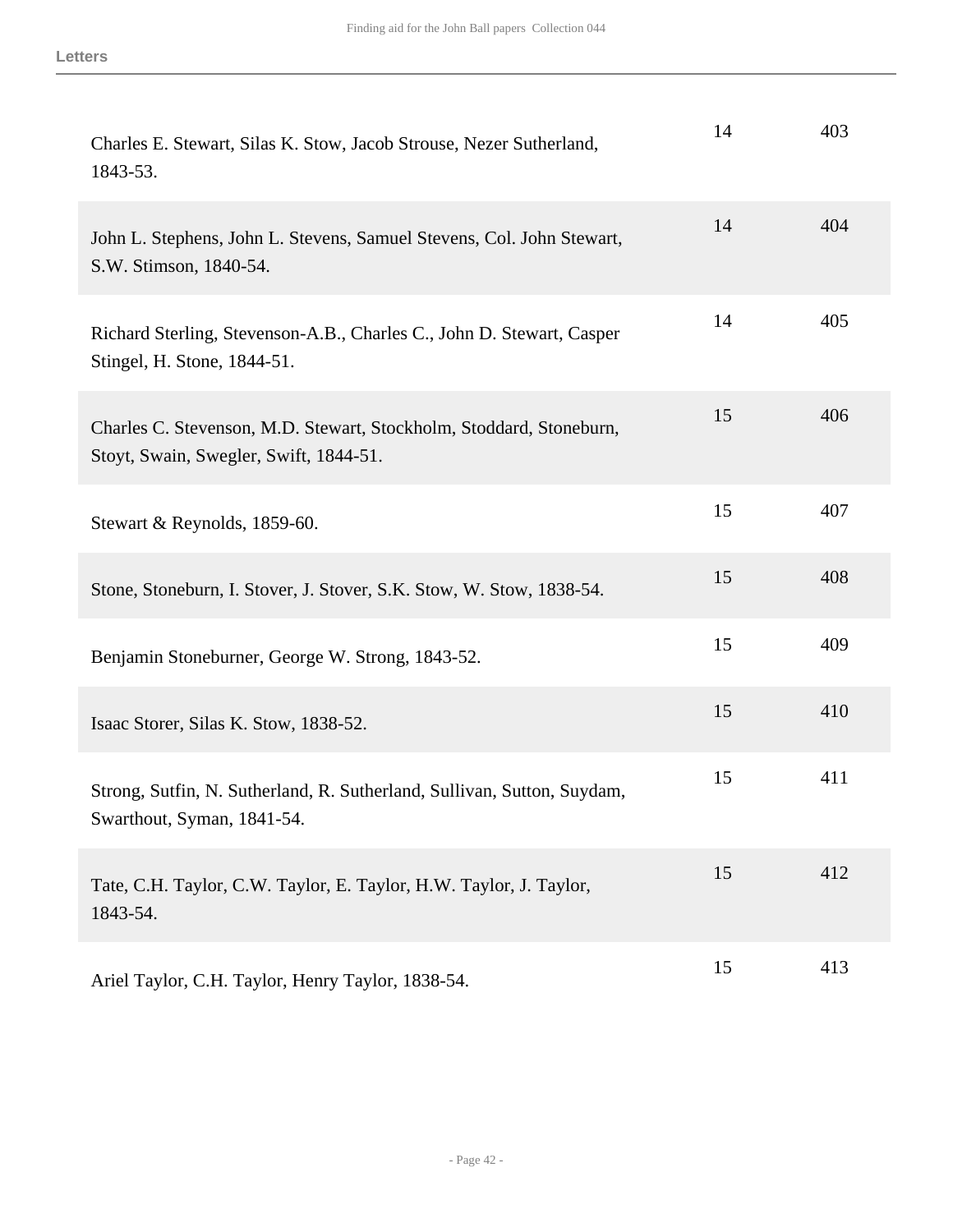| Taylor-H.W., John, Conrad and William Ten Eyck, 1839-54.                                                                    | 15 | 414    |
|-----------------------------------------------------------------------------------------------------------------------------|----|--------|
| Henry Taylor, 1848-54.                                                                                                      | 15 | 415-19 |
| C. Ten Eyck, Wm. Ten Eyr-k, C. Thomas, J. Thomas, Wm. B. Thomas,<br>1837-53.                                                | 15 | 420    |
| William Ten Eyck, 1853-4.                                                                                                   | 15 | 421    |
| S. Thayer, Dr. N.M. Thomas, A. Umpson, J. Thompson, 1839-53.                                                                | 15 | 422    |
| A. Thanpson, J. Thompson, T. Thompson, H. Tibbets, E. Tilton, S. Tilton,<br>1844-54.                                        | 15 | 423    |
| John Thompson, 1852-3.                                                                                                      | 15 | 424    |
| J. Thompson, E.H. Thomson, D. Thurston, J.B. Tibbits, Heman Ticknor,<br>D. Tiffany, Joshia, Lucy and Sarah Tilton, 1840-54. | 15 | 425    |
| Sarah E. Tilton, 14m. H. Tobias, Isaac and Philip Toll, Harvey Tower,<br>1845-54.                                           | 15 | 426    |
| Tolbert, Toll, G. Tower, H. Tower, L. Tower, S. Tower, Town, Townsend,<br>Tracy, 1845-51.                                   | 15 | 427    |
| Milo Turner, M.H. Tuttle, C. Townsend, William Mead, 1843-7.                                                                | 15 | 428    |
| Trapp, Trowbridge, Trotter, Tryon, Tupper, 1846-54.                                                                         | 15 | 429    |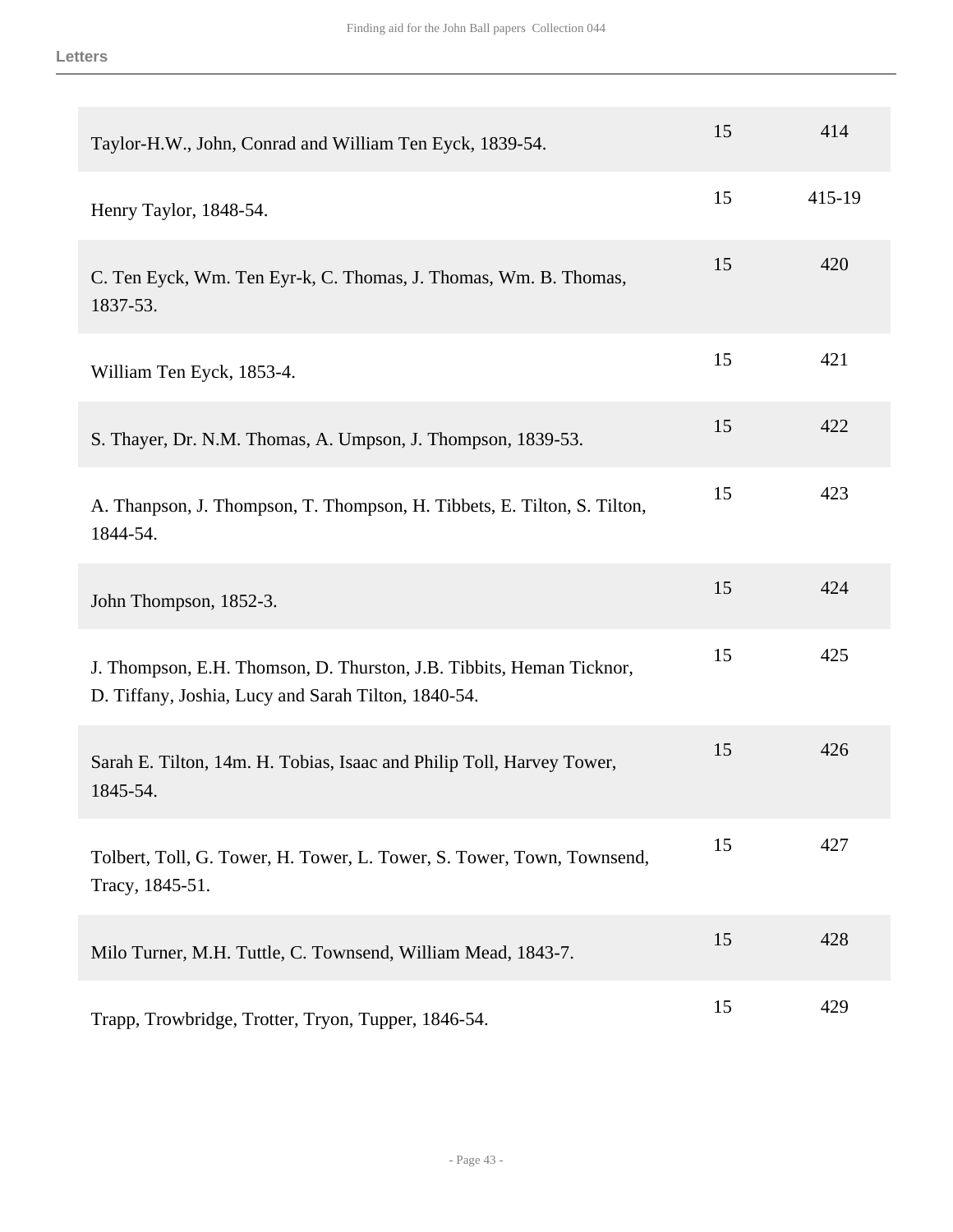| C.L. Tracy, Robt. Tracy, Joseph, Troutlier, C.C. Trowbridge, R.E.<br>Trowbridge, John Tryon, Wm. A. Tryon, 1840-53.    | 15 | 430 |
|------------------------------------------------------------------------------------------------------------------------|----|-----|
| William A. Tryon, Charles C. Tucker, Ira Tubbes, J.W. Tupper, D.B.<br>Turner, Isaac Turner, J. Foot Turner, 1838-52.   | 16 | 431 |
| Udall, Upson, Upton, D. Van Allen, Van Buren, 1840-1852.                                                               | 16 | 432 |
| D.D. Van Allen, Laurau E. Van Allen, 1849-51.                                                                          | 16 | 433 |
| L.E. Van Allen, J. VanBrackle, 1838-54.                                                                                | 16 | 434 |
| Isaac and John Van Fleet, Van Raalte, Van Schiack, VanTassel-Julius, M.,<br>Velsey, Visser, 1844-58.                   | 16 | 435 |
| A.C. Van Raalte, J.B. Varnum, James Packard, P.M. Vasburgh, 1848-54.                                                   | 16 | 436 |
| Edwin Vanderhoof, S. Vanderhouf, J. Vanderwall, H. Van Dyke, I. Van<br>Fleet, J. Van Fleet, Wm. Van Holteren, 1848-53. | 16 | 437 |
| Dan Velsey, James L. Volone, A.H. Vredenberg, A.S. Wadsworth, Joseph<br>Wait, 1843-54.                                 | 16 | 438 |
| Dan Velsey, 1846-9.                                                                                                    | 16 | 439 |
| Joseph Waite, D.B. Wakefield, E.W. Walbridge, C.M. Waldo, C.S.<br>Walker, 1838-50.                                     | 16 | 440 |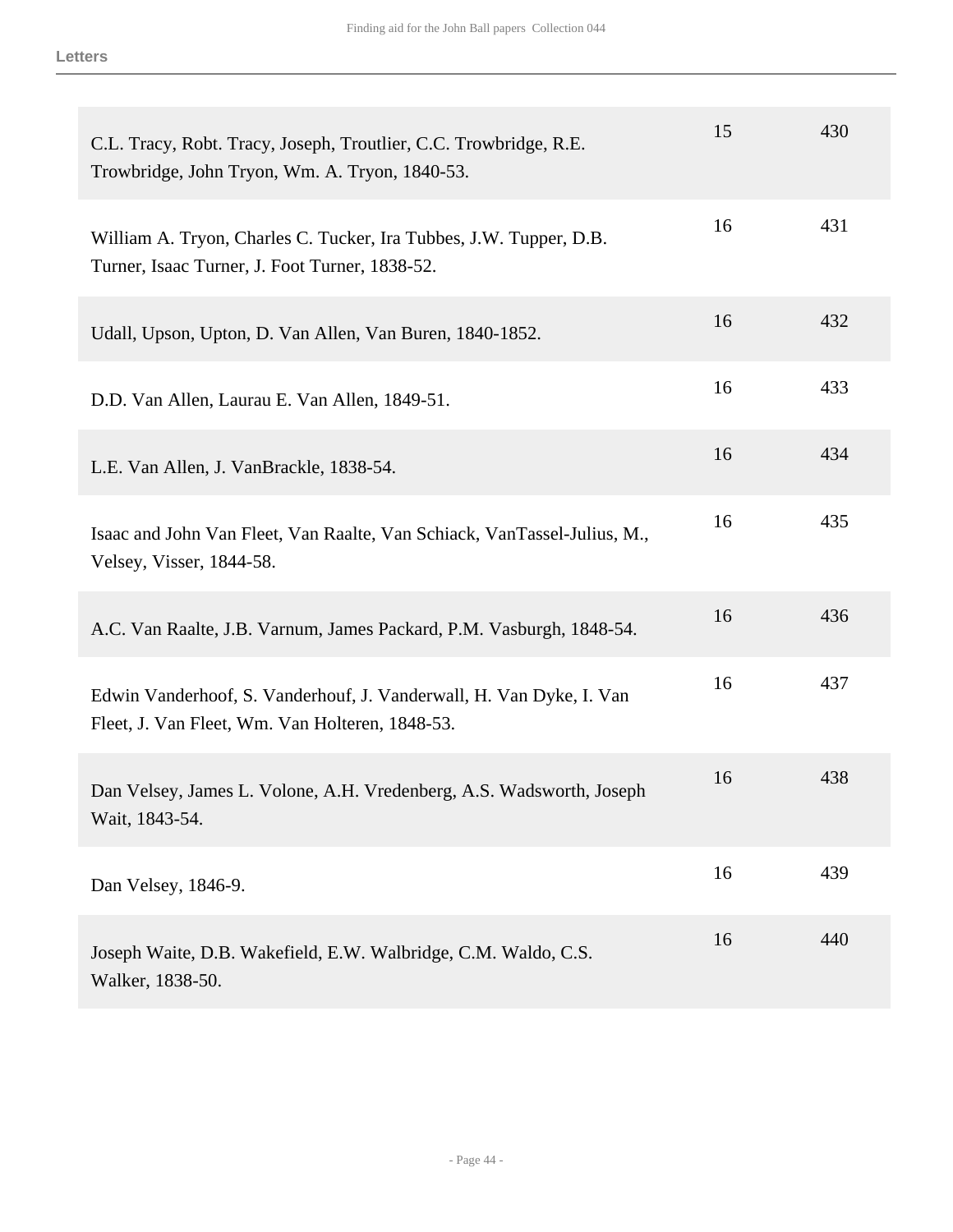| Joseph Waite, C. Waldo, L. Waldo, Walker & Campbell, Walker & Day,<br>C. Walker, E. Walker, H. Walker, James Walker, John Walker, S. Walker,<br>W. Walker, 1838-54. | 16 | 441       |
|---------------------------------------------------------------------------------------------------------------------------------------------------------------------|----|-----------|
| C.J. Walker, H.W. Walker, J.M. Walker, J.C. Walker, 1839-53.                                                                                                        | 16 | 442       |
| John C. Walker, Walker & Gampbell, Walker & Walker, 1845-54.                                                                                                        | 16 | 443       |
| Alexander Walsh, Alexander Walsh Jr., 1837-54.                                                                                                                      | 16 | 444       |
| Alexander Walsh, 1837-52.                                                                                                                                           | 16 | $445 - 6$ |
| A. Walsh, G.W. Walton, 1852.                                                                                                                                        | 16 | 447       |
| Walton, J. Ward, Ward & Co., Waring, J. Wasson, Wm. Wasson, S.<br>Waters, A.B., James, John, Mary and T.P Watson, 1845-54.                                          | 16 | 448       |
| Ward & Co., Warner-L.S., Philip, Wasson-J. Wm. Waters, Watrous, A.B.<br>Watson, J.E. Whipple, 1844-54.                                                              | 16 | 449       |
| A.B. Watson, James Watson, John Watson, Mary Watson, 1838-54.                                                                                                       | 16 | 450       |
| Mary Watson, George Webster, Samuel Weeden, Elisha Weeks, 1840-53.                                                                                                  | 16 | 451       |
| Webster-George, Lydia C., D. Weller, Wells & Co., W. Wells, Wendell,<br>1838-54.                                                                                    | 16 | 452       |
| E. Weeks, A.B. Wells, J.A. Wells, J. Wells, John Wendall, 1842-53.                                                                                                  | 16 | 453       |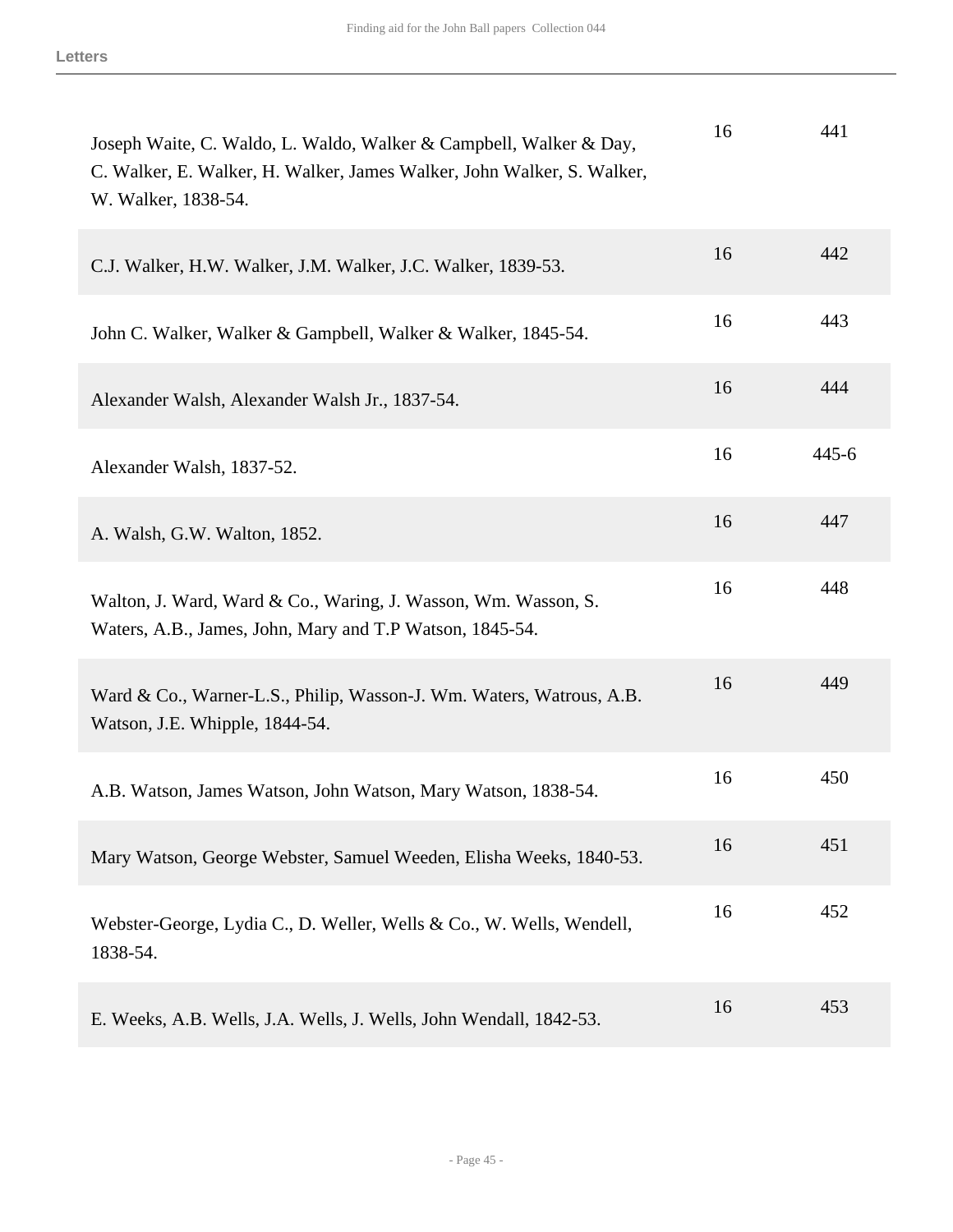| John Wendall, Wm. B. Wesson, Amos. L. Westover, 1849-53.                                                  | 17 | 454       |
|-----------------------------------------------------------------------------------------------------------|----|-----------|
| John Wendell, 1846.                                                                                       | 17 | $455 - 6$ |
| Wesson, A. Westover, J. Westover, A. Wheeler, T. Wheeler, C. Whipple,<br>J. Whipple, 0. Whipple, 1836-64. | 17 | 457       |
| A.D. Westover, Isaac Whicher, C.W. Whipple, J. Whipple, 1837-53.                                          | 17 | 458       |
| Henry L. Whipple, 1844-9.                                                                                 | 17 | 459-62    |
| J.E. Whipple, Adaline White, Luke A. White, N.H. White, Nathan White,<br>Samuel B. White, 1838-54.        | 17 | 463       |
| J.E. Whipple, 1841-54.                                                                                    | 17 | 464       |
| J.W. Whitall, N.H. White, Samuel White, Timothy W. White, Wm. C.<br>White, 1844-54.                       | 17 | 465       |
| Samuel B. White, Thomas W. White, 1841-8.                                                                 | 17 | 466       |
| Thomas W. White, Timothy White, J.S. Whiting, B.C. Whittemore,<br>1842-53.                                | 17 | 467       |
|                                                                                                           |    |           |
| J.S. Whiting, 1832.                                                                                       | 17 | 468       |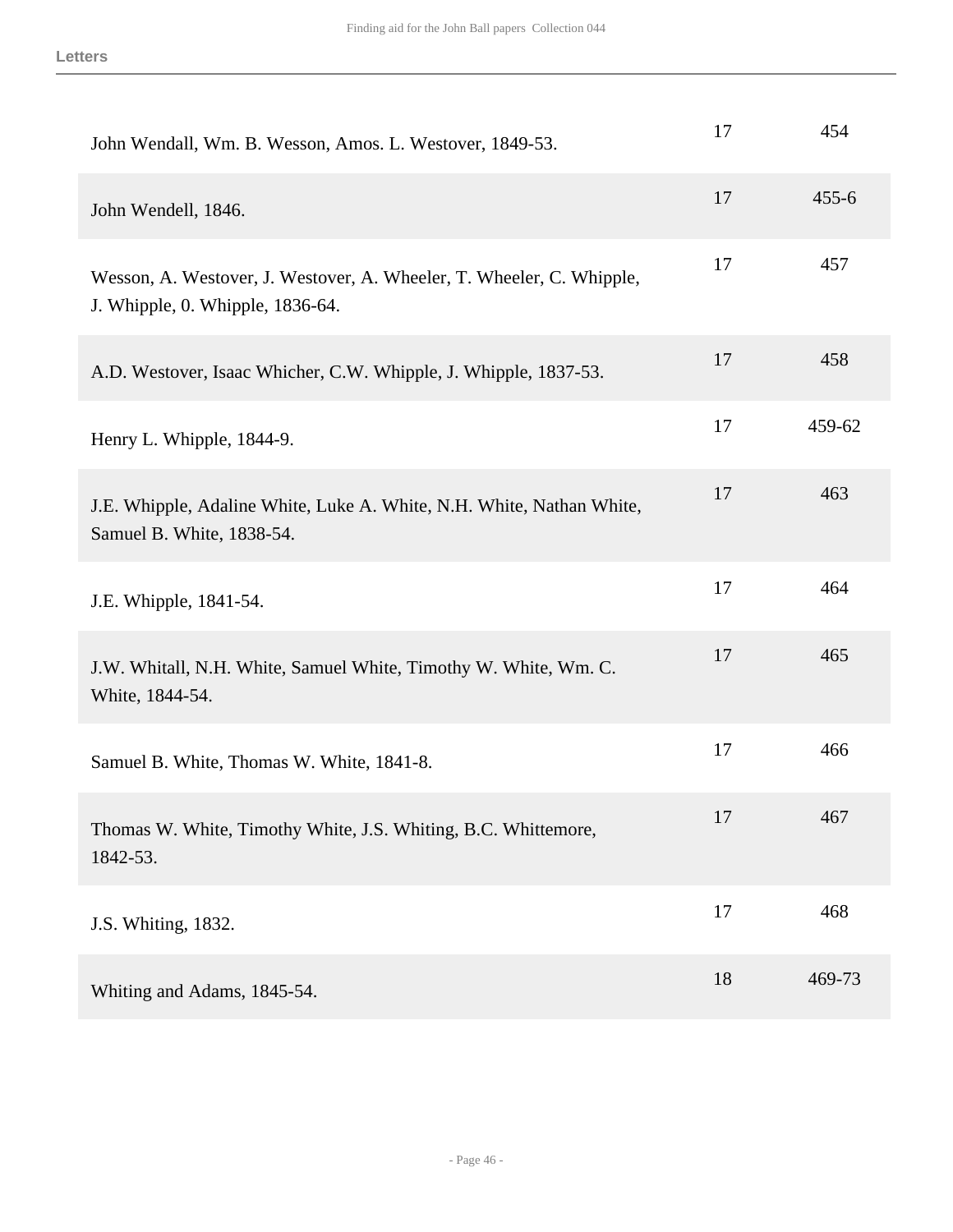| Whitney and Adams, L. Whitmore, 1852-54.                                                                                                            | 18 | 474       |
|-----------------------------------------------------------------------------------------------------------------------------------------------------|----|-----------|
| Whitney and Adams, 1852-54.                                                                                                                         | 18 | $475 - 6$ |
| B.S. Whitman, A. Whittemore, G. Whittemore, A. Whitney, O. Whitney,<br>S. Whitney, Whitney & Fenno, Wilcox, Wilder, Wilcutt, Wilkinson,<br>1844-55. | 18 | 477       |
| E.H. Whitney, Oliver Whitney, 1852-3.                                                                                                               | 18 | 478       |
| Oliver Whitney, G.O. Whitemore, George Wilcox, Horace Wilcox, Wiley<br>Bros. & Co., 1839-54.                                                        | 18 | 479       |
| A.S. Wilkinson, R. A. Wilkinson, B. Willard, Alfred Williams, Evan<br>Williams, Henry Williams, J.R. Williams, Stephen Williams, 1844-53.           | 18 | 480       |
| A. Williams, A.L. Williams, H. Williams, J. Williams, Willson, Wilson, B.<br>Winson, J. Winson, Withey, H. Wood, R. Wood, 1845-54.                  | 18 | 481       |
| R.P. Williams, 1831.                                                                                                                                | 18 | 482       |
| Samuel Wilmot, Alexander Wilson, Frederick Wilson, George B. Wilson,<br>Benjamin Winans, 1843-54.                                                   | 18 | 483       |
| Philip Winegar, O.C. Wisewell, Martin Withey, S.L. Withey, John<br>Wolcott, Ransom Wood, 1844-51.                                                   | 18 | 484       |
| Ransom Wood, 1849-53.                                                                                                                               | 18 | 485       |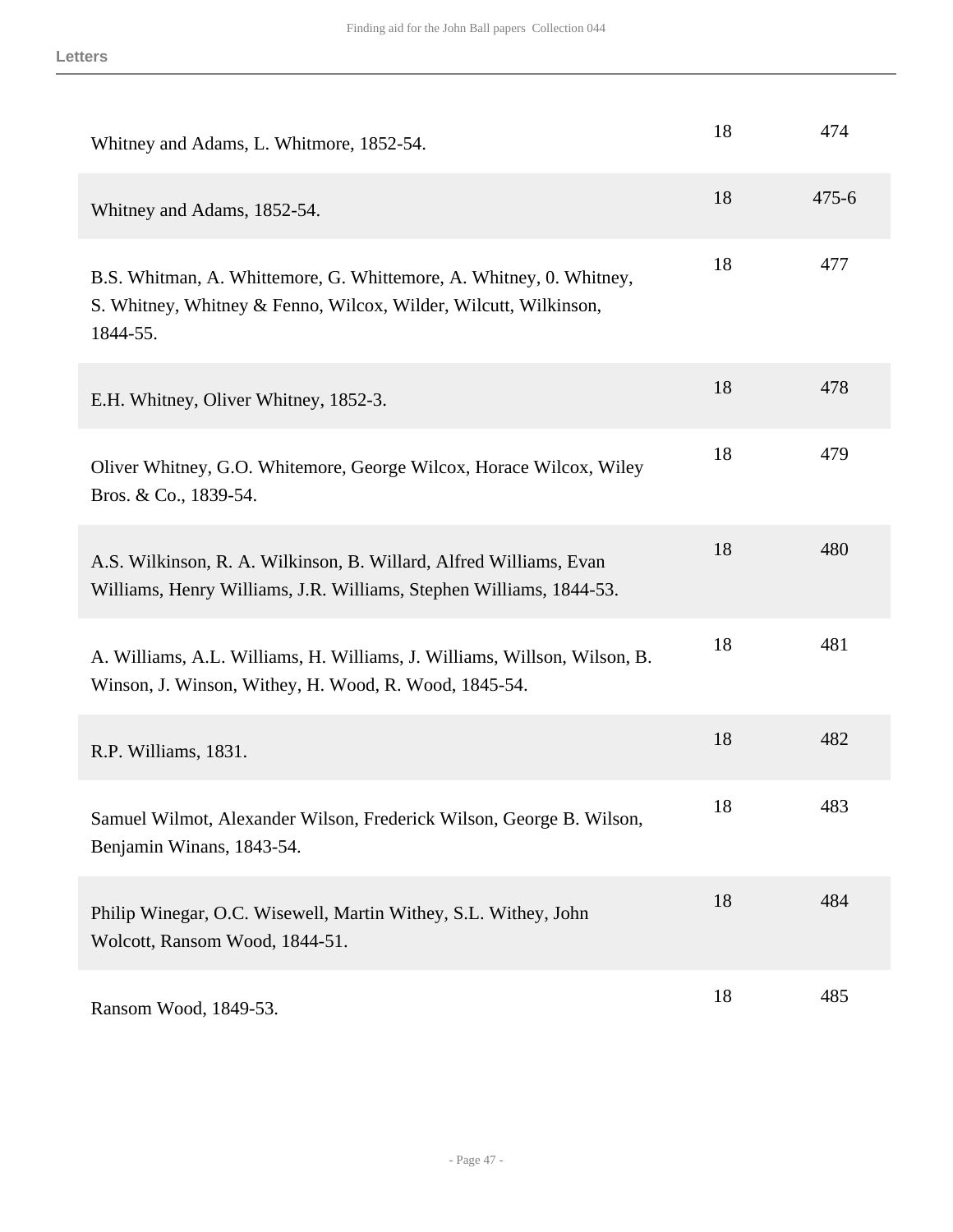| Sarell Wood, 1853.                                                                                                                                                             | 18 | 486   |
|--------------------------------------------------------------------------------------------------------------------------------------------------------------------------------|----|-------|
| Ira Woodcock, F. Worden, Samuel Worden, J.S. Wright, 1841-54.                                                                                                                  | 18 | 487   |
| Woodland, Woodman, Wordan, A. Wright, S. Wright, W. Wright,<br>Wyman, Wyse, 1844-59.                                                                                           | 18 | 488   |
| Samuel N. Wright, Wyckoff & Snydam, John Wyse, H.P. Yale, 1843-54.                                                                                                             | 18 | 489   |
| Wyeth, 1832.                                                                                                                                                                   | 18 | 490   |
| N.J. Wyeth, 1847.                                                                                                                                                              | 18 | 491   |
| Yale, Yancy, Yelverton, Yeomans, E. Young, G. Young, I. Young, M.<br>Young, 1843-55.                                                                                           | 18 | 492   |
| Erastus Yeomans, S.W. York, Isaac Young, J.M. Young, Mary Ann<br>Young, 1837-54.                                                                                               | 18 | 493   |
| 1831-1878.                                                                                                                                                                     | 19 | 494-7 |
| Atwater, Ball, Barry, Bostwick, Elliott, Howland, Isham, Leonard, Merritt,<br>Pai cha siget, Sanford, Seargeant, Spooner, Stowe, Tucker Whiting &<br>Adams, Withey, 1838-1853. | 34 | 591   |
|                                                                                                                                                                                |    |       |

<span id="page-47-0"></span>**Series II. Business Records** 

**Scope and Contents note**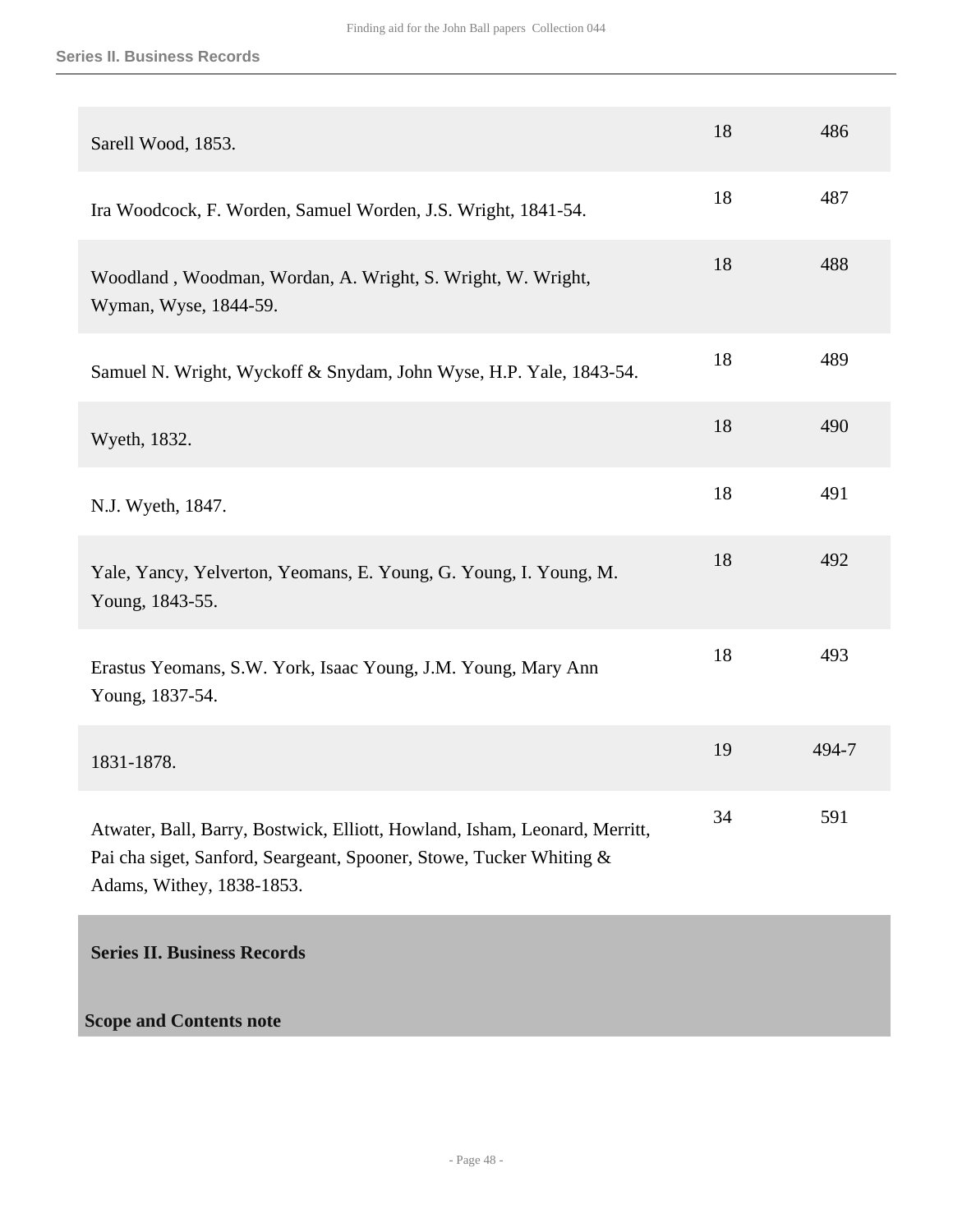Divided into the following sub-series: General Records, Account Sheets, Account Books, Bonds, Insurance Policies, and Receipts. Arranged chronologically

General Records- receipted bills for ammunition and supplies for the trip west, and business records regarding clients and friends. Also includes a record pertaining to the costs of building a tavern, and handwritten deeds.

Account Sheets- from Ball's business clients, Plaster Mill, and Grinnel, Minturn & Company, showing debits and credits. valuable are records showing the cost and the number of acres of land owned by settlers or clients.

Account Books- Provides a listing of lands owned by various people, from September 1848 to August 1852. There is an account book providing statements of cash advanced by Ball to Barnard Courtney to excavate for plaster on land in S34 T7N R12W, 1853, 1857. Moreover, there are account books, 1837-50, regarding Ball accounts with the Grand River Land Office, Ionia Land Office, Ottawa County, Kent County, Village of Grandville, Western Addition, Ionia County, George Campau.

Bonds consisting of school bonds, and bonds of Dennis and Marshall Porter, Deborah Powers, and H.P. Yale.

Insurance policies 1839, 1853

Receipts regarding mortgages and bonds, and taxes on land.

#### **Plaster Mines**

|                                    |            | <b>Box</b>    |
|------------------------------------|------------|---------------|
| Plaster Mines, 1851-1857.          |            | 20            |
|                                    | <b>Box</b> | <b>Folder</b> |
| December 26, 1831-50.              | 25         | 498-500       |
| Application for Land Patent, 1852. | 25         | 501           |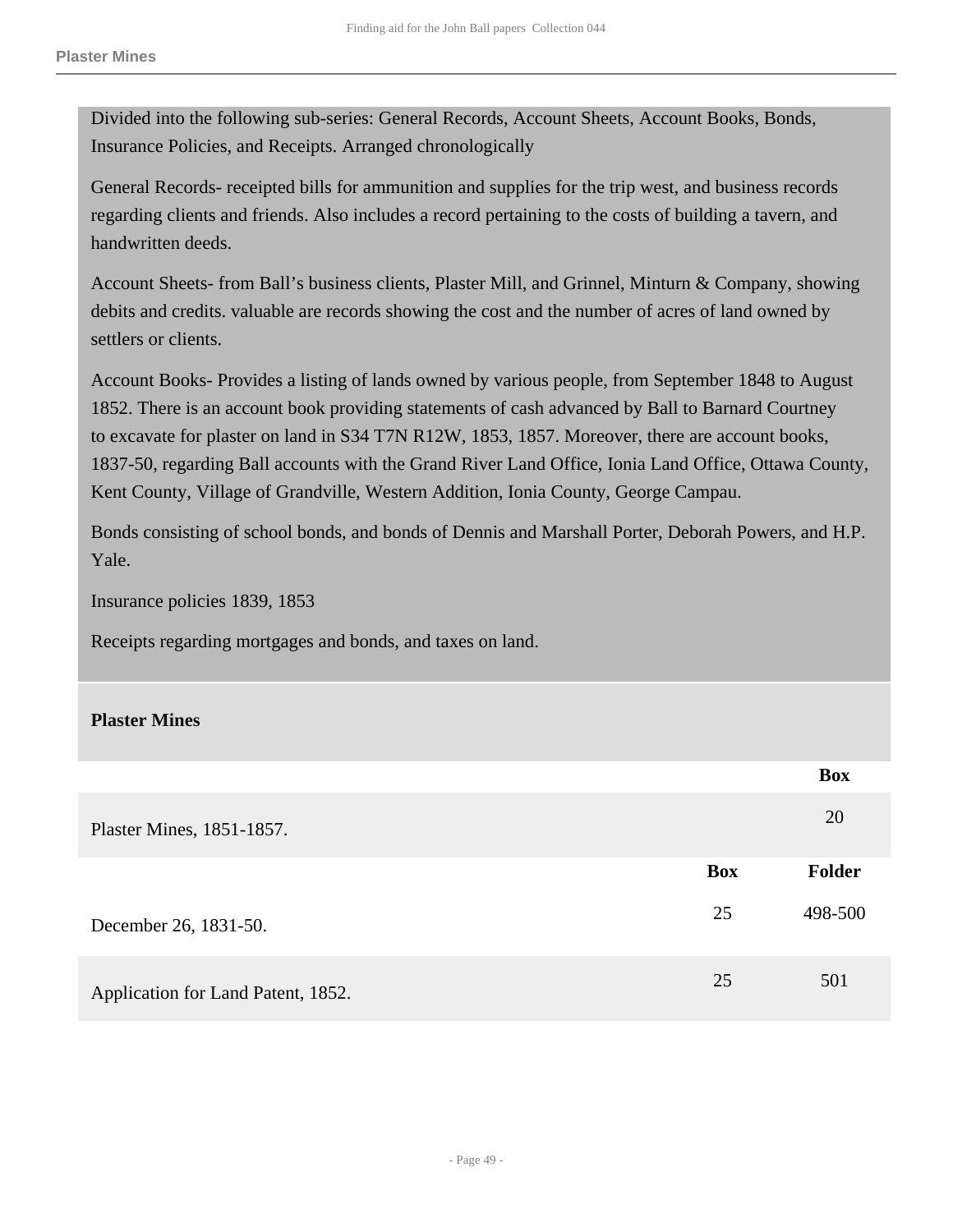| Bernard Courtney, 1853-7.                                   | 25         | 502           |
|-------------------------------------------------------------|------------|---------------|
| <b>Estimate of Building Tavern</b>                          | 25         | 503           |
| Foster and Parry, Hilton and White, 1849-50.                | 25         | 504           |
| Caleb Mix Land List                                         | 25         | 505           |
| H.W. Taylor, 1847-9.                                        | 25         | 506           |
| Isaac Van Fleet, 1851-3.                                    | 25         | 507           |
| Alexander Walsh, 1854.                                      | 25         | 508           |
| John Ward, 1842-7.                                          | 25         | 509           |
| Wendell, 1842-7.                                            | 25         | 510           |
| <b>Account Books &amp; Sheets</b>                           |            |               |
|                                                             |            | <b>Box</b>    |
| Robert Minturn, Grinnel, Minturn & Co., H.P. Yale, 1843-69. |            | 21            |
| Co. & Individual, 1851-63.                                  |            |               |
|                                                             | <b>Box</b> | <b>Folder</b> |
| Henry W. Brintale, 1844-52.                                 | 20         | 511           |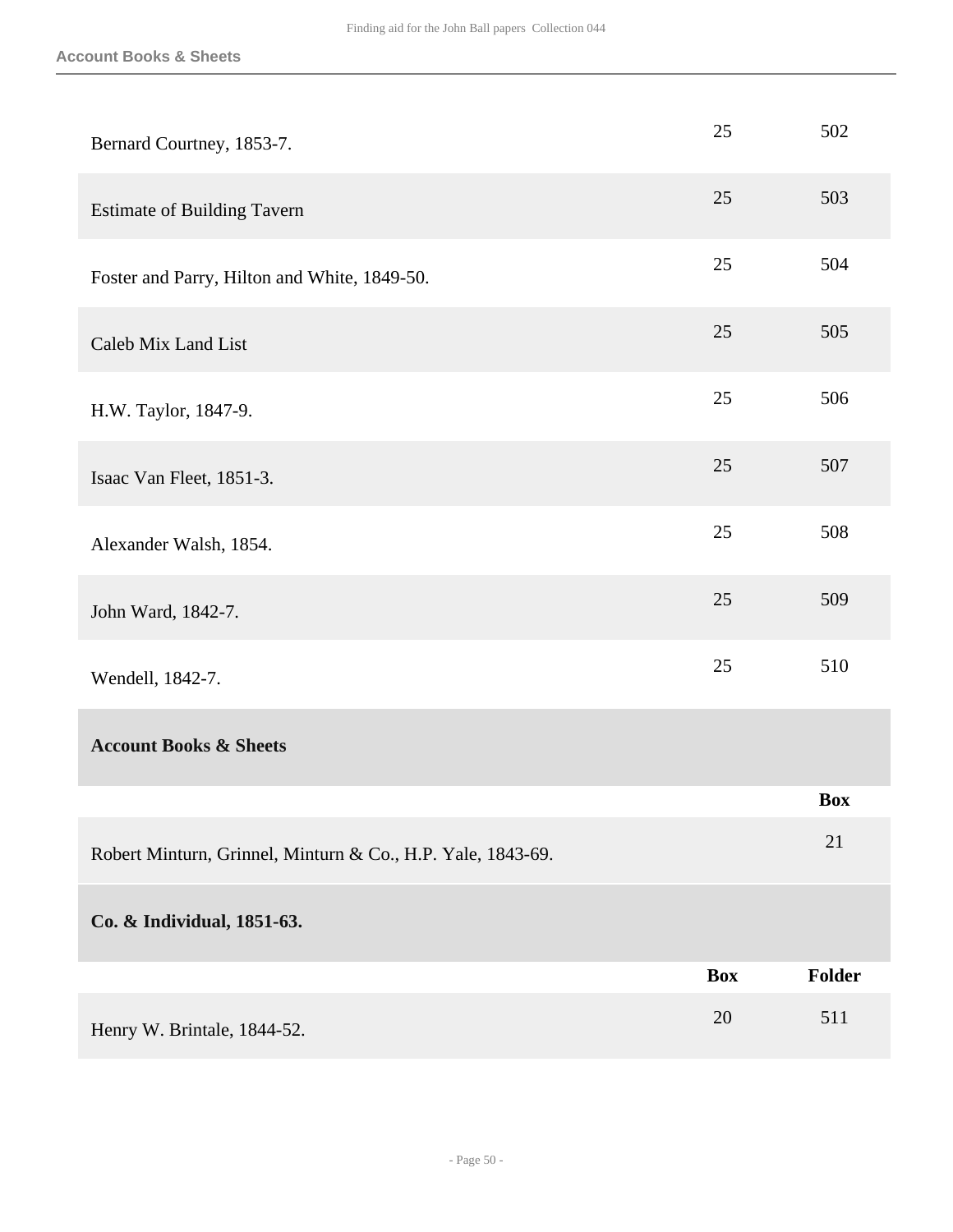| John Grady                                        | 20         | 512        |
|---------------------------------------------------|------------|------------|
| Plaster Mill Accounts, 1854-9.                    | 20         | 513        |
| Caleb Mix, 1853.                                  | 20         | 514        |
|                                                   |            | <b>Box</b> |
| Record Book of Lots, 1843-78.                     |            | 22         |
| Account Books, 1837-52.                           |            | 23         |
|                                                   | <b>Box</b> | Folder     |
| Account Books, 1844-71.                           | 24         | 515-18     |
| Record Book: List of Lots or Lands.               | 24         | 519        |
| Record Book: Listing of State Lands sold, 1843-4. | 24         | 520        |
| Ball & Withey, 1845-50.                           | 34         | 592        |
| D.A. Cushman & Co., 1849-50.                      | 34         | 593        |
| Dr. F.B. Leonard, 1850.                           | 34         | 594        |
| P.B. Potter & Co., 1858-67.                       | 34         | 595        |
| Silas K. Stow, 1849.                              | 34         | 596        |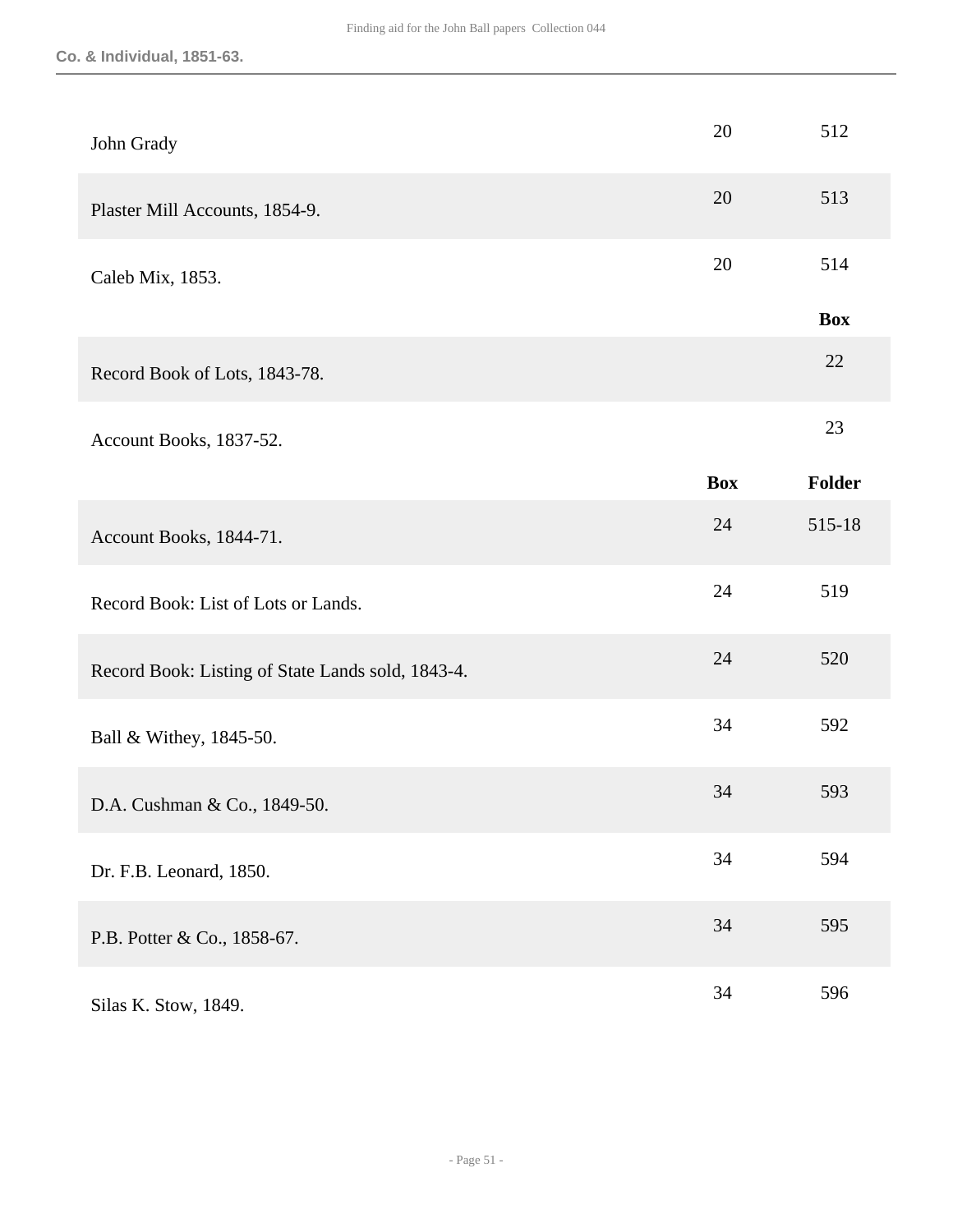| Southwick & Co., 1846.                                                        | 34         | 597        |
|-------------------------------------------------------------------------------|------------|------------|
| <b>Bonds</b>                                                                  |            |            |
|                                                                               |            | <b>Box</b> |
| 1854-1874.                                                                    |            | 29         |
| <b>Insurance Policies</b>                                                     |            |            |
|                                                                               |            | <b>Box</b> |
| Stephen Higginson & John Wendell, 1839, W.S. Gunn, 1853, J.D. Winsor, 1846.   |            | 29         |
| <b>Receipts</b>                                                               |            |            |
|                                                                               |            |            |
|                                                                               | <b>Box</b> | Folder     |
| John Ball.                                                                    | 25         | 521        |
| Black Ball Line, C.P. Calkins, F.W. Godfrey, H. Leonard, Wm. H.<br>McConnell. | 25         | 522        |
| Brintale, 1844-1851.                                                          | 25         | 523        |
| Pennoyer, Sterneborg, Seelye, Stearns, Eastman, Elliott, 1851-4.              | $25\,$     | 524        |
| J.H. Hatch.                                                                   | 25         | 525        |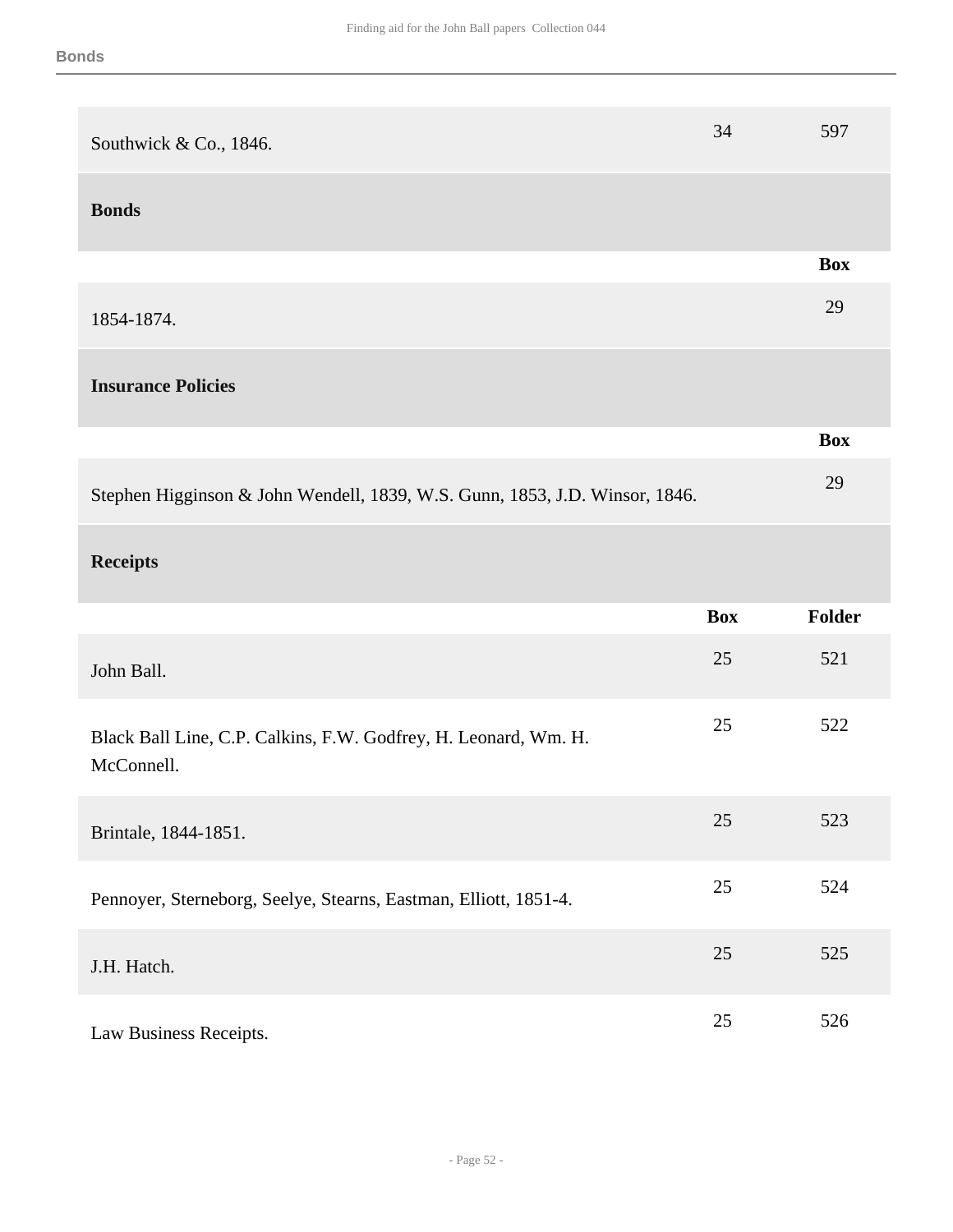| Parsons & Lawrence, Shepard, White.         | 25 | 527 |
|---------------------------------------------|----|-----|
| B. Smith and W.P. Mills.                    | 25 | 528 |
| Samuel Tilton, 1841-55.                     | 25 | 529 |
| Laurau E. Van Allen, 1846-52.               | 25 | 530 |
| John Wendell, 1853.                         | 25 | 531 |
| Whipple & Brinsmade, 1847-56.               | 25 | 532 |
| Miscellaneous.                              | 25 | 533 |
| Balcorn, Barns, 1851.                       | 34 | 598 |
| J. Gordon, B. Noble, J. M. Squires, 1843-5. | 34 | 599 |
| Southwick, 1847-53.                         | 34 | 600 |
| Wood & Nelson, 1848.                        | 34 | 601 |

### <span id="page-52-0"></span>**Series III. Certificates**

#### **Scope and Contents note**

Consisting of a 1831 certificate from the American Society pertaining to his \$20.00 endorsement for the settlement of the Oregon territory, and an 1860 certificate from Sheriff Charles C. Rood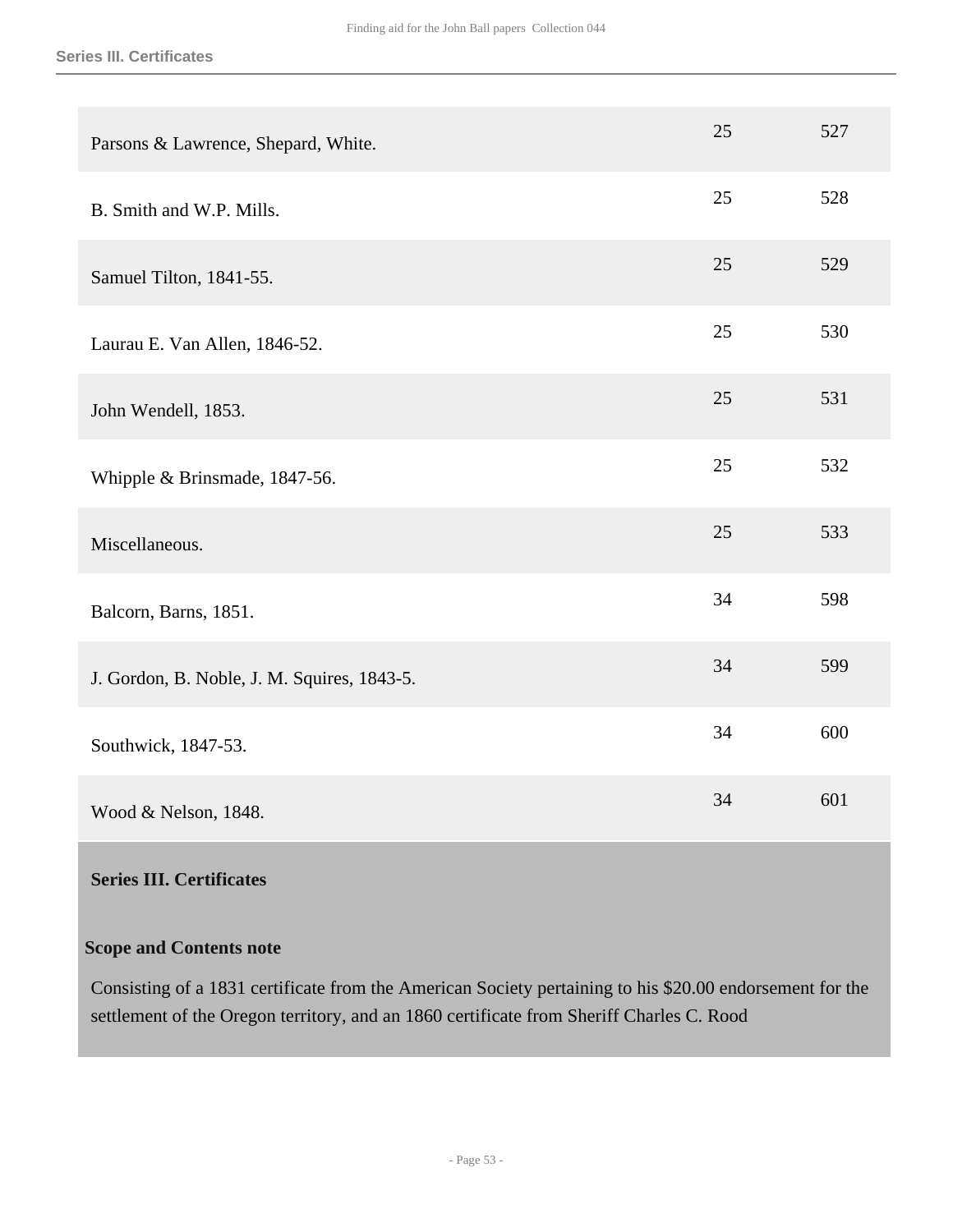|                                                                                     | <b>Box</b> | <b>Folder</b> |
|-------------------------------------------------------------------------------------|------------|---------------|
| American Society, September 15, 1831.                                               | 26         | 534           |
| Sheriff's Certificate-Charles C. Rood, 1860.                                        | 26         | 535           |
| Internal Revenue License, 1863-6.                                                   | 33         | 602           |
|                                                                                     |            | <b>Box</b>    |
| John Anderson of Monroe County Michigan, land grant certificate from President John |            | 33            |

Quincy Adams, May 10, 1826.

# <span id="page-53-0"></span>**Series IV. Charts**

#### **Scope and Contents note**

Consists of a mileage chart regarding his trip west, Gives distance traveled daily, direction traveled, and comments on the course.

|                                            | Box | <b>Folder</b> |
|--------------------------------------------|-----|---------------|
| Mileage Chart, May 12 to October 18, 1832. |     | 536           |

#### <span id="page-53-1"></span>**Series V. Circulars**

#### **Scope and Contents note**

A printed leaflet advertising the services of McCrea & Ball (1849) and J.R. Mills & Co. (1869).

|                                              | <b>Box</b> | <b>Folder</b> |
|----------------------------------------------|------------|---------------|
| McCrea & Bell, 1849; J.R. Mills & Co., 1869. | 26         | 537           |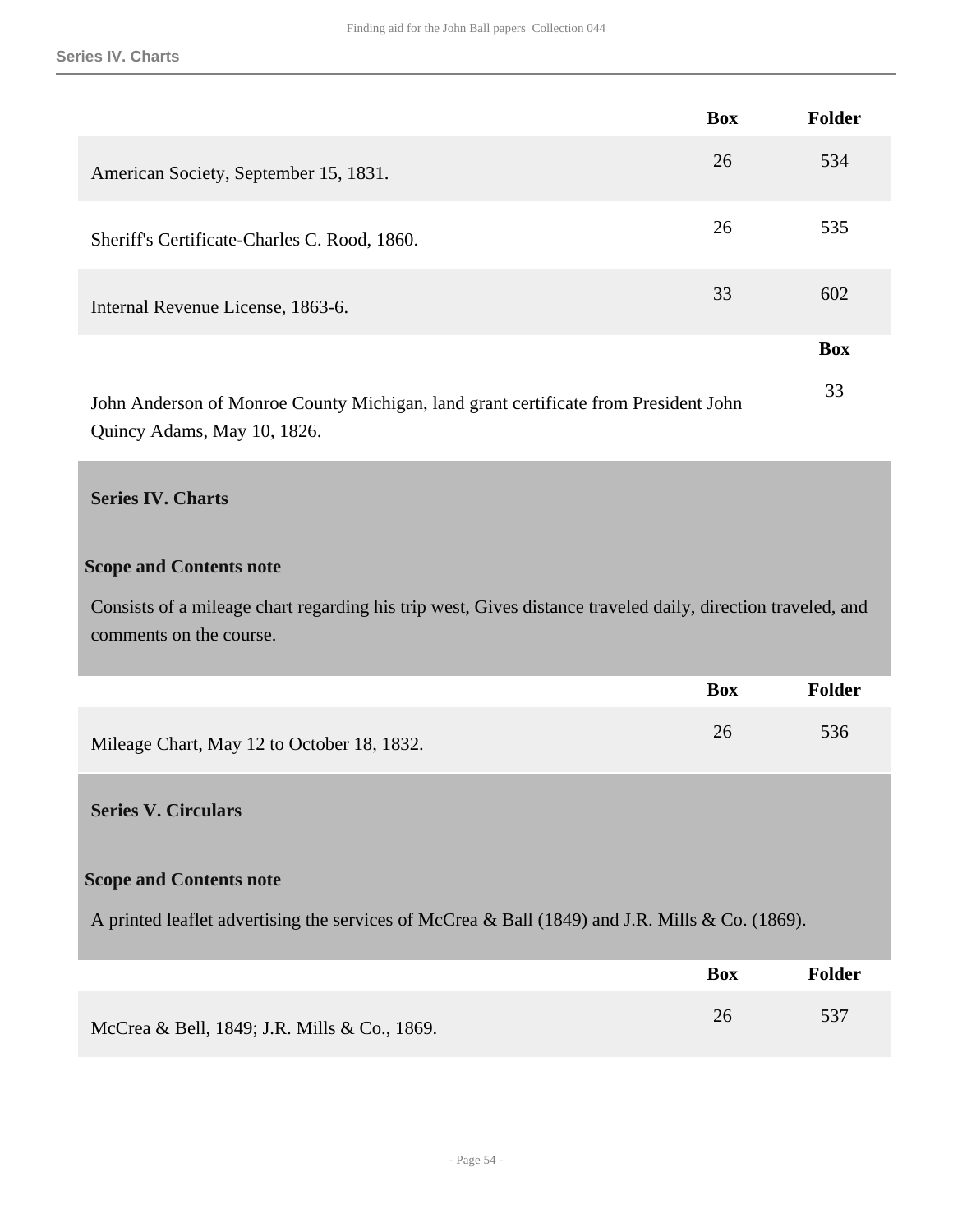#### **Series VI. Diaries**

# **Scope and Contents note**

Diaries containing information pertaining to his trip from Willamette to the Sandwich Islands, his trip from Troy to Oregon, Geneva, Switzerland (September 19, November 6, 1871), and Europe from 1871-3. Personal diary covering a time period from 1866-77. Arranged chronologically

<span id="page-54-0"></span>

|                                                                                                                                                               | <b>Box</b> | <b>Folder</b> |
|---------------------------------------------------------------------------------------------------------------------------------------------------------------|------------|---------------|
| Diary of John Ball.                                                                                                                                           | 26         | 538-9         |
| 1833, Willamette to the Sandwich Islands trip.                                                                                                                | 26         | 540           |
| 1834-description of the trip around Cape Horn.                                                                                                                | 26         | 541           |
| 1832                                                                                                                                                          | 26         | 542           |
| 1833                                                                                                                                                          | 26         | 543           |
| Journal, 1836-1852 [Typed transcript, given to library by Sophie D.M.<br>Campau Chapter, D.A.R.; location of original unknown, 4/26/2001]<br>Formerly M92.B20 | 26         | 543.5         |
| 1872 Switzerland.                                                                                                                                             | 26         | 544           |
| <b>Series VII. Legal Records</b>                                                                                                                              |            |               |
| <b>Scope and Contents note</b>                                                                                                                                |            |               |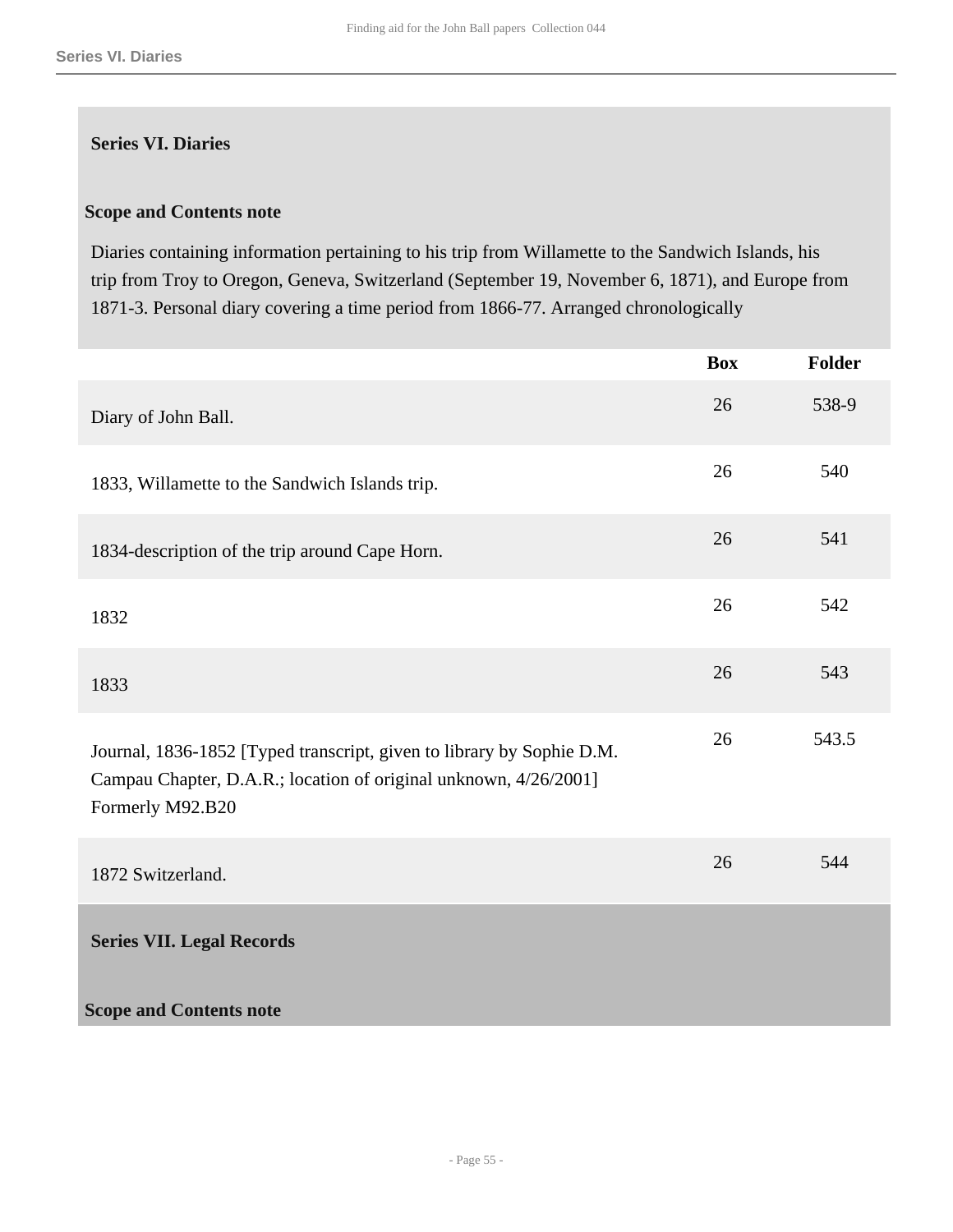Divided among the following subseries: Legal Papers & Documents, Leases, Deeds, and Contracts. Leases regarding the renting of land or property for a period of time to settlers. They contained information on the cost, and dimensions of the property. There are legal documents regarding subpoenas and summons, and provisions of the bounty land and pension laws. Arranged chronologically and alphabetically.

#### **Legal Papers and Documents**

|                                           | <b>Box</b> | <b>Folder</b> |
|-------------------------------------------|------------|---------------|
| 1842-1850.                                | 26         | $545-6$       |
| April 7, 1852.                            | 26         | 547           |
| John Ball-Walke & Sons Agreement.         | 26         | 548           |
| Dudly Beebe to John Ball, March 29, 1843. | 26         | 549           |
| Luther Beebe's Estate: Debt and Credit.   | 26         | 550           |
| Brintale & Caleb Mix Estate.              | 26         | 551           |
| Austin Granger, May 13, 1841.             | 26         | 552           |
| Sarah Pettibone, 1851-6.                  | 26         | 553           |
| Subpoenas and Summons, 1839, 1863.        | 26         | 554           |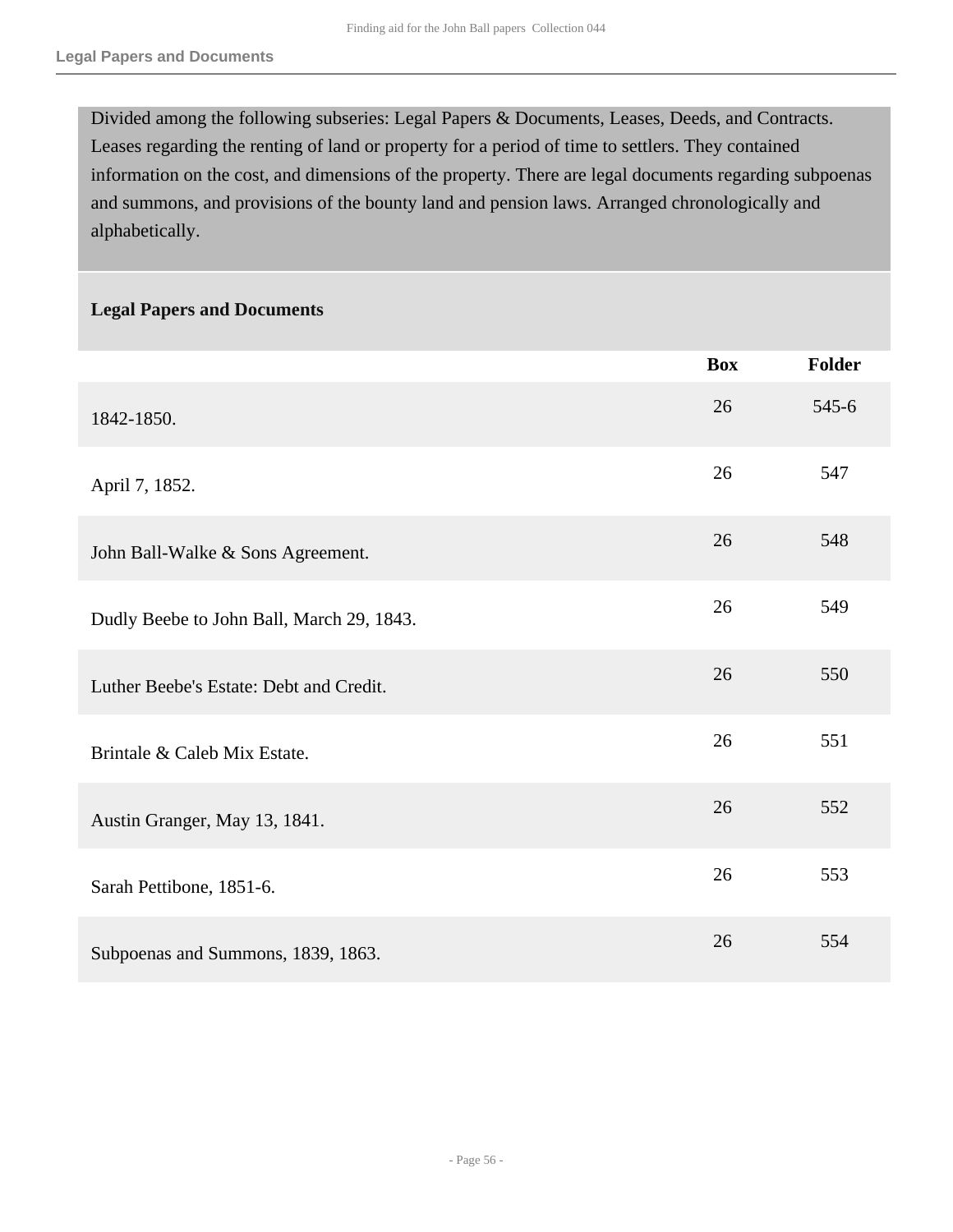| Synopis of the Provisions of the Most Important Bounty Land and Pension<br>Laws.    | 26         | 555           |
|-------------------------------------------------------------------------------------|------------|---------------|
| Laurau E. Van Allen, 1846-50.                                                       | 26         | 556           |
| Isaac Van Fleet, 1851; Robt. Hilton, 1844.                                          | 26         | 557           |
| L.P. Waldo, September 11-16, 1854.                                                  | 26         | 558           |
| Alexander Walsh, 1847-56.                                                           | 26         | 559           |
| <b>Leases</b>                                                                       |            |               |
|                                                                                     | <b>Box</b> | <b>Folder</b> |
|                                                                                     |            |               |
| March 26, 1845-November 2, 1847.                                                    | 26         | 560-64a       |
| Henry Brintnale with Hugh Hardy, H. Brintnale with Wm. Thornton,<br>April-May 1844. | 26         | 565           |
| <b>Deeds</b>                                                                        |            |               |
|                                                                                     |            | <b>Box</b>    |
| Joseph Bailey-Wm. P. Weesson, 1839-1872.                                            |            | 27            |
| John Ball-Charles Hammond, 1837-1863.                                               |            | 28            |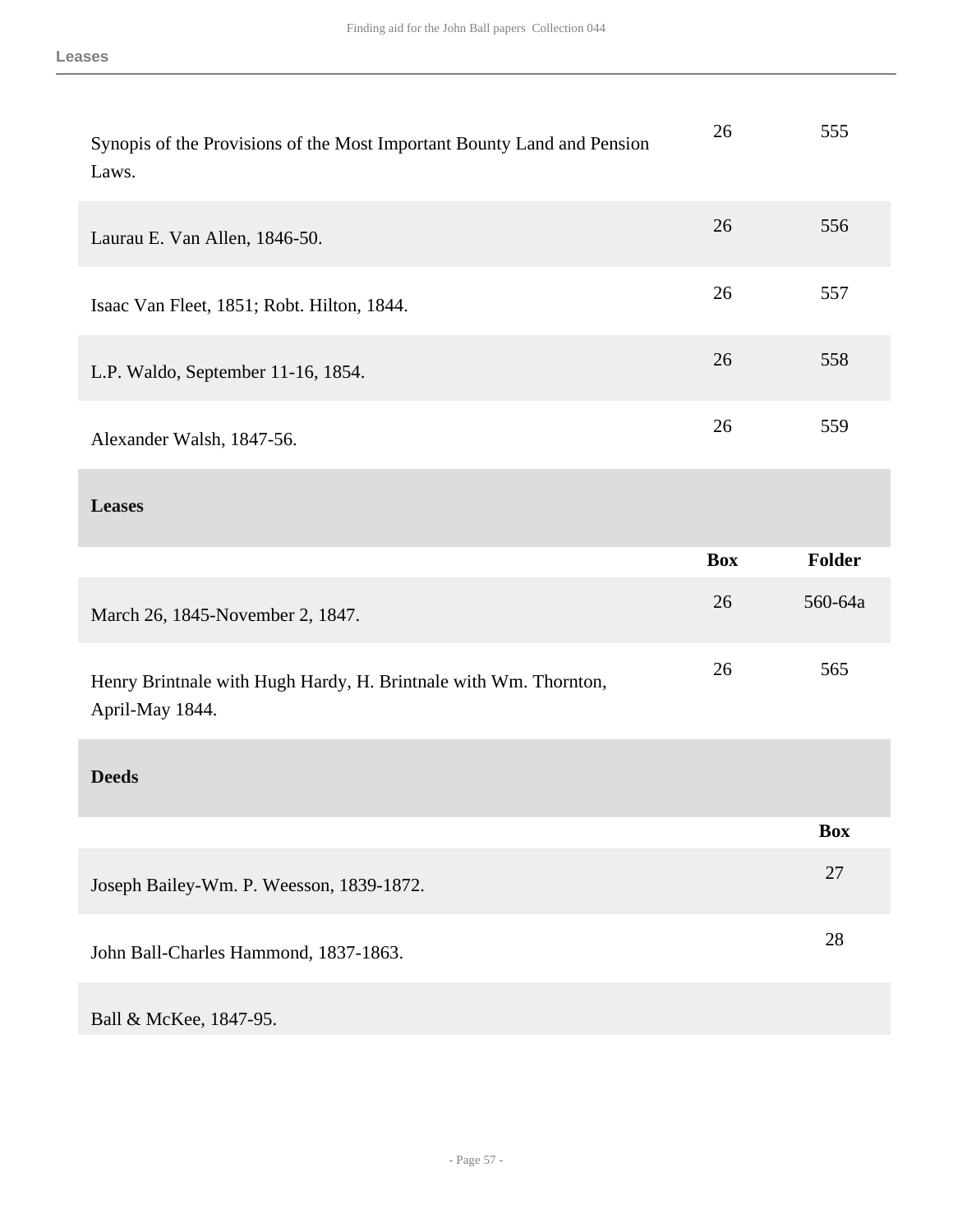|                           | <b>Box</b> |            |
|---------------------------|------------|------------|
| <b>Mixed Materials</b>    | 31         |            |
|                           | <b>Box</b> |            |
|                           |            |            |
| Mixed materials           | 32         |            |
|                           |            |            |
| <b>Contracts</b>          |            |            |
|                           |            | <b>Box</b> |
| Ball thru Young, 1846-54. |            | 29         |

# <span id="page-57-0"></span>**Series VIII. Magazine and Journal Articles**

### **Scope and Contents note**

Articles by Ball such as "Remarks Upon The Geology and Physical Features Of The Country West Of The Rocky Mountains," "On the Great Lava Flood of the Northwest, and on the Structure and Age of the Cascade Mountains."

|                                                                                                                                                                                                                                        | <b>Box</b> | <b>Folder</b> |
|----------------------------------------------------------------------------------------------------------------------------------------------------------------------------------------------------------------------------------------|------------|---------------|
| Remarks upon the Geology, and physical features of the country west of<br>the Rocky Mts., with miscellaneous facts." American Journal of Science<br>and Arts Vol. 28- July, 1835. B7:A9.11 (One original, one photocopy of<br>article) | 26         | 566           |
| On the Great Lava-Flood of the Northwest, and on the structure and age<br>of Cascade Mountains" / Joseph Le Conte. From the Proceedings of the<br>California Academy of Science, December 15, 1873. B7:A1.2772                         | 26         | 567           |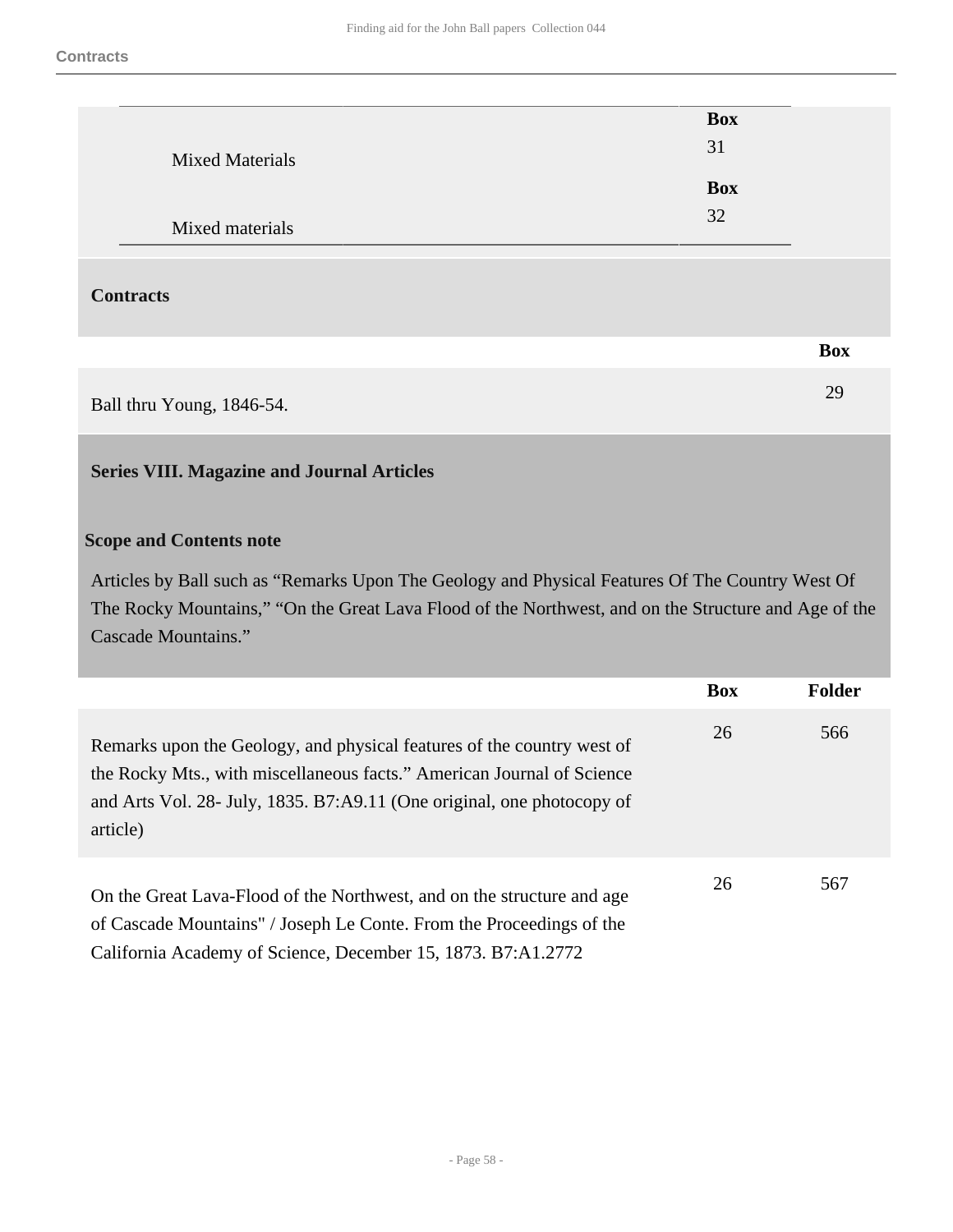| "Geology and Meteorology west of the Rocky Mountains." American  | 26 | 567a |
|------------------------------------------------------------------|----|------|
| Journal of Science and Arts Vol. 25- January, 1834. (two copies) |    |      |

#### <span id="page-58-0"></span>**Series IX. Manuscripts**

#### **Scope and Contents note**

Manuscripts basis of an autobiography on John Ball. Note: pages 27 & 28, and 222, 230 are missing. The manuscripts were compiled by his daughters, beginning in 1874.

|                            | <b>Box</b> | <b>Folder</b> |
|----------------------------|------------|---------------|
| Autobiography of John Ball | 30         | 568           |
| Autobiography of John Ball | 30         | 569           |
| Mary Ball diary, 1871.     | 30         | 569.5         |

#### <span id="page-58-1"></span>**Series X. Maps**

#### **Scope and Contents note**

Consisting of the following maps: the Columbia River for 90 miles from its mouth (1838), Map of North America (1850), Map of the United States of Mexico (1830), Map of the United States Territory of Oregon west of the Rocky Mountains exhibiting the various trading depots or forts occupied by the British Hudson Bay Company (1838), the Missouri River and Nebraska compiled by Charles Preuss (1846), topographical map of the road from Missouri to Oregon (1846), and Tunis railroad map of the United States and Canada (1859).

**Box**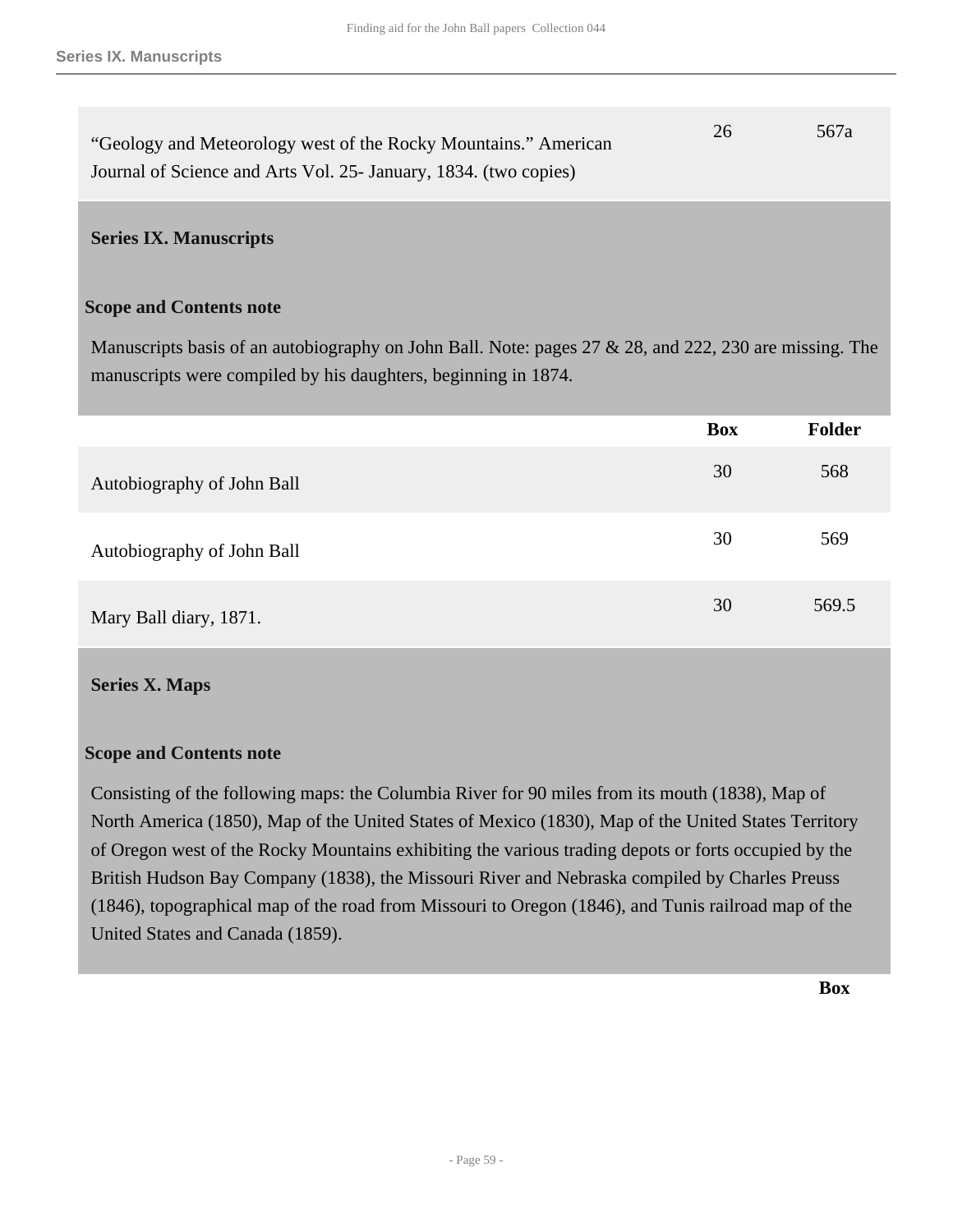| 1) Chart of the Columbia River for 90 miles from its mouth / M.C. Ewing (1838)                                                                                                                                                                                                                          | 33         |
|---------------------------------------------------------------------------------------------------------------------------------------------------------------------------------------------------------------------------------------------------------------------------------------------------------|------------|
| 2) Map of North American / J. Calvin Smith, Publ. By J. Disturnell, N.Y., 1850. Including<br>Map of the Gold Region, California.                                                                                                                                                                        | FF.XV.B    |
| 3) A Map of the United States of Mexico / H.S. Tanner, 2nd ed. (1830)                                                                                                                                                                                                                                   | FF.XV.B    |
| 4) Map of the United States Territory of Oregon west of the Rocky Mountains exhibiting<br>various trading depots or forts occupied by the British Hudson Bay Company (1838)                                                                                                                             | FF.XV.B    |
| 5) The Missouri River and Nebraska / compiled by Charles Preuss (1846) [DNF 5/21/1999, but may be<br>item 12 described differently]                                                                                                                                                                     |            |
|                                                                                                                                                                                                                                                                                                         | <b>Box</b> |
|                                                                                                                                                                                                                                                                                                         |            |
| 6) Topographical map of the road from Missouri to Oregon  In VII Sections. Section<br>I. / from the field notes and journal of Capt. J.C. Fermont, and from sketches and notes<br>made on the ground by his assistant Charles Preuss / compiled by Charles Preuss (1846).<br>Baltimore : E. Weber & Co. | FF.XV.B    |
| 7) Tunis' new colored rail road map of the United States and Canadas. Detroit: William<br>E. Tunis, bookseller and stationer, 1859.                                                                                                                                                                     | 33         |
| 8) Ottawa Co., Mich. / by J.C. Shalo(?), July 5, 1855.                                                                                                                                                                                                                                                  | FF.XV.B    |
| 9) T10 NR11 W: map of Solon Township, Kent County, Michigan, n.d.                                                                                                                                                                                                                                       | FF.XV.B    |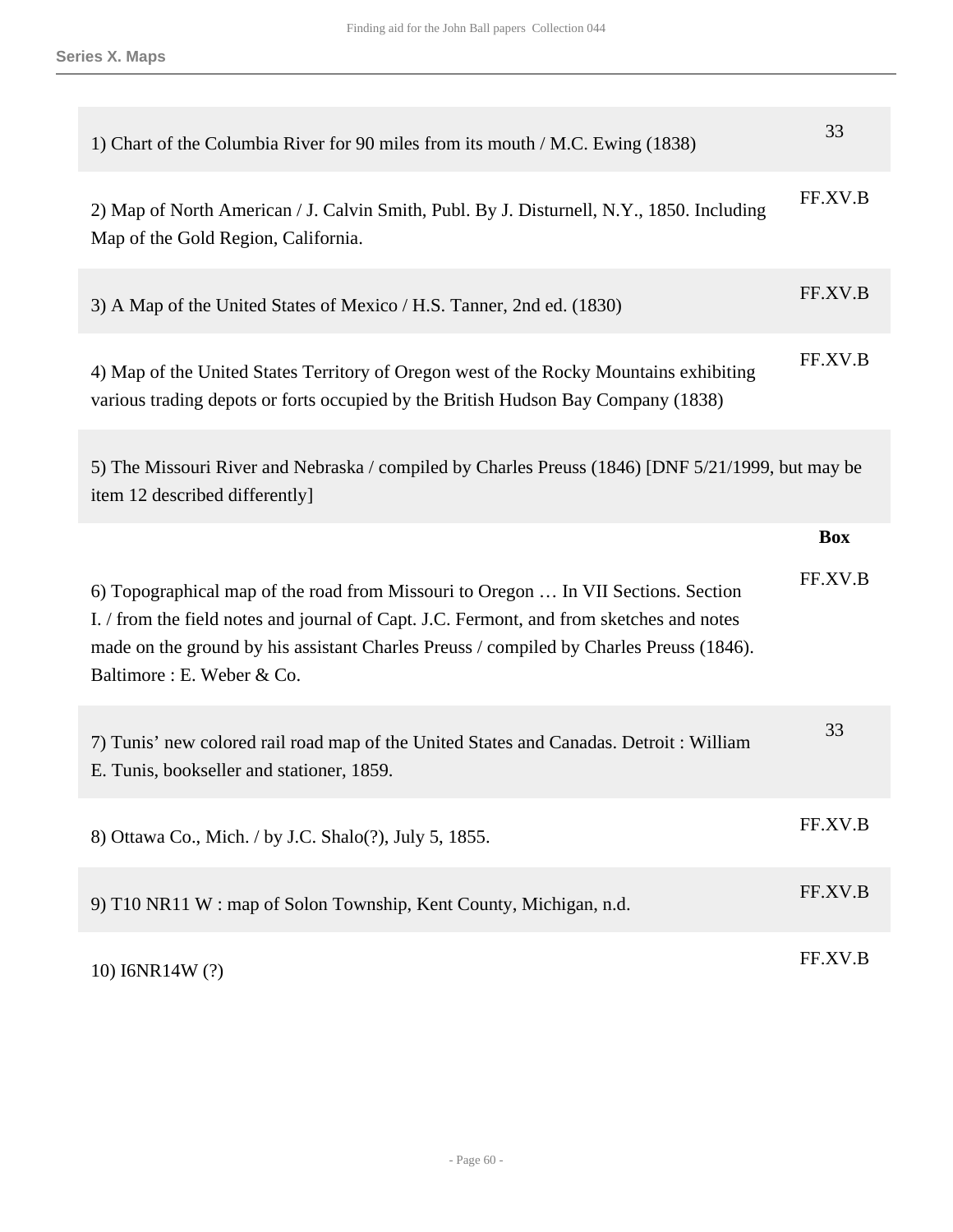| 11) [Fragment] Oregon and Mandan Districts.                                                                                                                                                                                                                                                                                                                                                                                                                                                   | FF.XV.B |
|-----------------------------------------------------------------------------------------------------------------------------------------------------------------------------------------------------------------------------------------------------------------------------------------------------------------------------------------------------------------------------------------------------------------------------------------------------------------------------------------------|---------|
| 12) Map  to illustrate an exploration  lying between the Missouri River and the Rock<br>Nebraska or Platt / by Lieut. J.C. Fremont, of the Corps of Top , E. Weber & Co.,<br>n.d.                                                                                                                                                                                                                                                                                                             | FF.XV.B |
| 13) Plat of the village of Grandville together with the eastern and western additions<br>situated on Grand River, Michigan—top left. I certify that F.W. Worden, Register, Kent<br>co., Mich. ---bottom right. "Copied by W.L. Coffinberry"—right center, with arrow,<br>which may indicate his role on the Eastern Addition, but perhaps not on this map itself.<br>[Coffinberry Association. Fnd. In FF, 6/1999, Added to this collection, but rehoused in FF<br>due to size $8/23/1999$ rm | FF.XV.B |
| 14) The United States from the latest authorities, for Hayword's Gazetteer, Hartford.<br>Folded back of the book map from "A Gazetteer of the United States of America", which<br>has a John Ball association. Formerly in M912.3.H33 00.[2588].1                                                                                                                                                                                                                                             | FF.IX.D |

# <span id="page-60-0"></span>**Series XI. Memorandum**

# **Scope and Contents note**

Memos about his trip to the Northwest, and memos regarding his speeches.

|                                            | <b>Box</b> | Folder |
|--------------------------------------------|------------|--------|
| April 1833.                                | 30         | 570    |
| Cargo for the N.W. coast of America.       | 30         | 571    |
| Winsor, Dutchman and Son, Surveying, 1849. | 30         | 572    |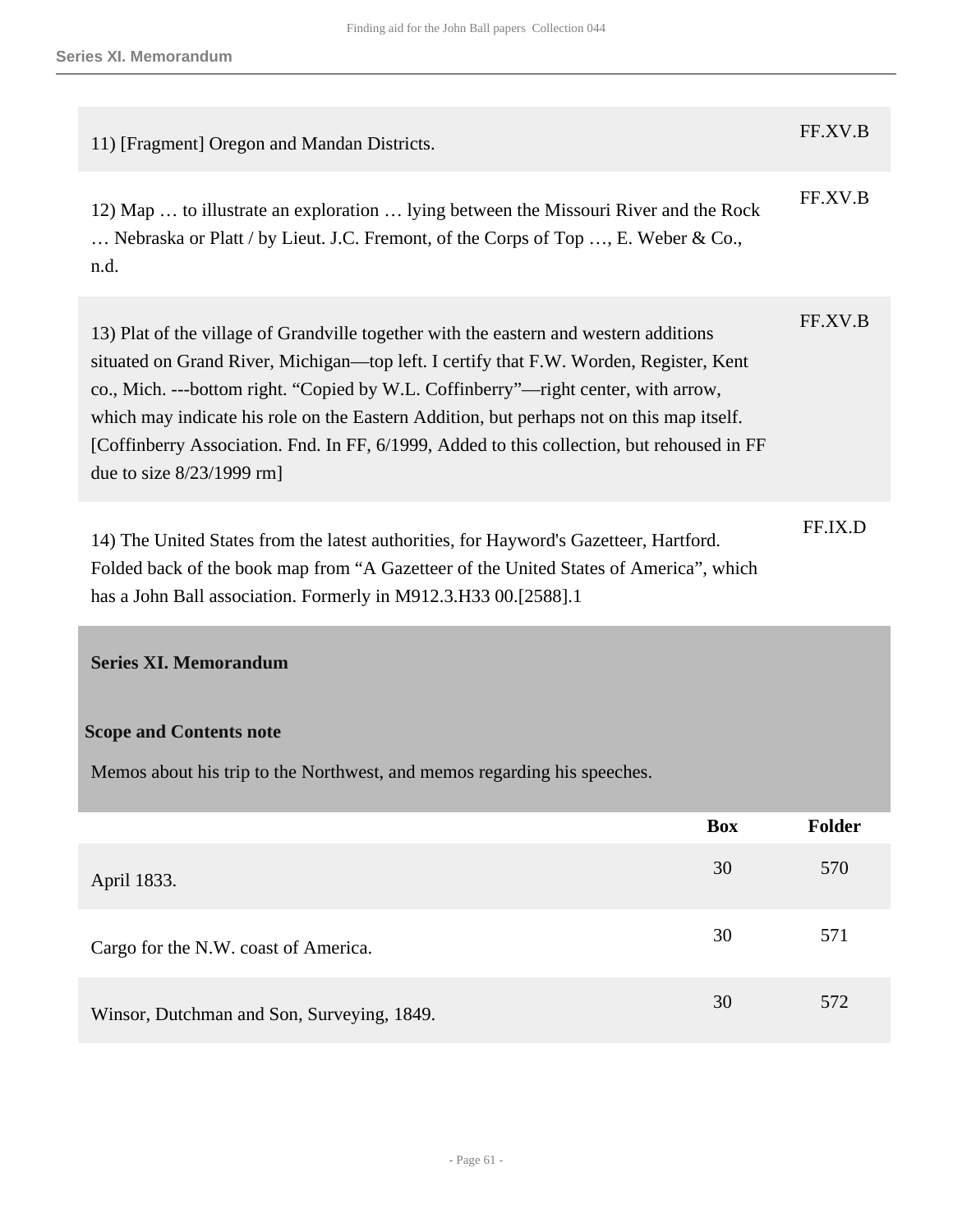| Grand Haven, G. Reed, Stafford and A. Fuller. | 30 | 573 |
|-----------------------------------------------|----|-----|
| List of topics to be mention in a lecture.    | 30 | 574 |
| Dennis Tolbot to Charles I. Walker.           | 30 | 575 |

#### <span id="page-61-0"></span>**Series XII. Meteorology Records**

#### **Scope and Contents note**

Weather records during his stay in Lexington, Kentucky (May 7, 1832) and Norfolk Virginia (July 16, 1836). In addition, there are weather records covering his trip from Vancouver to San Francisco, Oahu, Tahiti, around Cape Horn, and Troy, New York.

|                                                                       | Box | <b>Folder</b> |
|-----------------------------------------------------------------------|-----|---------------|
| May 7, 1832, Lexington, Kentucky to July 16, 1836, Norfolk, Virginia. | 30  | 576           |
| January 1, 1834 to July 16, 1834.                                     | 30  | 577           |

#### <span id="page-61-1"></span>**Series XIII. Notes.**

#### **Scope and Contents note**

Describe his Oregon or northwest territory trip, April - November, 1832. Other notes consist of a schedule of places, dates, latitude and longitude, and remarks of explanation during his trip from 1833-4, starts with Vancouver and ends with Cape Henry. There is a copy of Kipling's list of articles for the Sandwich Islands, and there are listings of ships, containing information regarding brigs, schooners, and whaling ships, with captain names, port of origin and tonnage. In addition, there is a note book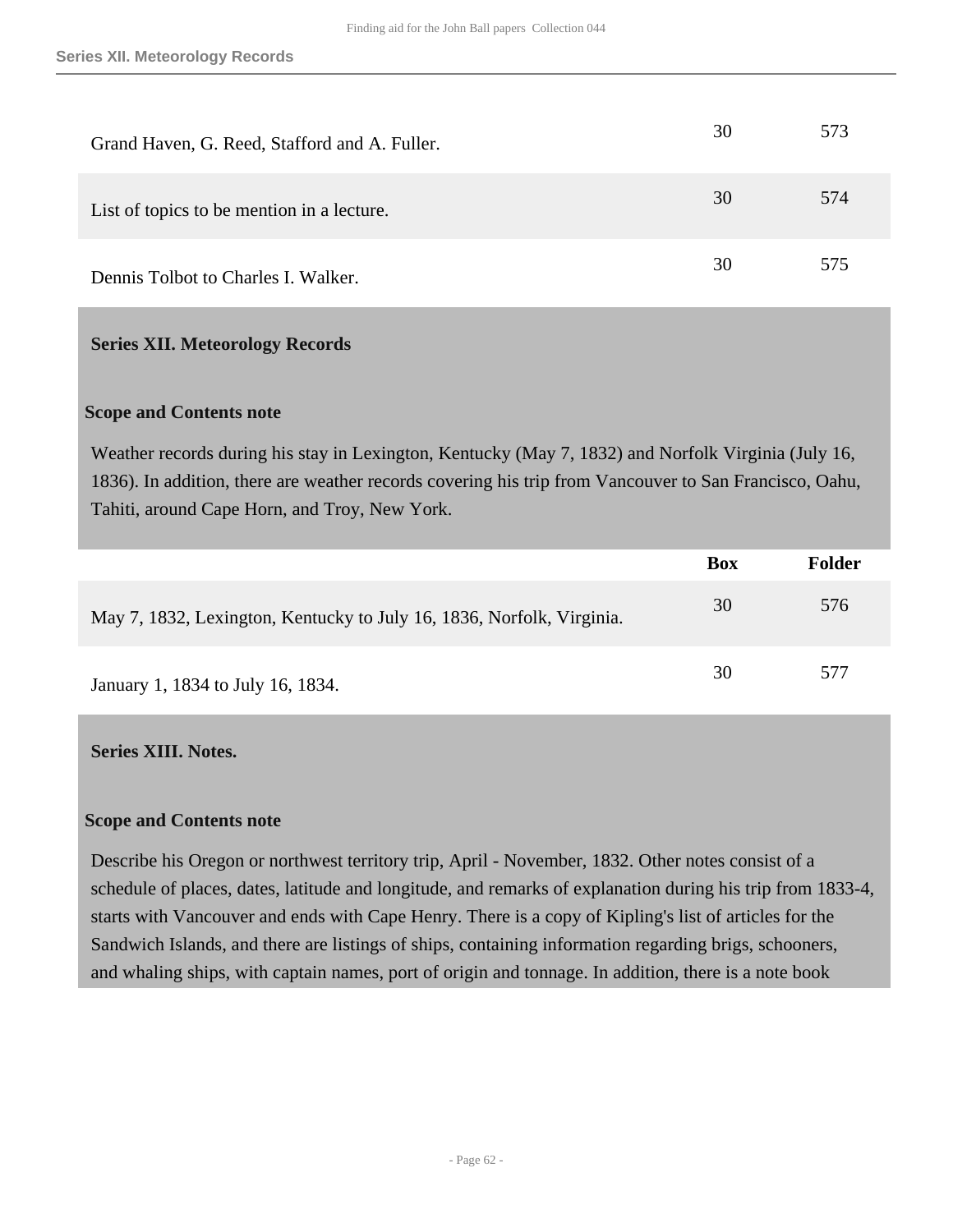containing writings, weather notes, diary of a trip through the east, comments on social customs, railroads.

|                                                                                                    | <b>Box</b> | <b>Folder</b> |
|----------------------------------------------------------------------------------------------------|------------|---------------|
| Listings of Articles.                                                                              | 30         | 578           |
| Listing of Ships.                                                                                  | 30         | 579           |
| Schedule of places, dates, latitude and longitude and remarks of<br>explanations, 1833-4, 1857-63. | 30         | 580           |
| Notebook, June 13, 1857-June 17, 1863                                                              | 30         | 581           |
| Wilderness  July 1832.                                                                             | 30         | 582           |
| Listing of John Ball Correspondents.                                                               | 30         | 583           |

#### <span id="page-62-0"></span>**Series XIV. Papers**

### **Scope and Contents note**

"Judge Daley's Address on Fremont and the Mt." contains information on the exploration of the Northwest Territory. "Emigration West" describes settlers and migrants to the West.

|                                                      | <b>Box</b> | Folder |
|------------------------------------------------------|------------|--------|
| "Judge Daley's Address on Fremont and the Mountain." | 30         | 584    |
| "Emigration West."                                   | 30         | 585    |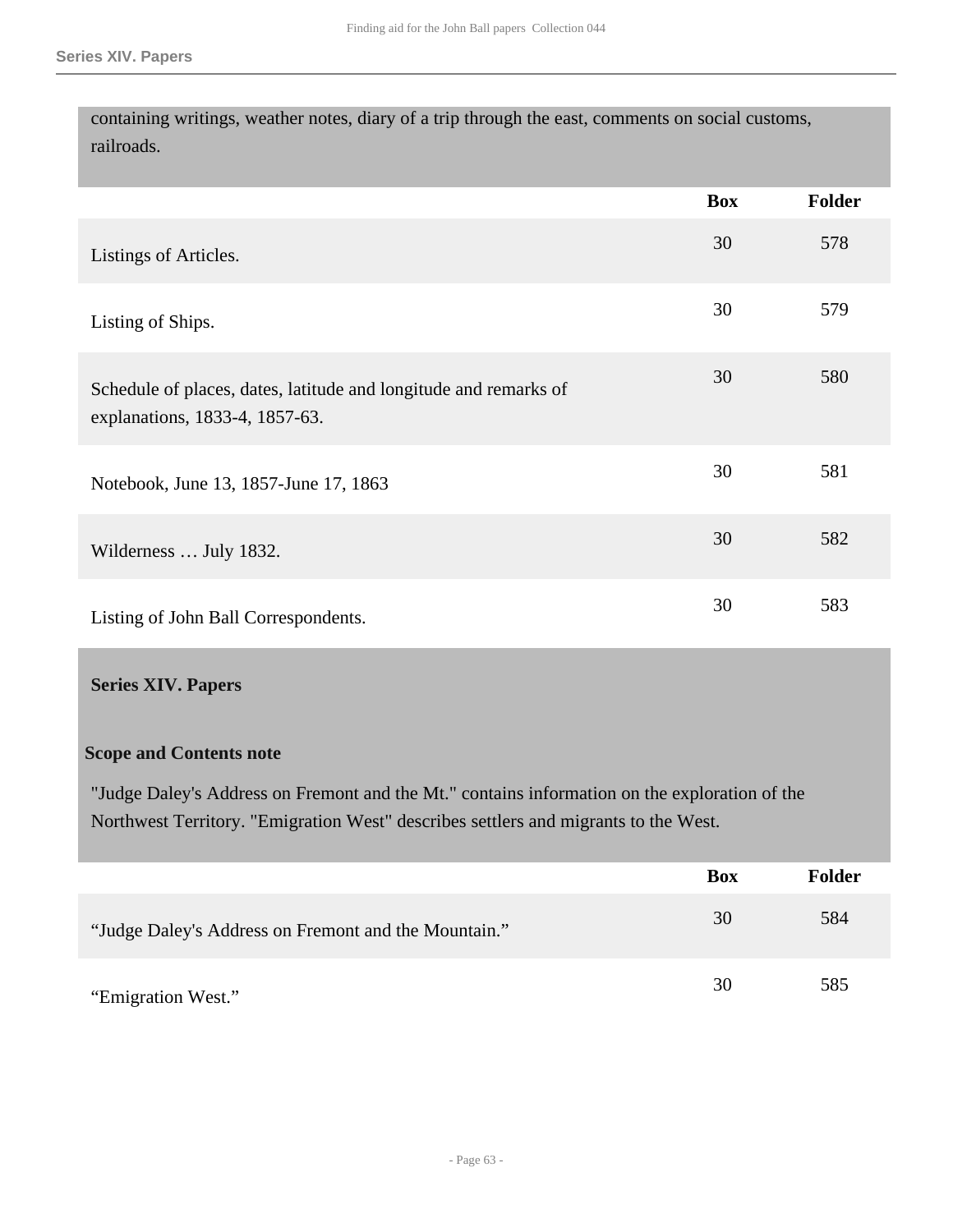#### <span id="page-63-0"></span>**Series XV. Speeches**

#### **Scope and Contents note**

Addresses 1835-8 describing the trip to Oregon the country, its inhabitants. Arranged chronologically.

|            | <b>Box</b> | <b>Folder</b> |
|------------|------------|---------------|
| 1835-1838. | 30         | 586           |

#### <span id="page-63-1"></span>**Series XVI. Telegram**

#### **Scope and Contents note**

Telegram from George S. Seymour of LaPorte via Speed's Erie and Michigan Telegraph Line, 1852.

|                                                 | Box | Folder |
|-------------------------------------------------|-----|--------|
| August 9, 1852. To Ball from Geo. L(?) Seymour. |     | 587    |

#### <span id="page-63-2"></span>**Series XVII. Miscellaneous**

#### **Scope and Contents note**

Vote tabulations, notes, and document from the First National Bank of Washington.

|                                     | <b>Box</b> | <b>Folder</b> |
|-------------------------------------|------------|---------------|
| John Ball List of Lands             | 30         | 588           |
| Clipping used for correspondence(?) | 30         | 588           |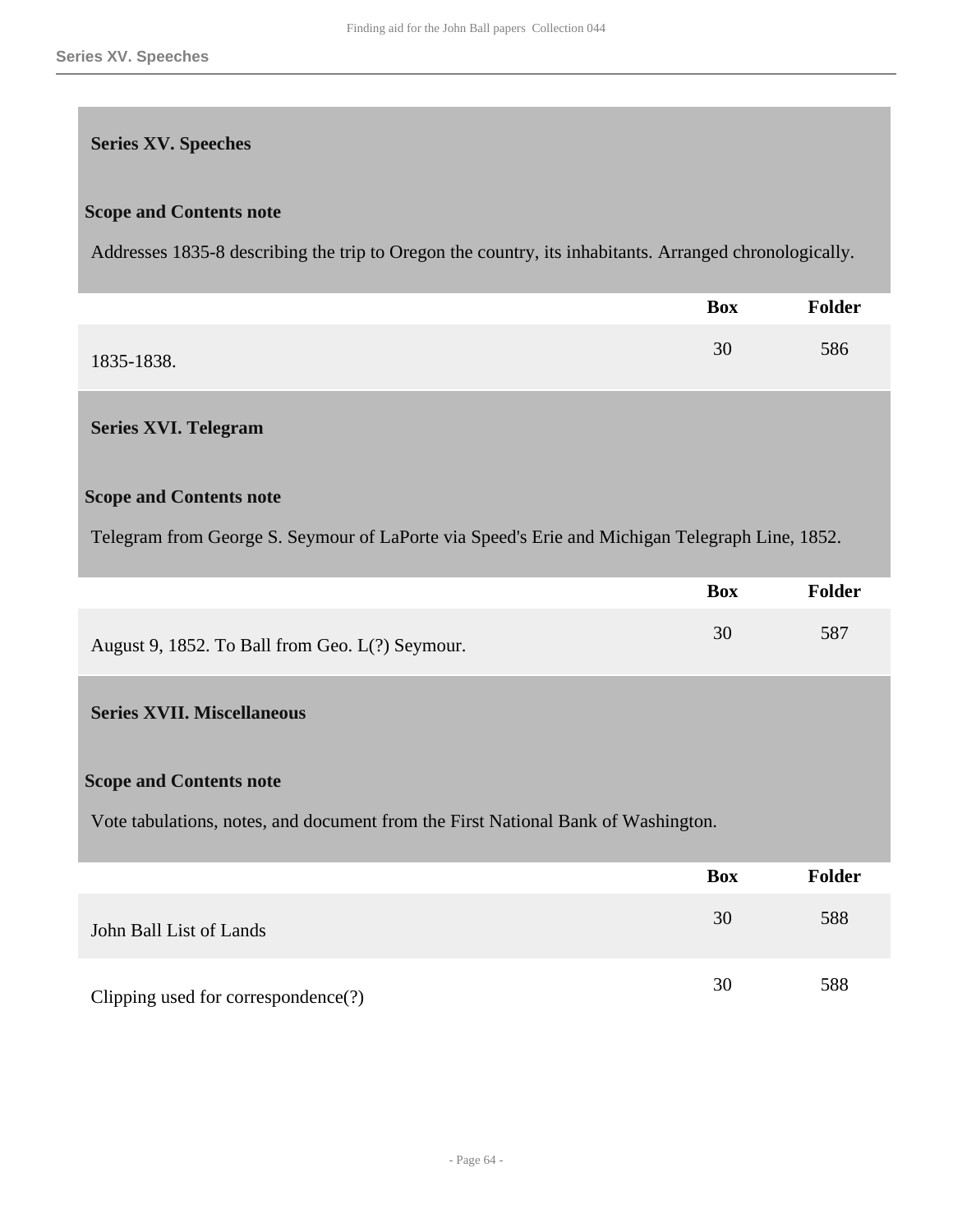**Series XVIII. Image Reproductions.**

<span id="page-64-0"></span>

| Flyer. Agency for the Redemption of Mutilated National Bank Notes.<br>1869.                                                                                                                                | 30         | 588         |
|------------------------------------------------------------------------------------------------------------------------------------------------------------------------------------------------------------|------------|-------------|
| Photostat. Petition. John Galbreath of Donnegall in the County of<br>Chester(?) Aug 1726                                                                                                                   | 30         | 588         |
| [Talley, including center John Ball "18" marks.                                                                                                                                                            | 30         | 588         |
| Fragment. "A Bill of Land  Richard C. Stiles"                                                                                                                                                              | 30         | 588         |
| Flyer. Independence Rock, Wyoming (State), 2002, including a quote by<br>John Ball describing the rock as a bowl turned upside down.                                                                       | 30         | 589.5       |
|                                                                                                                                                                                                            |            | <b>Box</b>  |
| [Invitation] 1839 New-Year's Ball. The Managers Compliments to Mr. John Ball,<br>requesting his attendance at the Grand River Exchange, on Tuesday, the 1st January,<br>1939, at 5 pm. Added Nov. 23, 1999 |            | <b>SAFE</b> |
| Watch. Possible John Ball association.                                                                                                                                                                     |            | <b>SAFE</b> |
| <b>Series XVIII. Image Reproductions.</b>                                                                                                                                                                  |            |             |
| <b>Scope and Contents note</b>                                                                                                                                                                             |            |             |
| Portraits of John Ball as a young and old man.                                                                                                                                                             |            |             |
| Portraits (photocopies, location of originals unknown)                                                                                                                                                     |            |             |
|                                                                                                                                                                                                            | <b>Box</b> | Folder      |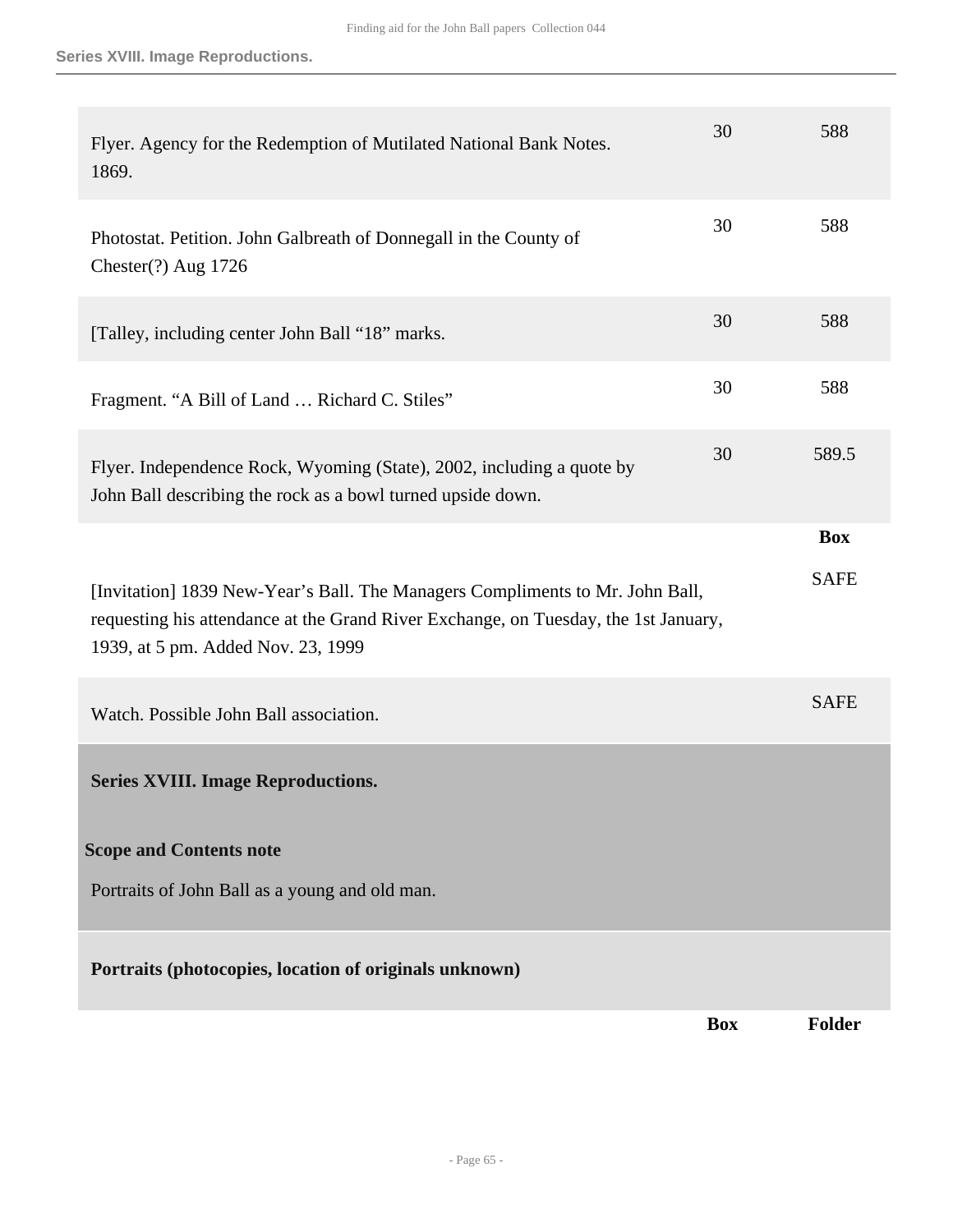|  |  |  | Series XIX. Books & Publications associated to John Ball |  |  |  |  |
|--|--|--|----------------------------------------------------------|--|--|--|--|
|--|--|--|----------------------------------------------------------|--|--|--|--|

<span id="page-65-0"></span>

| John Ball in 1855.                                                                                                                                                                                                                                               | 30 | 590        |
|------------------------------------------------------------------------------------------------------------------------------------------------------------------------------------------------------------------------------------------------------------------|----|------------|
| [John Ball with long beard & fur collared coat]                                                                                                                                                                                                                  | 30 | 590        |
| [John Ball with long beard & fur collared coat], probably from Chapman's<br><b>History of Kent County</b>                                                                                                                                                        | 30 | 590        |
| Deborah Ball / Kate Ball                                                                                                                                                                                                                                         | 30 | 590        |
| Crutchfield. [young John Ball]                                                                                                                                                                                                                                   | 30 | 590        |
| Series XIX. Books & Publications associated to John Ball                                                                                                                                                                                                         |    |            |
| <b>Scope and Contents note</b>                                                                                                                                                                                                                                   |    |            |
| Added 3/19/2008                                                                                                                                                                                                                                                  |    |            |
|                                                                                                                                                                                                                                                                  |    |            |
|                                                                                                                                                                                                                                                                  |    | <b>Box</b> |
| Sketches of the Alumni of Dartmouth College from the first graduation in 1771 to<br>the present time, with a brief history of the institution / by Rev. George T. Chapman.<br>Cambridge: Riverside Press, 1867. Ball is listed in the Class of 1820. 00.[5468].1 |    | 46         |
| <b>Unprocessed</b>                                                                                                                                                                                                                                               |    |            |
|                                                                                                                                                                                                                                                                  |    | <b>Box</b> |
| 1986.251                                                                                                                                                                                                                                                         |    | 46         |

<span id="page-65-1"></span>Unprocessed from Old Collection